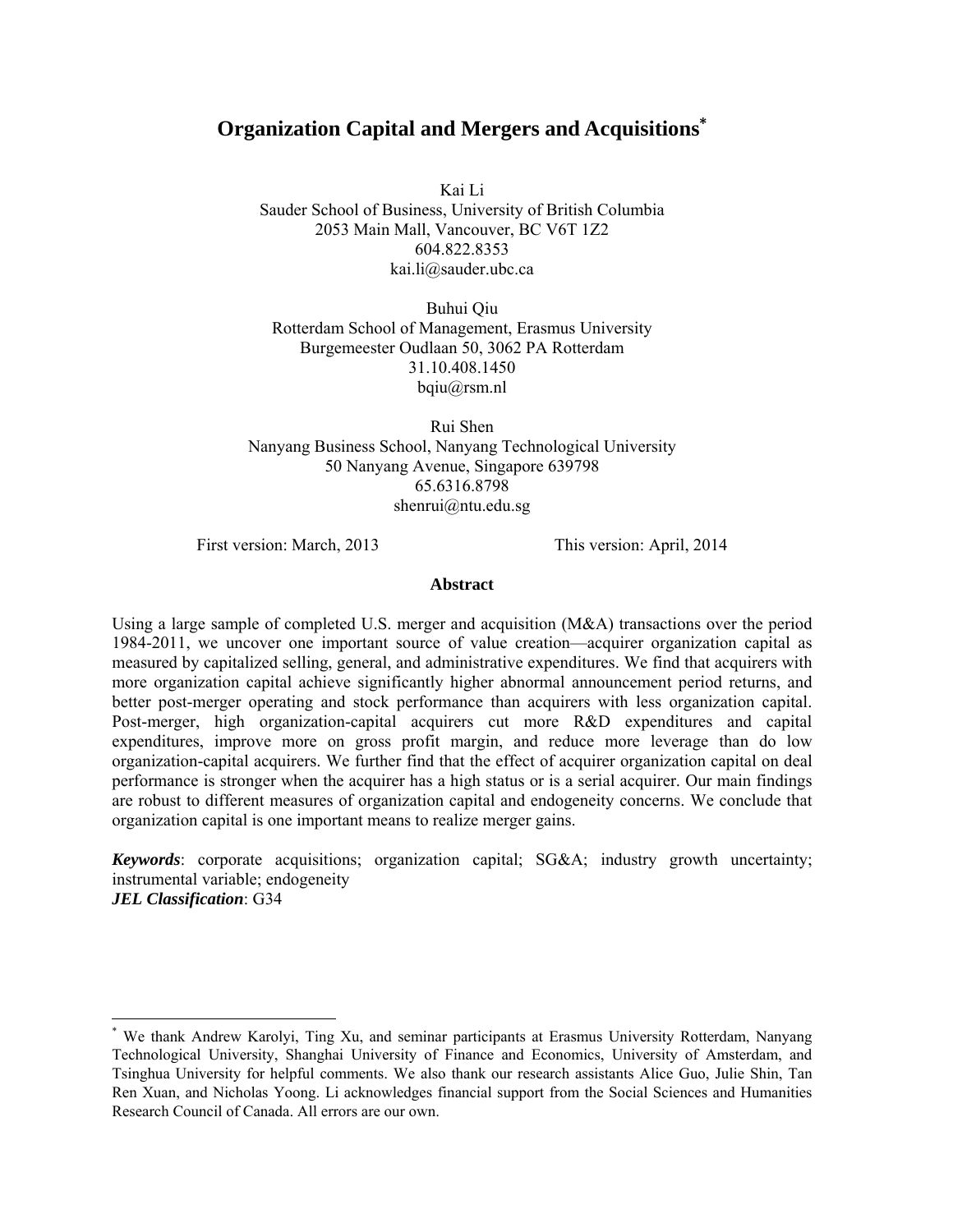# **Organization Capital and Mergers and Acquisitions**

# **Abstract**

Using a large sample of completed U.S. merger and acquisition  $(M&A)$  transactions over the period 1984-2011, we uncover one important source of value creation—acquirer organization capital as measured by capitalized selling, general, and administrative expenditures. We find that acquirers with more organization capital achieve significantly higher abnormal announcement period returns, and better post-merger operating and stock performance than acquirers with less organization capital. Post-merger, high organization-capital acquirers cut more R&D expenditures and capital expenditures, improve more on gross profit margin, and reduce more leverage than do low organization-capital acquirers. We further find that the effect of acquirer organization capital on deal performance is stronger when the acquirer has a high status or is a serial acquirer. Our main findings are robust to different measures of organization capital and endogeneity concerns. We conclude that organization capital is one important means to realize merger gains.

*Keywords*: corporate acquisitions; organization capital; SG&A; industry growth uncertainty; instrumental variable; endogeneity *JEL Classification*: G34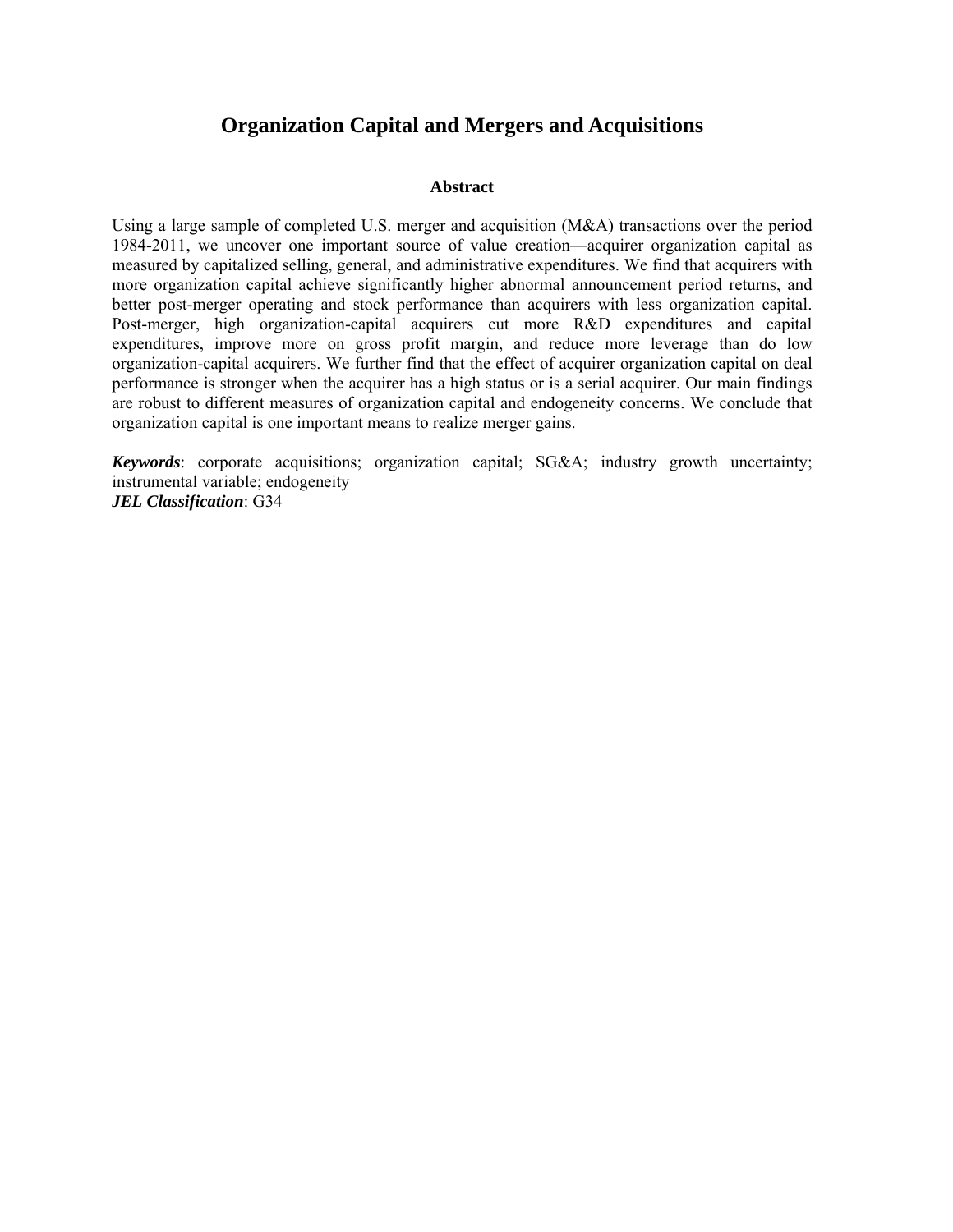### **1. Introduction**

 $\overline{a}$ 

Organization capital, as characterized by Evenson and Westphal (1995, p.2237)—"the knowledge used to combine human skills and physical capital into systems for producing and delivering want-satisfying products"—has long been recognized as an important factor in the production process of a firm. Examples of organization capital include Wal-Mart's supply chain management system, Dell's built-to-order distribution system, Microsoft's software development system, and Disney's animatronics and show design system. Not surprisingly, ever since Adam Smith, economists have been closely studying the properties of organization capital and its effects on production output.<sup>1,2</sup>

A number of recent studies show positive effects of organization capital on firm value and stock returns. Lev and Radhakrishnan (2005) find that organization capital has significant explanatory power for the market value of a firm over and beyond its assets in place and growth opportunities. Lev, Radhakrishnan, and Zhang (2009) further document that organization capital is positively related to future growth in operating income and sales and future stock returns of a firm. Lustig, Syverson, and Van Nieuwerburgh (2011) document the increased importance of organization capital in production that contributes to increased CEO pay inequality and pay-performance sensitivity. Carlin, Chowdhry, and Garmaise (2012) show that firms with more organization capital have lower employee turnover, and higher diversity in skill and wages among incumbent employees. Eisfeldt and Papanikolaou (2013) develop a model to show that the time-varying division of cash flows from organization capital between shareholders and key talent of the firm imposes an additional risk to shareholders. As a result, firms with more organization capital have average returns that are 4.6% higher than firms with less

<sup>&</sup>lt;sup>1</sup> In the first chapter of "*The Wealth of Nations*," Adam Smith describes how the process of manufacturing a pin is divided into 18 separate steps. If each man had "wrought separately and independently, they certainly could not each of them have made twenty." However, production was organized so that a single worker would perform a small number of these discrete tasks. In this manner, Smith states that "ten men could make some 48,000 pins a day," increasing productivity by a factor of 240. This set of processes that enhance a firm's output, holding labor and physical capital fixed, might be one of the first examples of organization capital in action. Evenson and Westphal (1995) note that organization capital in modern corporations generally relates to a firm's operating capabilities, investment capabilities, and innovation capabilities.

<sup>2</sup> See, for example, Marshall (1930), Arrow (1962), Rosen (1972), Jovanovic (1979), Prescott and Visscher (1980), Becker (1993), Ericson and Pakes (1995), Hall (2000), Tomer (1987), Jovanovic and Rousseau (2001), Atkeson and Kehoe (2005), McGrattan and Prescott (2010), and Bloom, Sadun, and Reenen (2012).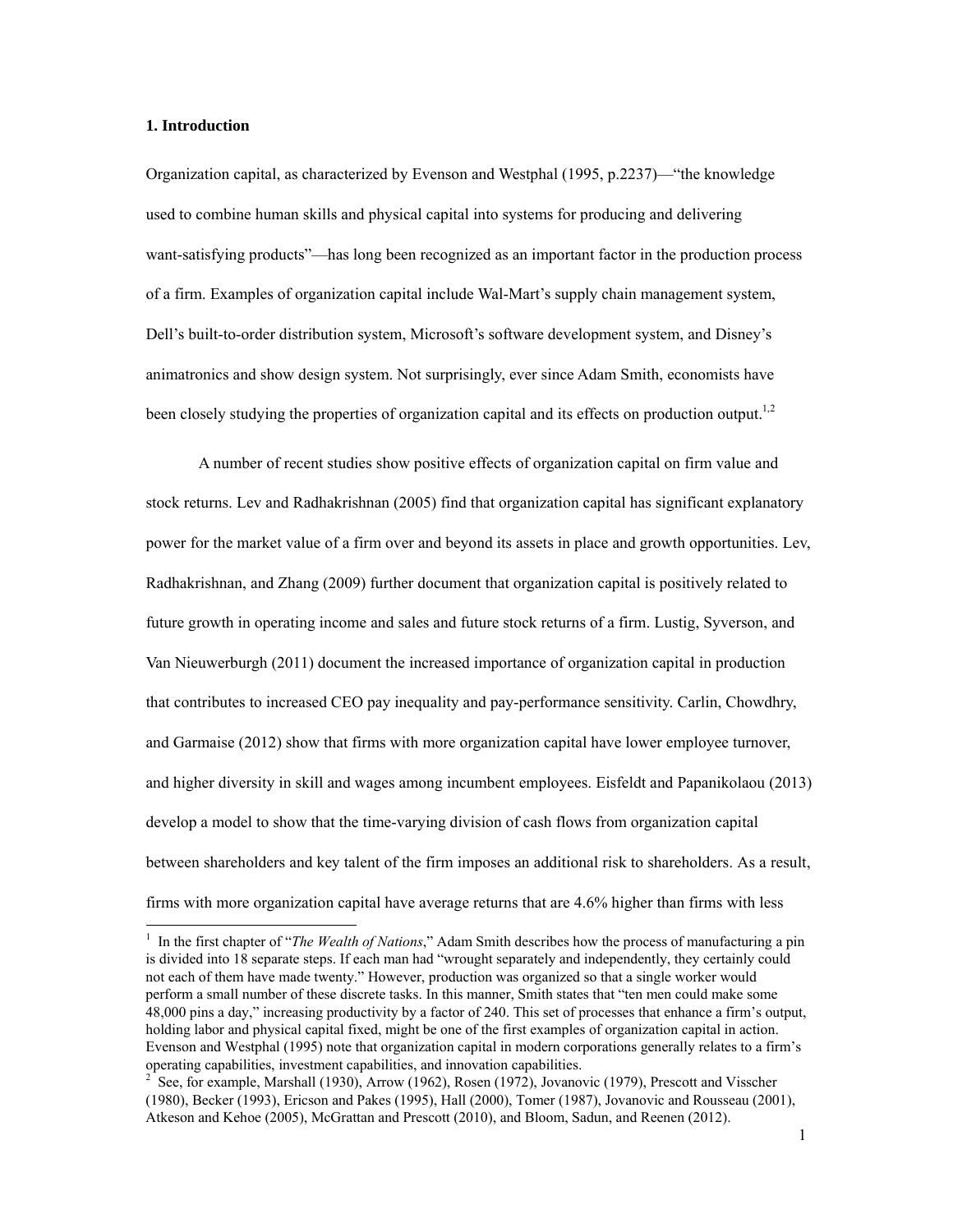organization capital.

1

In this paper, we examine whether and how organization capital helps create shareholder value through corporate mergers and acquisitions (M&As). By definition, organization capital is the body of knowledge and business processes and systems to facilitate the match between human capital and physical capital, and more organization capital improves the match leading to operational efficiency. Such body of knowledge is potentially transferrable from one organization (e.g., the acquirer) to another (e.g., the target firm).<sup>3</sup>

The experience of Danaher Corporation illustrates the role of organization capital in M&As and in creating shareholder value. Danaher Corporation, headquartered in Washington D.C., is one of the largest manufacturing companies in the U.S. with over 50,000 employees. Its products are concentrated in the fields of design, manufacture, and marketing of industrial and consumer products. It operates in four segments: Professional Instrumentation, Medical Technologies, Industrial Technologies, and Tools & Components. The science and technology giant, according to Anand, Collis, and Hood (2011), has "a systematic and wide-ranging set of organizational processes the firm has developed to drive growth and create value," which is named Danaher Business System (DBS). Since the 1980s, the firm has acquired several hundred companies and successfully applied DBS to the acquired firms to capture operational efficiency gains from the combination. Over the years, Danaher has achieved phenomenal growth and created tremendous shareholder value via acquisitions.

In this paper, we ask the following research questions: Do firms with more (less) organization capital make good (bad) acquirers in the market for corporate control? What are the underlying mechanisms? Although prior work has shown a positive association between organization capital and

<sup>3</sup> For example, a key factor that drives the main results in Lustig, Syverson, and Van Nieuwerburgh (2011) and Eisfeldt and Papanikolaou (2013) is that at least part of organization capital is embodied in the key talent of a firm and, thus, can be transferred to other firms as a result of job changes. In both models, this portability of organization capital results in key talent sharing the rent from organization capital with shareholders. Another example of the portability of organization capital is from Bloom, Sadun, and Van Reenen (2012; pp. 169) that "…*US multinationals partially transfer their business models to their overseas affiliates—and a walk into McDonald's or Starbucks anywhere in Europe suggests that this is not an unreasonable assumption*…."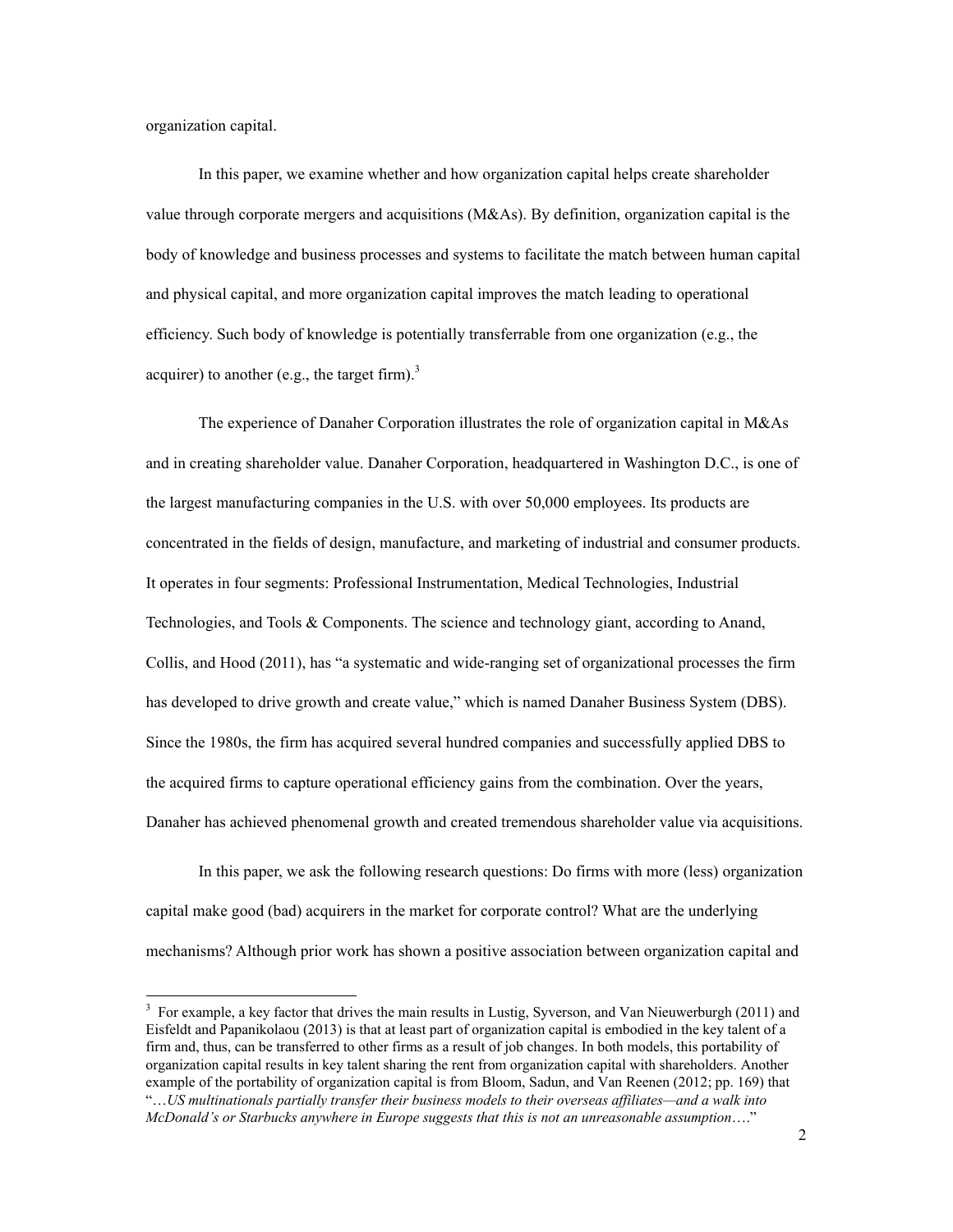firm value, our study aims to identify one particular channel through which organization capital creates value.

Using a large and comprehensive sample of completed U.S. merger and acquisition transactions over the period 1984-2011, we examine the role of acquirer organization capital in corporate acquisitions. Following Eisfeldt and Papanikolaou (2013), we measure the stock of organization capital of an acquirer using capitalized selling, general, and administrative (SG&A) expenditures, a large part of which consists of expenses related to labor and information technology (IT) (white collar worker wages, training, consulting, and information technology expenses).

We show that acquirers with more organization capital achieve significantly higher abnormal announcement period returns, and better post-merger operating and stock performance than acquirers with less organization capital. *Ceteris paribus*, a one-standard-deviation increase in pre-acquisition organization capital of the acquirer is on average associated with 0.27 percentage points increase in abnormal announcement period returns, 1.62 percentage points increase in post-merger three-year improvement in operating performance, and 8.81 percentage points increase in post-merger three-year buy-and-hold abnormal returns. Using alternative measures of organization capital and controlling for corporate governance practices of the acquirer does not change our main findings.

To shed light on how organization capital helps create shareholder value in M&As, we first examine post-merger corporate policy changes associated with high organization-capital acquirers. We find that within the three-year period after deal completion, high organization-capital acquirers cut more R&D expenditures and capital expenditures, improve more on gross profit margin, and reduce more leverage compared to low organization-capital acquirers. We further examine what acquirer characteristics are conducive to the effect of acquirer organization capital on deal performance. We find that the effect of acquirer organization capital on deal performance is strengthened when the acquirer has a high status as measured by excess analyst coverage, or the acquirer is a serial acquirer.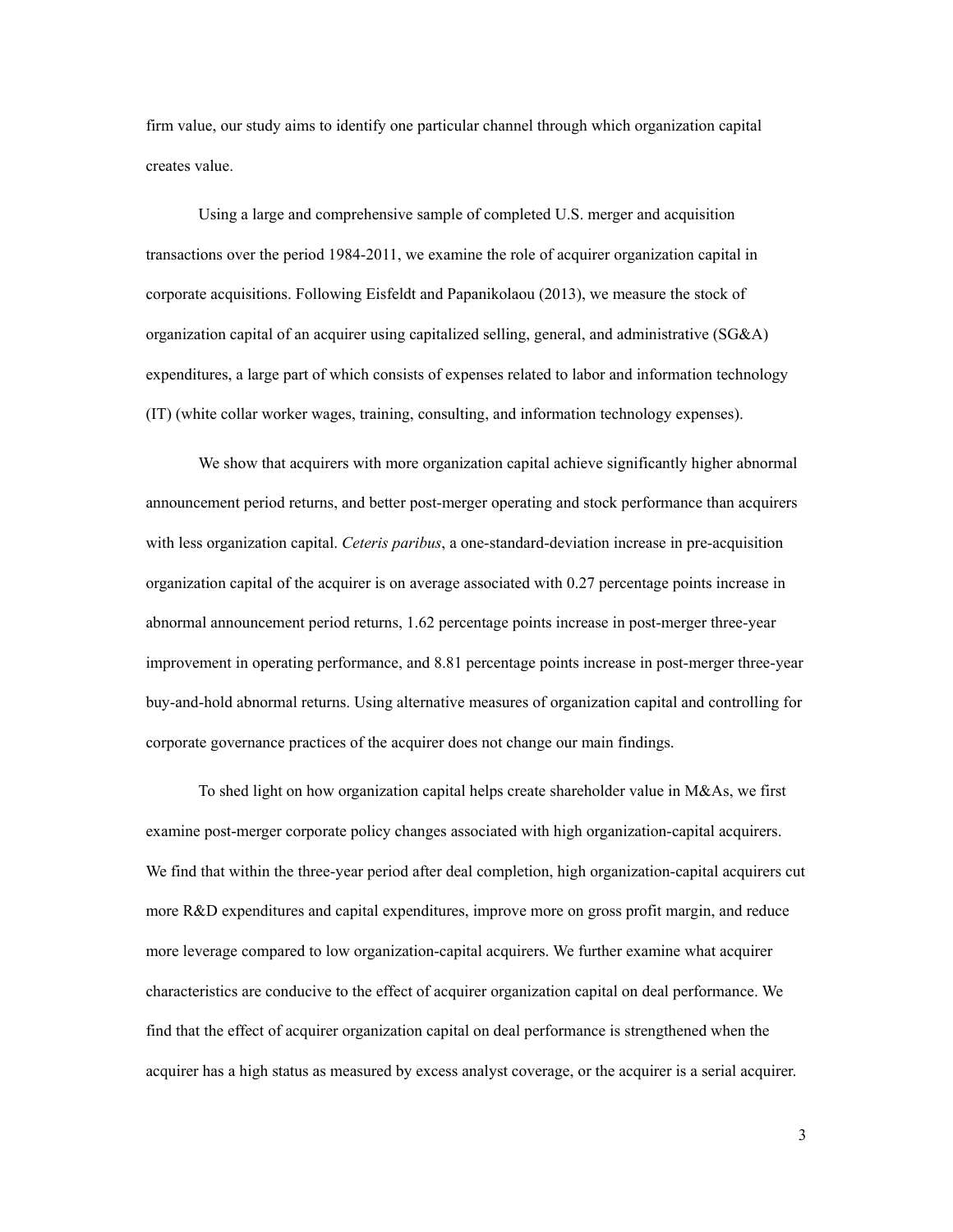Naturally, there are concerns that our findings may be driven by endogeneity. One concern is selection whereby high organization-capital acquirers simply choose better deals, rather than their organization capital makes those deals better. Another is that omitted variables drive both acquirers to have more organization capital and deals to be better. A third concern is reverse causality. We address these concerns in a number of ways.

To help separate the selection from treatment effects of acquirer organization capital, we take a multi-pronged approach. First, if our findings were solely driven by treatment, we would expect that high organization-capital firms good at making deals to be more acquisitive. We find that firms with more organization capital are significantly less acquisitive than firms with low organization capital. Second, conditional on doing a deal, we find that high organization-capital acquirers tend to pair up with small target firms with more organization capital, poor operating and stock performance but high growth opportunities. Finally, we employ the difference-in-differences (DD) estimators that are commonly used to recover the treatment effects. The identification challenge is that the association between acquirer organization capital and post-merger deal outcome could be due to the endogenous selection of firm pairs into a treatment group, rather than due to the impact of acquirer organization capital on post-merger deal outcome. We employ a sample of acquirers in failed merger bids for reasons unrelated to acquirer organization capital and compare their subsequent performance with a sample of acquirers in completed deals matched on pre-bid performance measures. We show that high organization-capital acquirers in completed deals perform significantly better than their counterparts in failed merger bids.

Taken together, the evidence provides some support for the selection effect whereby high organization-capital acquirers have the ability to identify underperforming firms with upside potentials. On the other hand, it is worth noting that had our findings been solely driven by selection, we would not have expected to see significant post-merger corporate policy changes made by high organization-capital acquirers or better performance outcome of high organization-capital acquirers in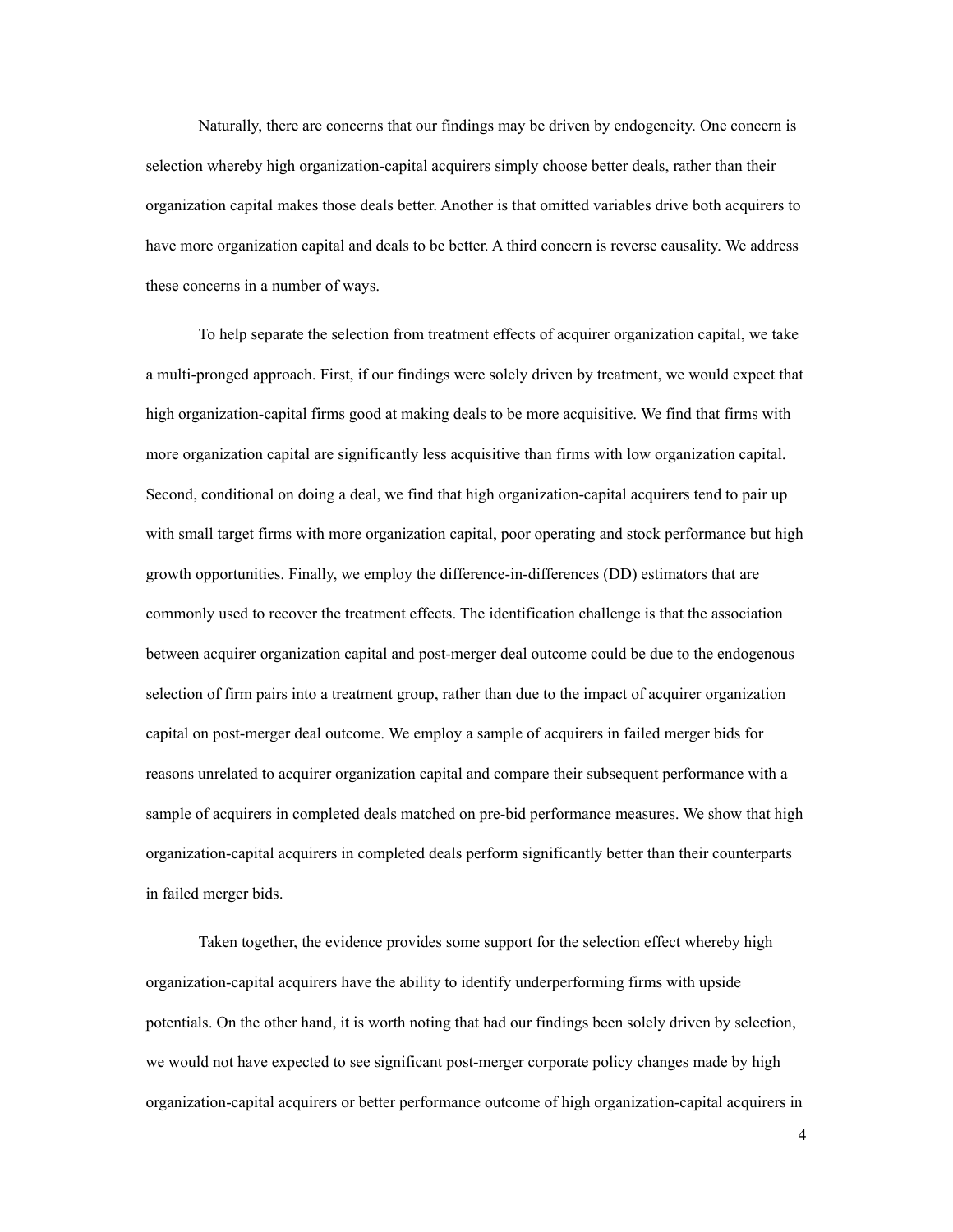completed deals compared to those in failed merger bids. We conclude that our main findings of better deal performance outcome associated with high organization-capital acquirers are driven by both the selection and treatment effects of organization capital.

To address the omitted variable concern whereby an unobservable causing both more acquirer organization capital and better deal outcome leading to spurious association between the two, we employ the instrumental variable approach to extract the exogenous component of acquirer organization capital and relate it to deal performance. Our instrumental variable captures the demand side consideration for firms to invest in organization capital—the industry-level growth uncertainty. Given that this variable is correlated with industry-level merger waves, we employ the residual as the instrumental variable from regressing the industry-level growth uncertainty on the industry-level merger activity. We find that after instrumenting acquirer organization capital, there remains a significant positive association between the exogenous component of acquirer organization capital and deal performance.

Finally, we use the measure of acquirer organization capital taken three years instead of one year before deal announcement to help address the reverse causality concern. We conclude that our main findings are robust to endogeneity concerns.

Our paper differs from prior work and thus makes contributions to the literature in the following dimensions. First, we add to the voluminous M&A literature by uncovering one important source of value creation—acquirer organization capital (see, for example, the two volumes on corporate takeovers edited by Eckbo (2010a, 2010b). Using a multitude of approaches including post-merger policy changes in acquirers, a quasi-natural experiment involving failed merger bids, and the instrumental-variable approach, we establish a causal link between more acquirer organization capital and better deal outcome.

Second, we add to the young and growing literature on organization capital and firm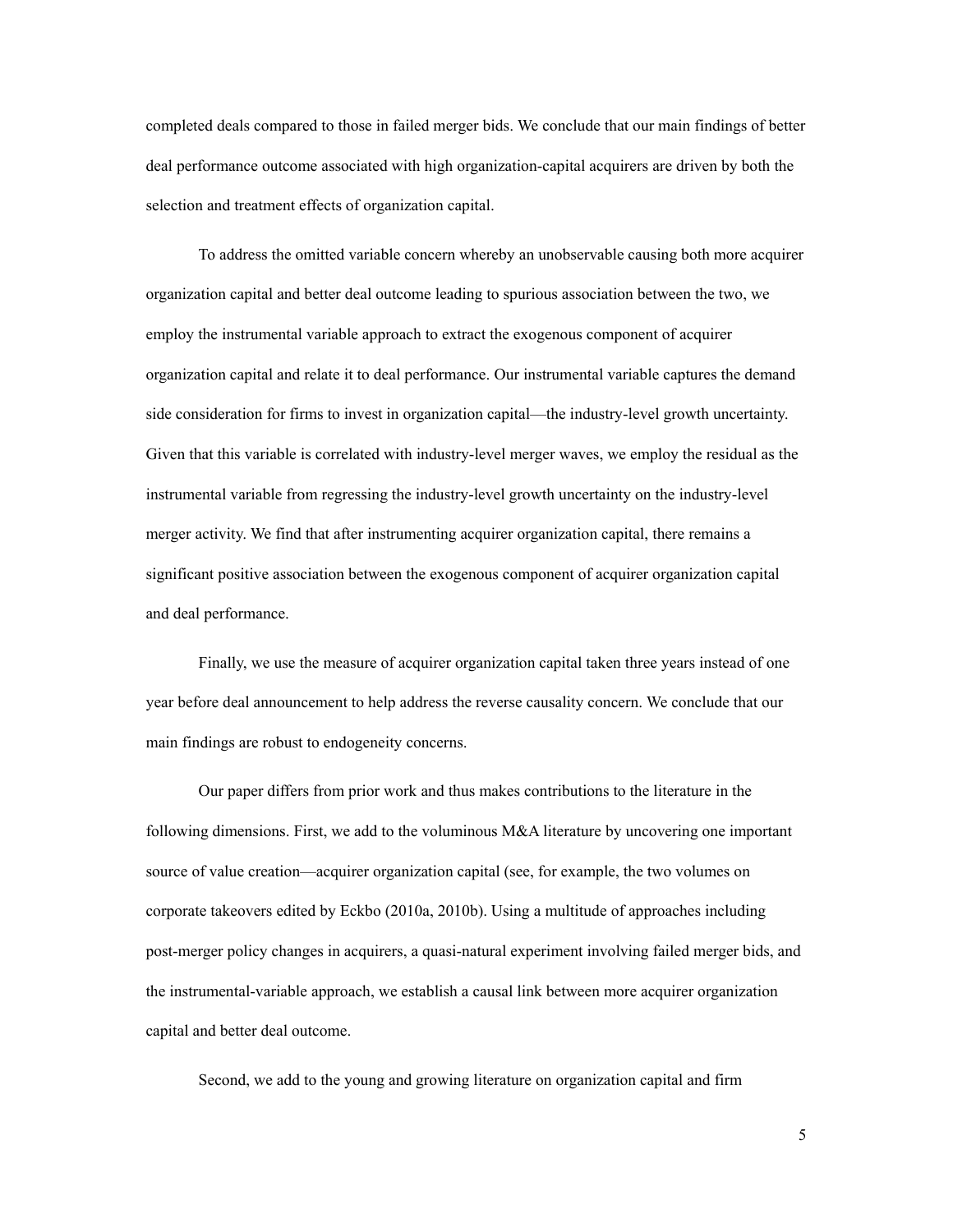performance (see, for example, Lev, Radhakrishnan, and Zhang (2009) and Eisfeldt and Papanikolaou (2013)) by identifying one important channel through which organization capital contributes to firm value—making value-enhancing M&As whereby acquirers apply their superior organization capital to improve operational efficiency of the combined entity.

Finally, we add to the literature on the importance of intangibles in firm value and corporate policy. Prior work shows that reputation, employee satisfaction, and organization capital are associated with sustained superior financial performance (see for example, Roberts and Dowling (2002), Lev, Radhakrishnan, and Zhang (2009), and Edmans (2011)). Carlin and Gervais (2009) study how managerial diligence and employee work ethic affect employment contracts and firm value. Berk, Stanton, and Zechner (2010) and Falato, Kadyrzhanova, and Sim (2013) highlight the importance of human capital in corporate financial policy. Our findings in this paper suggest that organization capital has important implications for corporate acquisition policy—high organization-capital firms are less acquisitive but make better deals.

The paper proceeds as follows. In the next section, we review related literature and develop our hypotheses. We describe our sample formation and construction of key variables and provide a sample overview in Section 3. We present the main results on the role of organization capital in M&As in Section 4. In Section 5, we examine the underlying mechanisms behind the effect of organization capital on deal performance. We address endogeneity concerns in Section 6 and conclude in Section 7.

#### **2. Literature Review and Hypothesis Development**

### *2.1. Related Literature*

Our paper is closely related to and motivated by two strands of the literature. First, there is a large and growing literature examining what type of firms makes a good acquirer. The M&A literature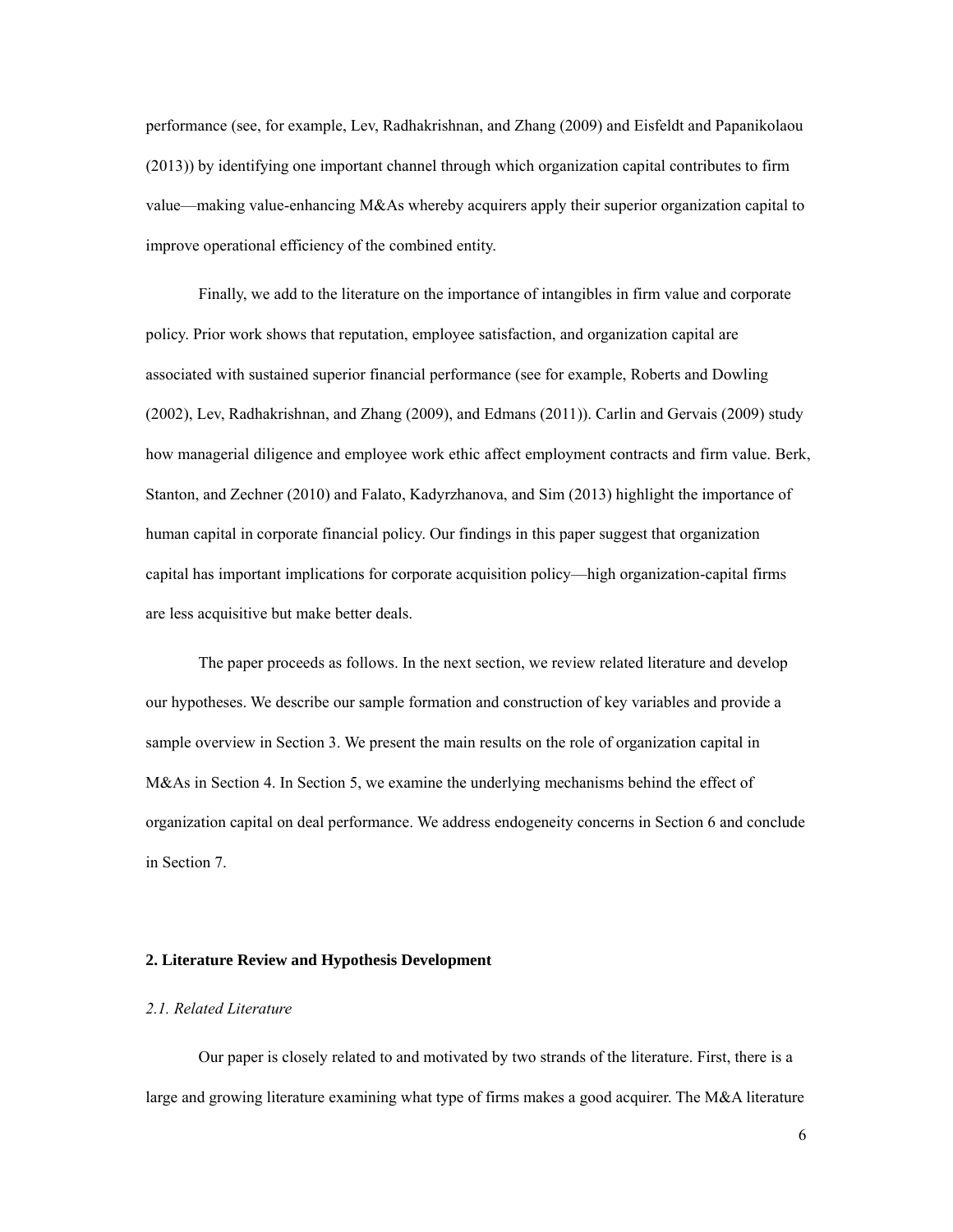(see reviews by Andrade, Mitchell, and Stafford (2001) and Betton, Eckbo, and Thorburn (2008)) generally suggests that over half of the deals destroy acquirer shareholder value, and on average, acquirer shareholders at best breakeven. This begs the question of why M&As still take place. The literature has put forward many explanations, such as agency problems, hubris, overvaluation of equity, financial and operating synergies, and industry shocks, for the sources of value creation and destruction. A recent literature further suggests that certain firm characteristics are associated with superior deal performance, such as low cash holdings (Harford (1999)), small firm size (Moeller, Schlingemann, and Stulz (2004)), the presence of monitoring shareholders (Chen, Harford, and Li (2007)), and good corporate governance practices (Masulis, Wang, and Xie (2007)). We contribute to the M&A literature by demonstrating a new source of value creation—the acquirer firm's organization capital.

Second, a young and growing literature in finance and accounting studies the effects of organization capital on firm policies and performance. Lev and Radhakrishnan (2005), Lev, Radhakrishnan, and Zhang (2009), and Eisfeldt and Papanikolaou (2013) show that a firm's organization capital is an important determinant of its operating performance, firm value, and stock returns. Lustig, Syverson, and Van Nieuwerburgh (2011) demonstrate that organization capital contributes to increased CEO pay inequality and pay-performance sensitivity and the accompanying decrease in labor market reallocation. Carlin, Chowdhry, and Garmaise (2012) further show that high organization-capital firms experience low employee turnover, and possess high diversity in skill and wages among incumbent employees who are promoted from within the firm. Using the stock of assets created by R&D expenditures, computer software expenditures, and human and organizational capital, Falato, Kadyrzhanova, and Sim (2013) show that the rise in intangible capital explains a big part of U.S. firms' large cash holdings. We contribute to this strand of literature by showing that organization capital plays a significant role in value creation through corporate acquisitions.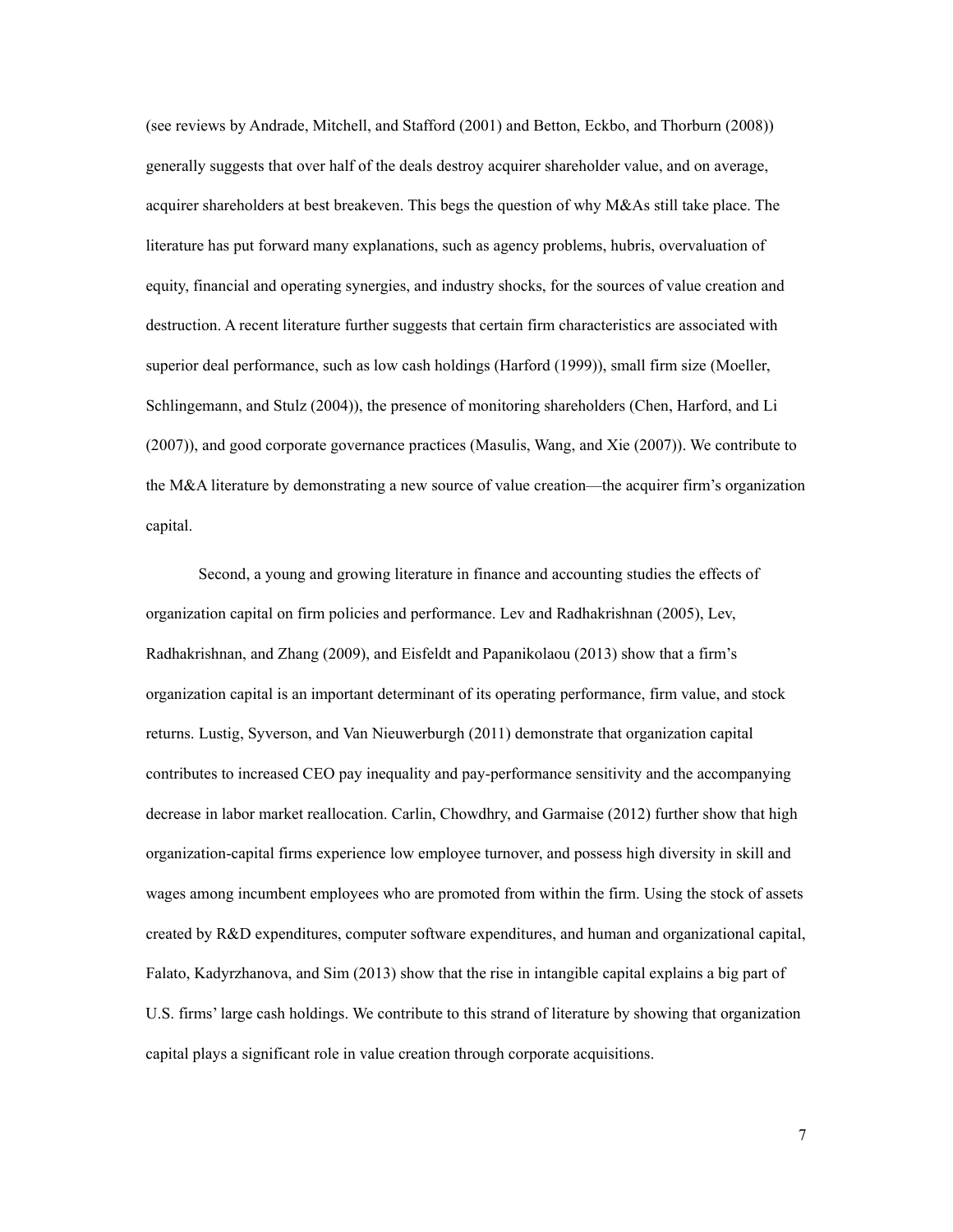#### *2.2. Our Hypotheses*

As defined in the introduction, and further elaborated by Lev, Radhakrishnan, and Zhang (2009, p. 276) that firms with more organization capital possess "the agglomeration of business processes and systems, as well as a unique corporate culture, that enables them to convert factors of production into output more efficiently than competitors." Importantly, this agglomeration of business processes and systems cannot be easily mimicked by competitors, thus more organization capital captures firms' fundamental ability to generate superior performance.

We focus on the role of acquirer organization capital in M&As for the following reasons. First, organization capital is more about the body of knowledge and business processes and systems that make a firm excel, not just about the technology (as modeled in Faria (2008)). Typically, acquirers are much larger than target firms and are more likely to apply their organization capital to target firms as modeled in Carlin, Chowdhry, and Garmaise (2011) and shown in our motivating example in the introduction instead of the other way around. Second, after deal completion, acquirer managers are most likely to be in charge of the merged entity. If acquirers had low organization capital to start with as reflected in low-efficiency business processes and systems and poor managerial skills, then these acquirer managers may not be able to fully utilize target firms' organization capital, or even destroy the value of target firms' organization capital. It is thus harder to detect any meaningful association between target firm organization capital and deal outcome. We believe our acquirer-centric approach provides a clean setting to examine the role of organization capital in corporate acquisitions.

Given that organization capital is the body of knowledge and business processes and systems that facilitate the match between human capital and physical capital of a firm to enhance its productivity, we expect that an acquirer with more organization capital can also achieve superior merger outcome through applying/transferring its own organization capital to a target firm in order to improve the operational efficiency of the combined entity. Using survey data of 101 horizontal acquisitions conducted by U.S. and European acquirers, Capron and Pistre (2002) find that acquirers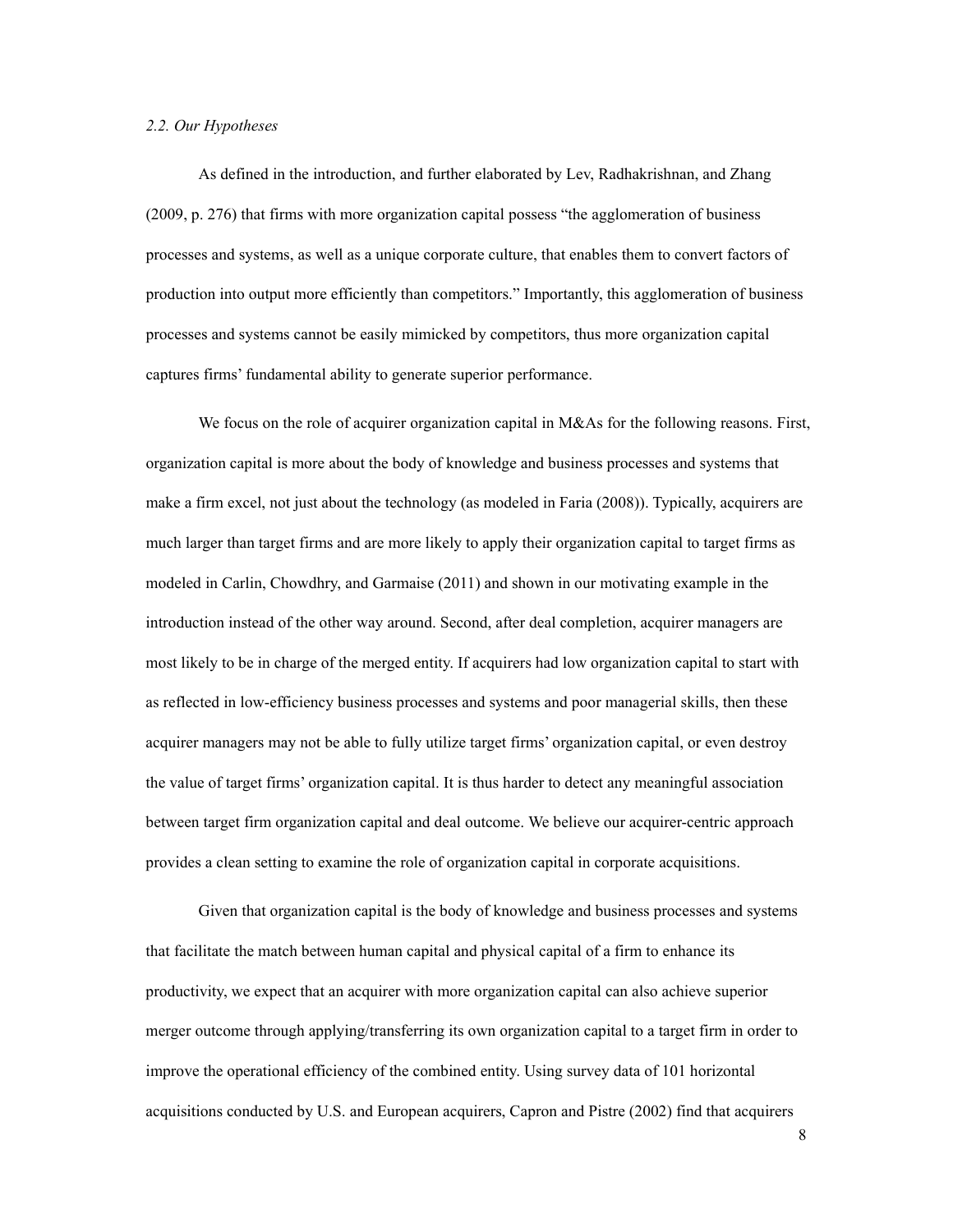often transfer their own product innovation capabilities, marketing expertise, and general management expertise to target firms, and such (expected) knowledge transfer from acquirers to target firms is positively associated with acquirer abnormal announcement period returns. Using both the U.K. and continental European plant-level datasets, Bloom, Sadun, and Reenen (2012) show that affiliates of U.S. multinationals achieve higher productivity than non-U.S. multinationals and domestic firms from their IT capital and are also more IT intensive. They further show that U.S. multinationals' superior management practices account for most of their higher output elasticity of IT. Their evidence provides further support that the body of knowledge and business systems and practices of U.S. multinational can be partially transferred to their overseas affiliates.

By mobilizing and exploiting its superior organization capital, we expect that a high organization-capital acquirer will realize greater operating performance improvement and reap more synergistic gains after the acquisition than does a low organization-capital acquirer. In an efficient market, such long-term gains to the acquirer should be at least partially reflected in announcement period returns and most likely reflected in post-merger long-run operating and stock performance. We thus have our hypotheses as follows:

*H1: Acquisitions made by high organization-capital acquirers are associated with higher announcement period returns than those by low organization-capital acquirers.* 

*H2: Acquisitions made by high organization-capital acquirers are associated with better post-merger operating and stock performance than those by low organization-capital acquirers.* 

One alternative is that high organization-capital acquirers are simply good at picking better deals, and there is no transferring of organization capital from acquirers to target firms. Another possibility is that unobservable firm characteristics lead to both more organization capital and better deals. A third possibility is the reverse causality story whereby successful acquisitions generate more organization capital in the acquirers.

Our empirical analyses are designed to test the two hypotheses and also attempt to distinguish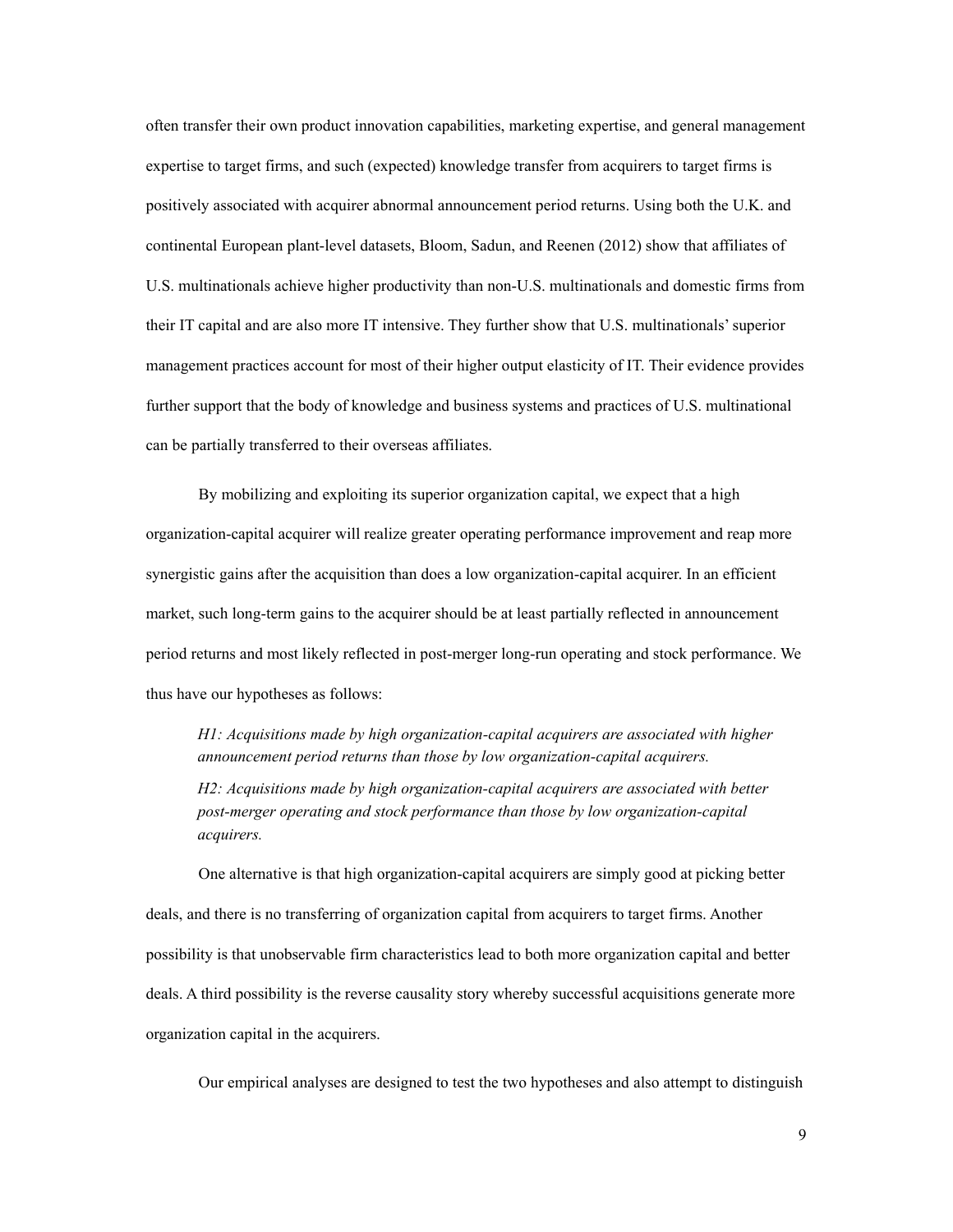between the alternative explanations. In the next section we describe our sample and key variable construction and present descriptive statistics.

#### **3. Sample Formation and Overview**

#### *3.1. Our Sample*

We obtain a large and comprehensive sample of completed M&A transactions from the Thomson One Banker SDC database for the period 1984-2011. We impose the following filters to obtain our final sample: 1) the deal is classified as "Acquisition of Assets (AA)", "Acquisition of Majority Interest (AM)," or "Merger (M)" by the data provider; 2) the acquirer is a U.S. public firm listed on the AMEX, NYSE, or NASDAQ; 3) the acquirer holds less than 50% of the shares of the target firm before deal announcement and intends to purchase at least 50% of the shares of the target firm through the deal; 4) the deal value is at least \$1 million (in 1983 dollar value); 5) the relative size of the deal (i.e., the ratio of transaction value over book value of acquirer total assets) is at least  $1\%$ ; 6) the target firm is domiciled in the U.S.; 7) the target firm is a public firm, a private firm, or a subsidiary; and 8) basic financial and stock return information is available for the acquirer. Our final sample consists of 17,141 completed deals for the period 1984-2011.

Table 1 Panel A provides a sample overview. We see a large merger wave centered around the Internet bubble, and a smaller wave in the period leading to the recent financial crisis. Half of the deals involve private target firms, about 30% of the deals aim at subsidiaries, and the rest of the target firms are publicly listed.

# *3.2. Measuring Organization Capital*

Following Lev and Radhakrishnan (2005), Lev, Radhakrishnan, and Zhang (2009), and Eisfeldt and Papanikolaou (2013), we measure a firm's stock of organization capital using capitalized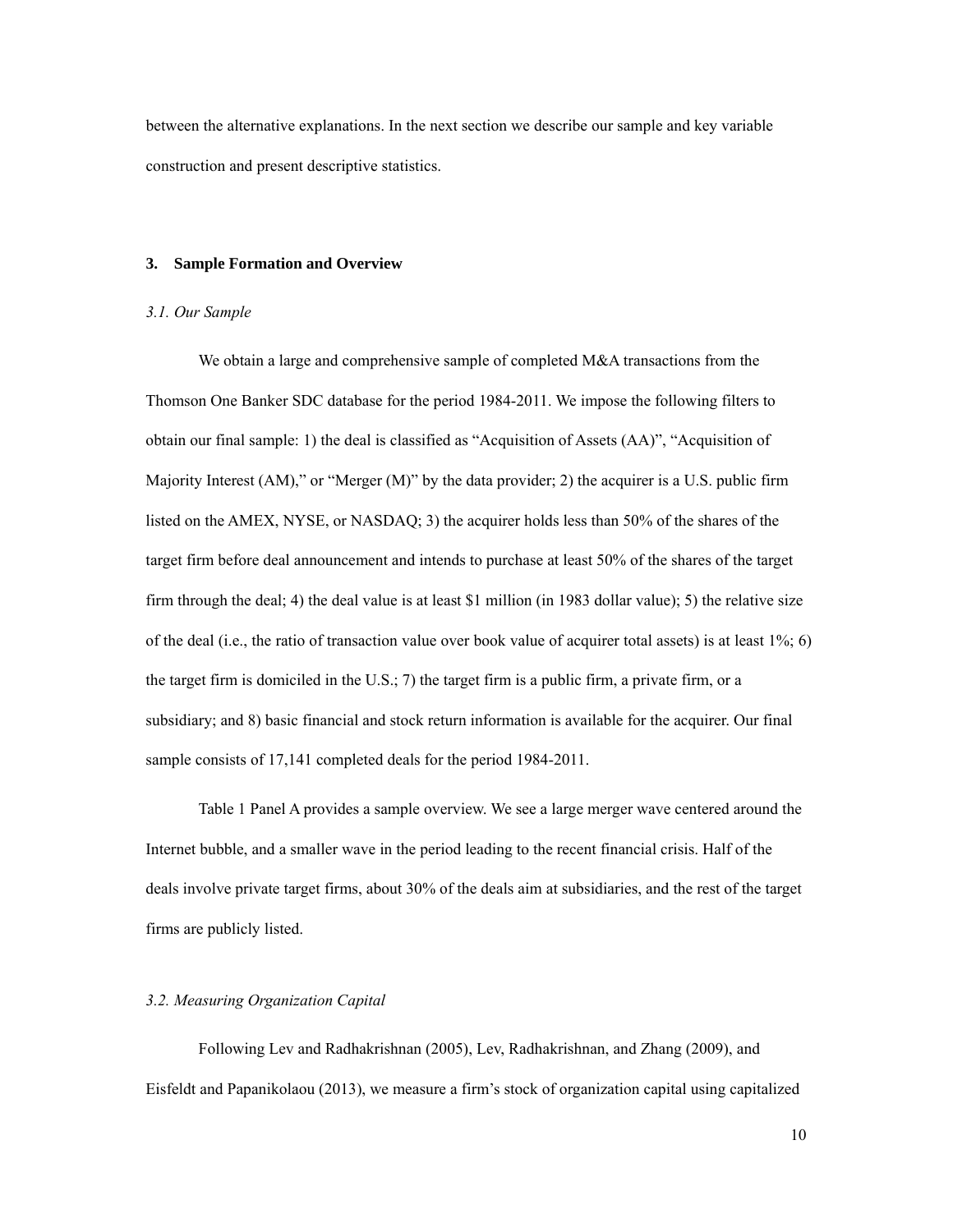SG&A expenditures.<sup>4</sup> Among other items, SG&A expenditures include IT investments, consulting, employee training costs, advertising and marketing expenses, research and development expenses, and information systems and distribution channel investments, which are expenses aimed at improving a firm's competitive edge, hence its organization capital.

We compute the stock of organization capital (OC) using the perpetual inventory method. Specifically, we recursively estimate the stock of organization capital by cumulating the deflated value of SG&A expenditures,

$$
OC_{i,t} = (1 - depr_{OC})OC_{i,t-1} + \frac{SG\&A_{i,t}}{cpi_t},
$$
\n<sup>(1)</sup>

where  $depr<sub>oc</sub>$  is the depreciation rate and  $cpi<sub>t</sub>$  is the consumer price index. To implement the law of motion in Equation (1), we first choose the initial stock according to

$$
OC_{i,0} = \frac{SG\&A_{i,1}}{g + depr_{OC}},
$$

where the average real growth rate of firm-level SG&A expenditures,  $g$ , is 10% and the depreciate rate is 15%, which is the depreciation rate used by the BEA in their estimation of R&D capital in 2006 (Eisfeldt and Papanikolaou (2013)).<sup>5</sup>  $SG&A_{i,1}$  is firm *i*'s first-year SG&A with non-missing data in Compustat. We treat subsequent missing values of firm *i*'s SG&A as zero. Finally, we scale organization capital by a firm's book value of total assets.

Given that organizational capital is a relatively new concept in the finance and accounting literature, it is important to understand how organization capital is correlated with other firm characteristics. We compute organization capital for each firm in the Compustat universe and then sort firms into organization capital quartile every year during the sample period 1984-2011. Table A1 Panel A in the Appendix compares firm characteristics between firms in the top and bottom

 4 Eisfeldt and Papanikolaou (2013) cross-validate this measure of organization capital in a number of ways. First, they show that high organization-capital firms have higher managerial quality scores according to the measure of Bloom and Van Reenen (2007). Second, high organization-capital firms spend more on information technology. Finally, high organization-capital firms are also more likely to list "loss of key personnel" as a risk factor in their 10-K filings.

 $<sup>5</sup>$  It is worth noting that our results are robust to choices of the depreciation rate ranging between 10% and 40%.</sup>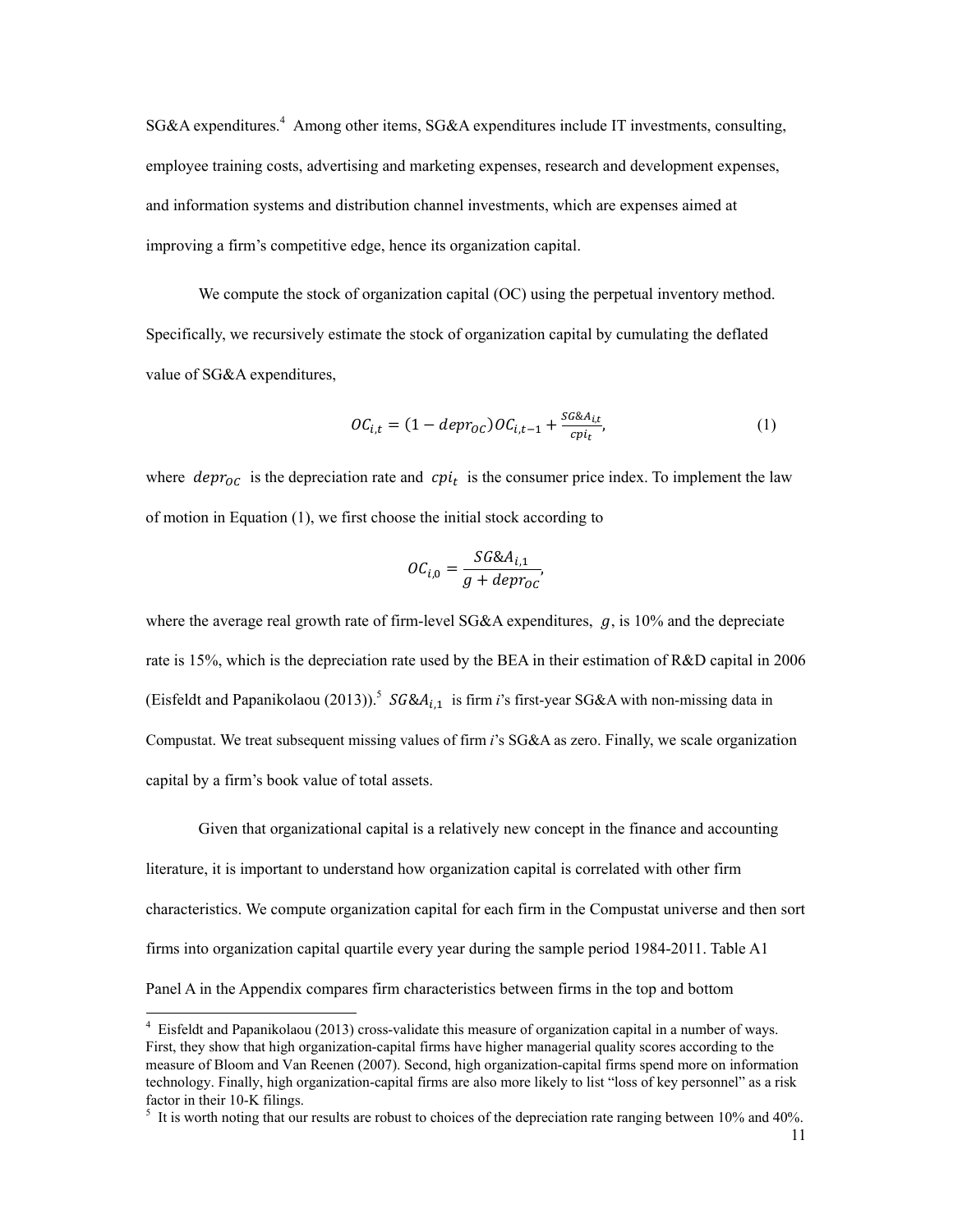organization capital quartiles.

We first show that more organization capital is associated with low contemporaneous ROA (ROS). This is not surprising because organization capital is based on capitalized SG&A expenditures, which is a cash expense in computing ROA (ROS). On the other hand, investment in organization capital is expected to improve firm performance over time. We show that more organization capital is associated with next year's improvement in ROA (ROS). Importantly, we show that firms with more organization capital are associated with higher gross profit margin and future improvement in gross profit margin, through cutting cost of goods sold. Finally, we show that firms with more organization capital tend to be much smaller, and have lower sales growth, higher M/B, higher cash holdings and lower leverage than firms with low organization capital. Table A2 Panel B presents the correlation matrix between organization capital and firm characteristics. The same pattern emerges as that in Panel A.

# *3.3. Measures of Deal Performance*

 Following prior work (see, for example, Chen, Harford, and Li (2007) and Masulis, Wang, and Xie (2007)), we employ a number of deal performance variables: *CAR(-1, 1), ΔROA1, ΔROA3*, *BHAR1,* and *BHAR3.* The reason for us to have multiple post-merger long-run performance measures is that serial acquirers are quite common (Fuller, Netter, and Stegemoller (2002)), and we want to capture the long-run performance effect of a particular deal, so the one-year window seems to be a nice compromise to the three-year window typically used to measure long-run performance. Further, when computing long-run performance measures, we remove any acquirers subsequently making other large acquisitions (as defined to be the ratio of transaction value to book value of acquirer total assets greater than 1%) over the one-year or three-year window. Our results do not change in any qualitative manner if we do not remove such acquirers (with confounding deals) when computing long-run performance measures.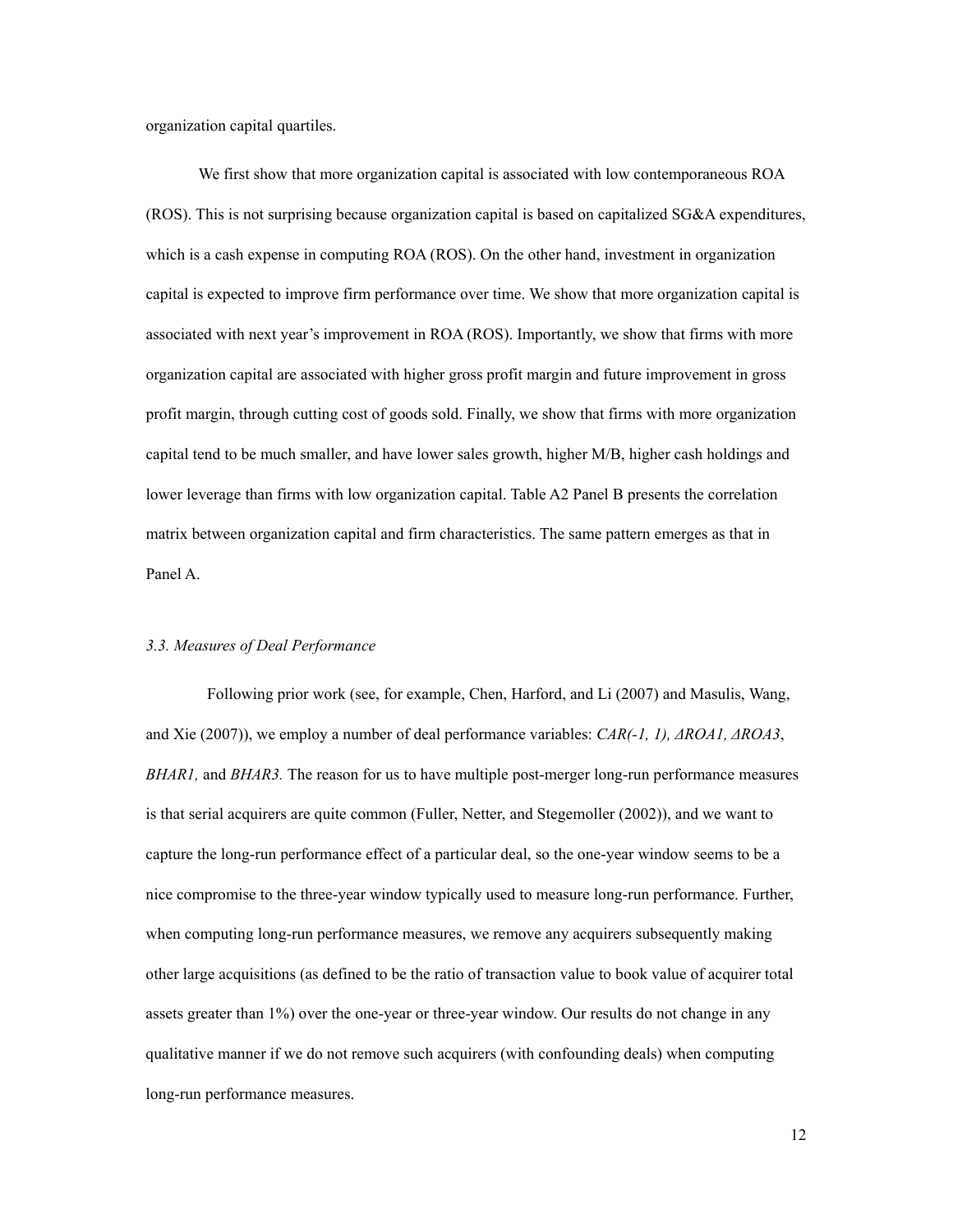*CAR(-1, 1)* is the cumulative abnormal return (in percentage points) of the acquirer from one day before to one day after the deal announcement date (day *0*). Daily abnormal stock return is calculated by subtracting the CRSP value-weighted market return from the stock return of the acquirer.6 *ΔROA3* is the average return on assets (ROA) (in percentage points) of the acquirer in the three-year period after deal completion minus ROA of the acquirer in the year prior to deal announcement. *ΔROA1* is the change in acquirer ROA from the year before deal announcement to the year after deal completion. *BHAR3* (*BHAR1*) is the three-year (one-year) buy-and-hold abnormal stock return (in percentage points) of the acquirer after deal completion following Chen, Harford and Li (2007; pp. 287).

Table 1 Panel B provides basic summary statistics. Table A2 in the Appendix provides detailed definitions of all variables. All dollar values are in 2011 dollars. All continuous variables are winsorized at the  $1<sup>st</sup>$  and 99<sup>th</sup> percentiles.

We show that the mean *CAR(-1, 1)* is positive at 1.42%, and the median is 0.62%. By comparison, Moeller, Schlingemann, and Stulz (2004) report a mean (median) acquirer *CAR(-1, 1)* of 1.1% (0.36%) for 12,023 acquisitions from 1980 to 2001, and Betton, Eckbo, and Thorburn (2008) report a mean (median) acquirer *CAR(-1, 1)* of 0.73% (0%) for 15,987 transactions from 1980 to 2005. In contrast, post-merger long-run operating and stock performance is dismal with negative mean and median values, confirming prior findings that most acquisitions do not create shareholder value in the long run (Rau and Vermaelen (1998), and Betton, Eckbo, and Thorburn (2008)).

The mean (median) ratio of organization capital to total assets is 1.10 (0.81). By comparison, Eisfeldt and Papanikolaou (2013, Table 3) report the median ratio of organization capital to total assets is 0.27 for the low organization capital quintile and 2.71 for the high organization capital quintile.

 $\overline{a}$ 

<sup>&</sup>lt;sup>6</sup> It is worth noting that our main results do not change qualitatively if daily abnormal stock returns are computed using the market model and the CRSP value-weighted market returns, with the estimation window being days (-200, -60) prior to the deal announcement date (Chen, Harford, and Li (2007)).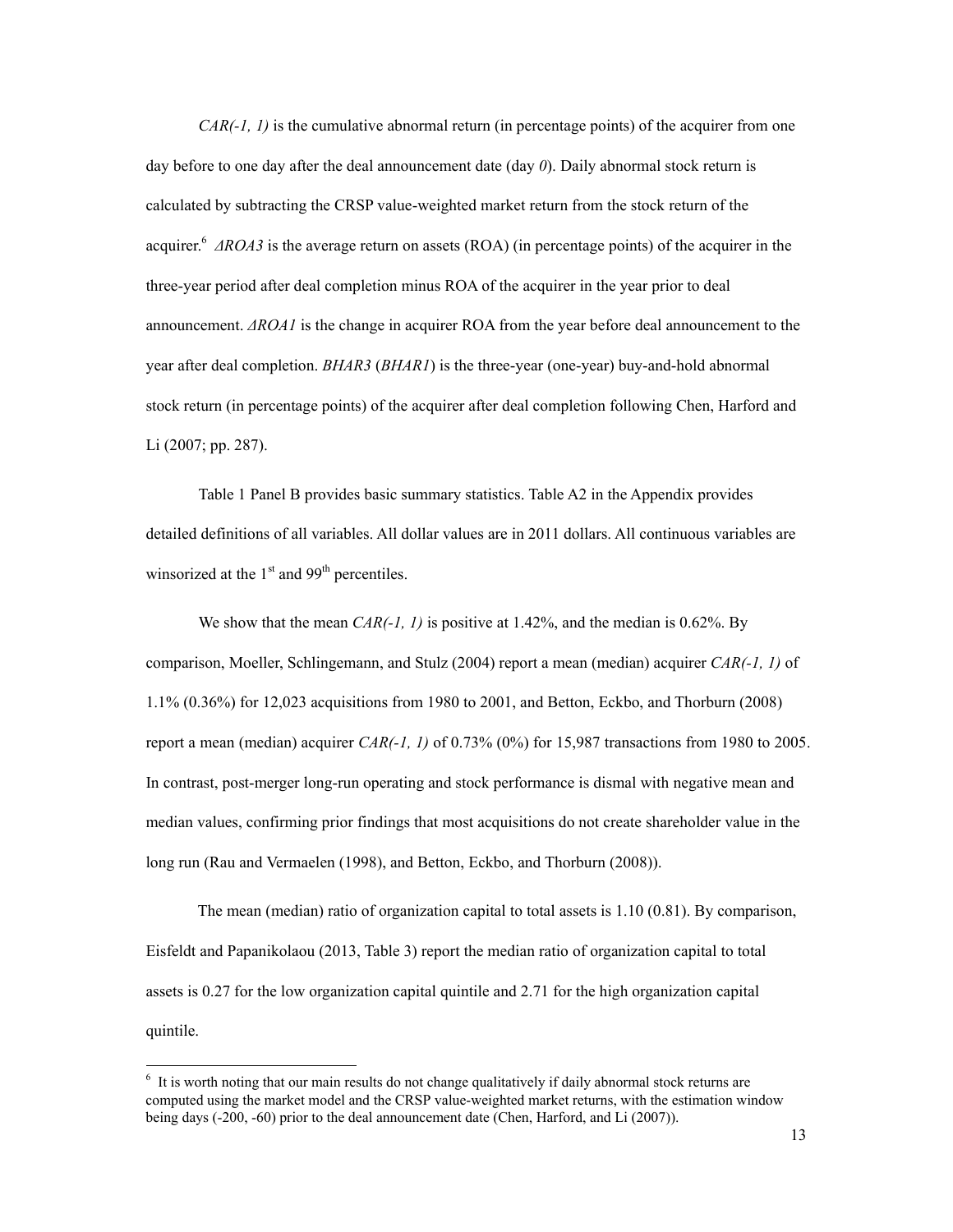Before making acquisitions, acquirers have positive mean (median) ROA of 1.59% (4.07%), mean (median) M/B of 3.76 (2.43), and strong stock returns in the year prior to making a bid with a mean (median) value of 36.1% (18.8%). The mean (median) leverage ratio of acquirers is 0.19 (0.13), and the mean (median) fraction of shares outstanding held by the top five institutional investors is 0.21 (0.20). In terms of the Compustat size decile, our average (median) acquirer is in the  $9^{th} (7^{th})$ decile.

In terms of deal characteristics, about a quarter of the deals use cash, a fifth use stock, and the rest employs a mix of cash and stock. Close to 40% of the deals are diversifying deals involving acquirer and target firms belonging to different two-digit SIC codes. Less than 5% of the deals are tender offers. The mean (median) ratio of the transaction value to acquirer book assets is 0.40 (0.12). Most of the sample characteristics are generally comparable to those reported in the literature (see, for example, Andrade, Mitchell, and Stafford (2001), Moeller, Schlingemann, and Stulz (2004), and Bena and Li (2012)).

Table 1 Panel C presents the correlation matrix of the variables. We show that acquirer organization capital is positively and significantly associated with *CAR(-1, 1)*, *BHAR1*, and *ΔROA3* at the 1% level. The correlation matrix suggests little problem of multicolinearity. Given that omitted variable bias in univariate correlations can mask the true relations between the variables, next we employ multiple regressions to examine the role of acquirer organization capital in M&As.

#### **4. Main Results**

### *4.1. Acquirer Organization Capital and Deal Performance*

To test our hypotheses, we run cross-sectional regressions of the deal performance variables on pre-acquisition acquirer organization capital and other firm and deal controls:

$$
Deal\ Performance_{i,t} = \alpha + \beta_1 O C_{i,t-1} + \beta_2 RO A_{i,t-1} + \beta_3 M / B_{i,t-1} + \beta_4 Leverage_{i,t-1} + 14
$$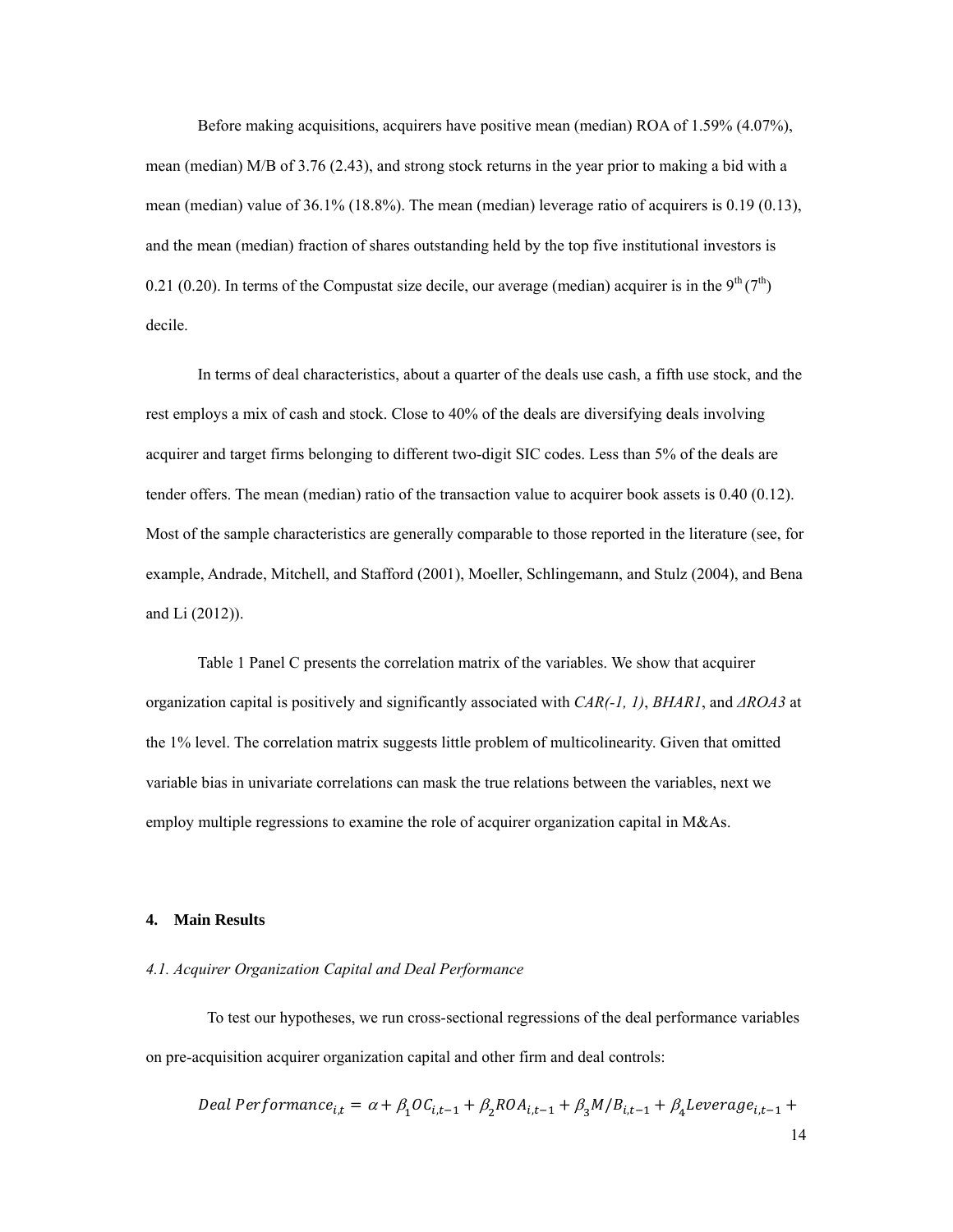$$
\beta_{5} \text{Fast Return}_{i,t-1} + \beta_{6} \text{Top5 institutions}_{i,t-1} + \beta_{7} \text{Firm size}_{i,t-1} + \beta_{8} \text{All cash}_{i,t} +
$$
\n
$$
\beta_{9} \text{All stock}_{i,t} + \beta_{10} \text{Diversitying}_{i,t} + \beta_{11} \text{Tender offer}_{i,t} + \beta_{12} \text{Relative size}_{i,t} +
$$
\n
$$
\beta_{13} \text{Private target}_{i,t} + \beta_{14} \text{Subsidiary target}_{i,t} + \text{Industry FEs} + \text{Year FEs} + \varepsilon_{i,t} \tag{2}
$$

where the dependent variable could be one of the five deal performance measures: *CAR(-1, 1)*, *ΔROA1*, *BHAR1*, *ΔROA3*, and *BHAR3*. The control variables closely follow prior literature (see Andrade, Mitchell, and Stafford (2001), Moeller, Schlingemann, and Stulz (2004), and Chen, Harford, and Li (2007)). In all specifications, we control for industry (at the two-digit SIC level) and year fixed effects and present standard errors that are clustered by acquirers and robust to heteroskedasticity.

Table 2 presents the main results. In column (1), we show that acquirer organization capital is positively and significantly associated with acquirer abnormal announcement period returns at the 1% level, lending strong support for our first hypothesis (H1). In terms of the economic significance, one standard deviation increase in acquirer organization capital is associated with 0.27% increase in *CAR(-1, 1)*, noting that the sample mean *CAR(-1, 1)* is 1.42%.

In columns (2)-(5), we show that acquirer organization capital is positively and significantly associated with all measures of post-merger long-run performance at the 1% level, lending strong support for our second hypothesis (H2). In terms of the economic significance, one standard deviation increase in acquirer organization capital is associated with 1.19% in *ΔROA1*, 4.08% in *BHAR1*, 1.62% in *ΔROA3*, and 8.81% in *BHAR3*, noting that both mean and median values for these four measures are negative.

In addition to the above key findings, we further show that pre-acquisition acquirer ROA and M/B are negatively and significantly associated with post-merger changes in ROA, the former being consistent with the well-known mean reversion pattern in ROA (Fama and French (2000)) and the latter being consistent with the long-run underperformance of glamour (i.e., high M/B) acquirers (Rau and Vermaelen (1998)). Ownership by the five largest institutions is negatively and significantly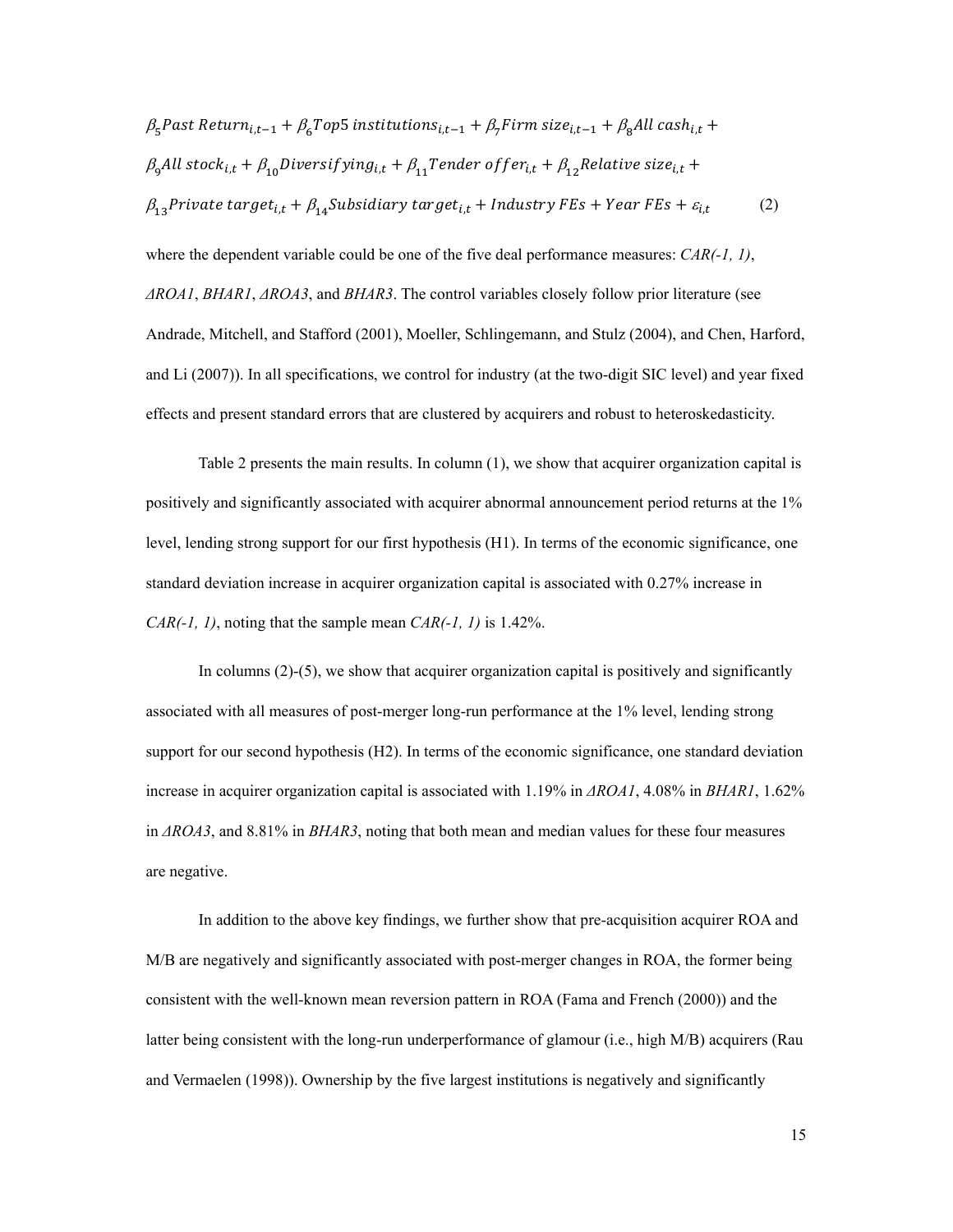associated with acquirer abnormal announcement period returns, while positively and significantly associated with post-merger changes in acquirer ROA. Acquirer size is negatively and significantly associated with acquirer abnormal announcement period returns, but positively and significantly associated with most of the post-merger long-run performance measures. All cash deals are mostly positively associated with deal performance, while all stock deals are mostly negatively associated with deal performance. Diversifying deals are negatively and significantly associated with post-merger changes in operating performance. Our findings on the control variables are generally consistent with those documented in the M&A literature (see, for example, Harford (1999), Fuller, Netter, and Stegemoller (2002), Moeller, Schlingemann, and Stulz (2004), and Betton, Eckbo, and Thorburn (2008)), which gives us some confidence in our findings on the positive association between acquirer organization capital and deal performance.

#### *4.2. Using Alternative Measures of Acquirer Organization Capital*

There are several concerns about our measure of organization capital. First, accounting practices governing the exact composition of SG&A expenditures vary across industries, and hence the measurement error in firm-level organization capital may have an industry component. To address this concern, instead of using the construct for organization capital directly, we use the industry-median adjusted ratio of organization capital to total assets. Table 3 Panel A presents the results. For brevity, we only present the coefficient estimate on acquirer organization capital in this table. We show that industry-median adjusted acquirer organization capital is positively and significantly associated with deal performance using all five performance measures.

Second, organization capital might be measured with error, because the primary input to the measure—SG&A expenditures might contain expenses not directly related to building up a firm's unique business processes and systems that lead to its competitive edge. If the fraction of SG&A expenditures that represents investment in organization capital does not vary across firms, this error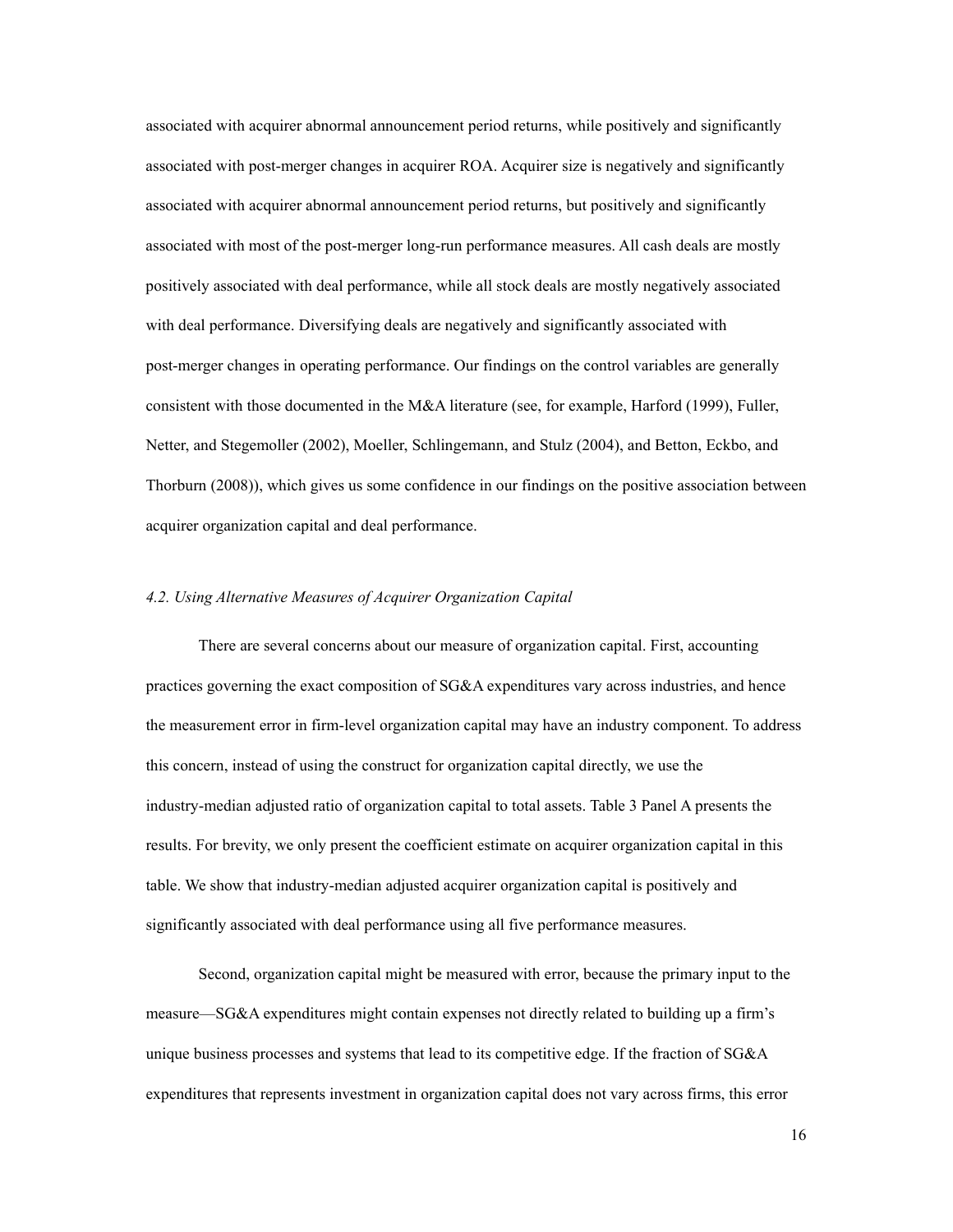will not affect firms' ranking in terms of the ratio of organization capital to total assets. One way to address this concern is not to use the direct construct, but sort yearly firms in the Compustat universe into organization capital deciles and assign our sample of acquirers into those decile bins and use the resulting rank of acquirer organization capital in the multivariate regressions. Table 3 Panel B presents the results. We show that again, a high rank of acquirer organization capital is associated with significantly better deal performance using all five measures.

Third, we combine the above two approaches and sort yearly firms in the Compustat universe into deciles based on the industry-median adjusted ratio of organization capital to total assets. We then use the resulting decile rank in the multivariate regressions and the results are provided in Panel C. Again, a higher rank of industry-median adjusted acquirer organization capital is significantly associated with better deal performance across all five measures.

Fourth, we also employ an alternative five-year straight line depreciation approach to capitalize SG&A expenditures and the results are provided in Panel D. Again, we show that using this alternative measure, acquirer organization capital is positively and significantly associated with deal performance measured in different ways.

Lastly, instead of using capitalized SG&A expenditures to proxy for organization capital, we use the ratio of SG&A expenditures to total assets and Panel E presents the results. We show that high investment in organization capital as measured by acquirer SG&A expenditures is positively and significantly associated with all long-run deal performance measures but not acquirer abnormal announcement period returns. Given that the results using the flow measure of organization capital appear to be weaker than our earlier results based on the stock measure (Table 2), it seems quite unlikely that our main findings based on the stock measure of organization capital are mostly driven by reverse causality.

# *4.3. Cross-Validating Our Measure of Organization Capital*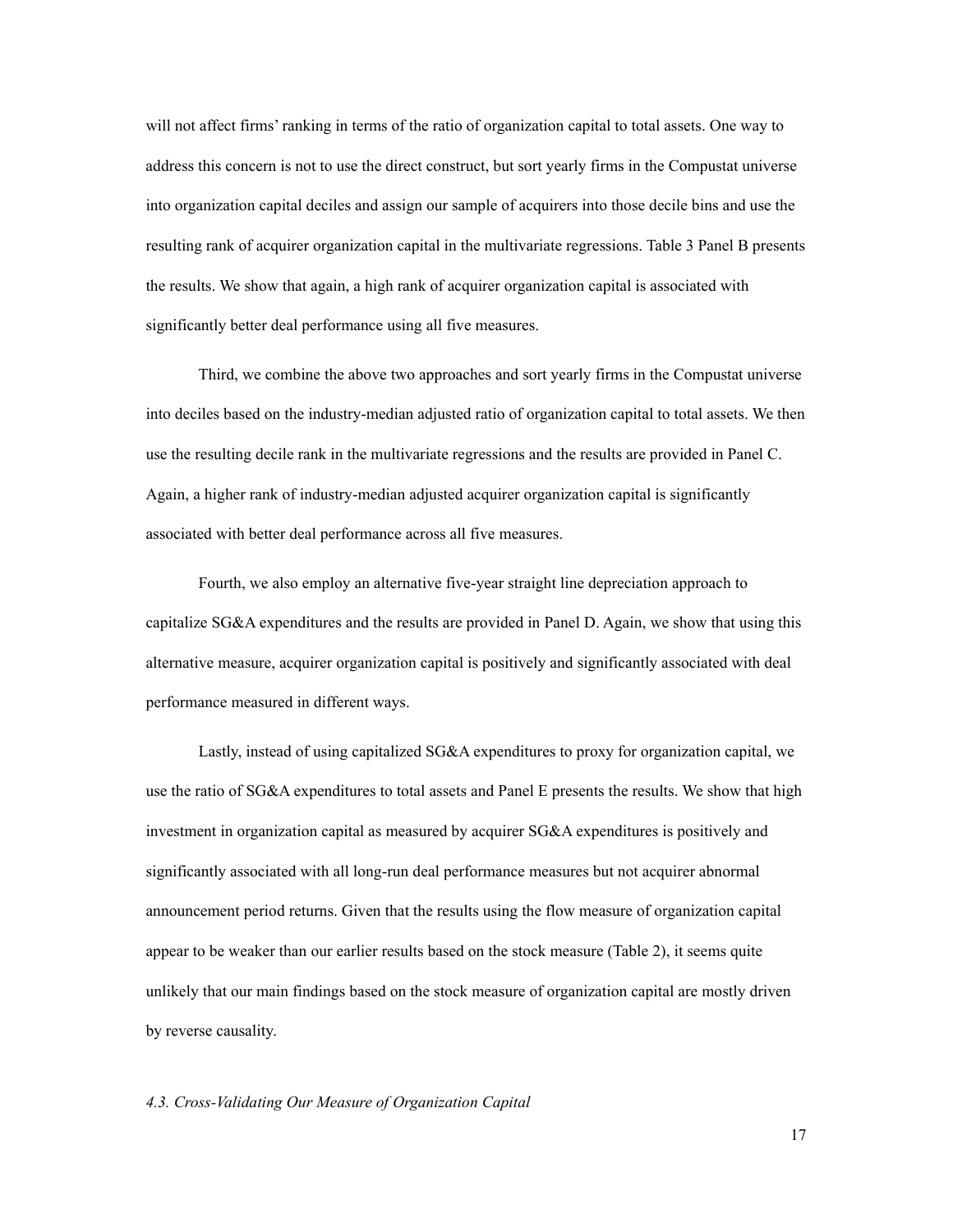Given that our measure of organization capital is based on SG&A expenditures which might include items unrelated to our intent that organization capital is the set of business processes and systems that improve operational efficiency, it is important for us to validate the measure using some well-established markers for best practices in the corporate world. We employ the following three measures of firm quality as alternatives to organization capital: the managerial ability score of Demerjian, Lev, and McVay (2012), the Fortune magazine's "100 Best Companies to Work for in America'' list (see Edmans (2011) for details), and the Computerworld's "100 Best Places to Work in IT" list.

Using the data envelopment analysis (DEA), Demerjian, Lev, and McVay (2012) develop a new measure of managerial ability based on managers' efficiency, relative to their industry peers, in transforming corporate resources to revenues. These authors show that this new measure outperforms traditional measures (e.g., stock returns, media coverage, etc.) in capturing managerial ability.

Black and Lynch (2005) argue that employer-provided training is an important component of workplace organization and organization capital. In their framework, organization capital captures training, employee voice, and work design, which are the main criteria Fortune uses to create its "Best Companies to Work for" list (see Edmans (2011) and Table A2 in the Appendix for details). Edmans (2011) shows that firms on Fortune's "100 Best Companies to Work for in America" list have greater employee satisfaction and deliver superior long-run stock returns. The list is available in 1984, 1993, and 1998-2012.<sup>7</sup> Given our lead-lag specification in Equation (2), we keep deals announced in 1985, 1994, and 1999-2011 for this analysis. The key variable of interest, Fortune's best company, equals the reversed rank on the Fortune's "100 Best Companies to Work for in America" list (as in Edmans (2011)) for an acquirer on the list, and zero otherwise.

Finally, we also use the Computerworld's "100 Best Places to Work in IT" as an alternative measure of acquirer organization capital (see details on how the list is compiled in Table A2). Both

<sup>&</sup>lt;sup>7</sup> We thank Alex Edmans for providing the Fortune's "100 Best Companies to Work for in America" list.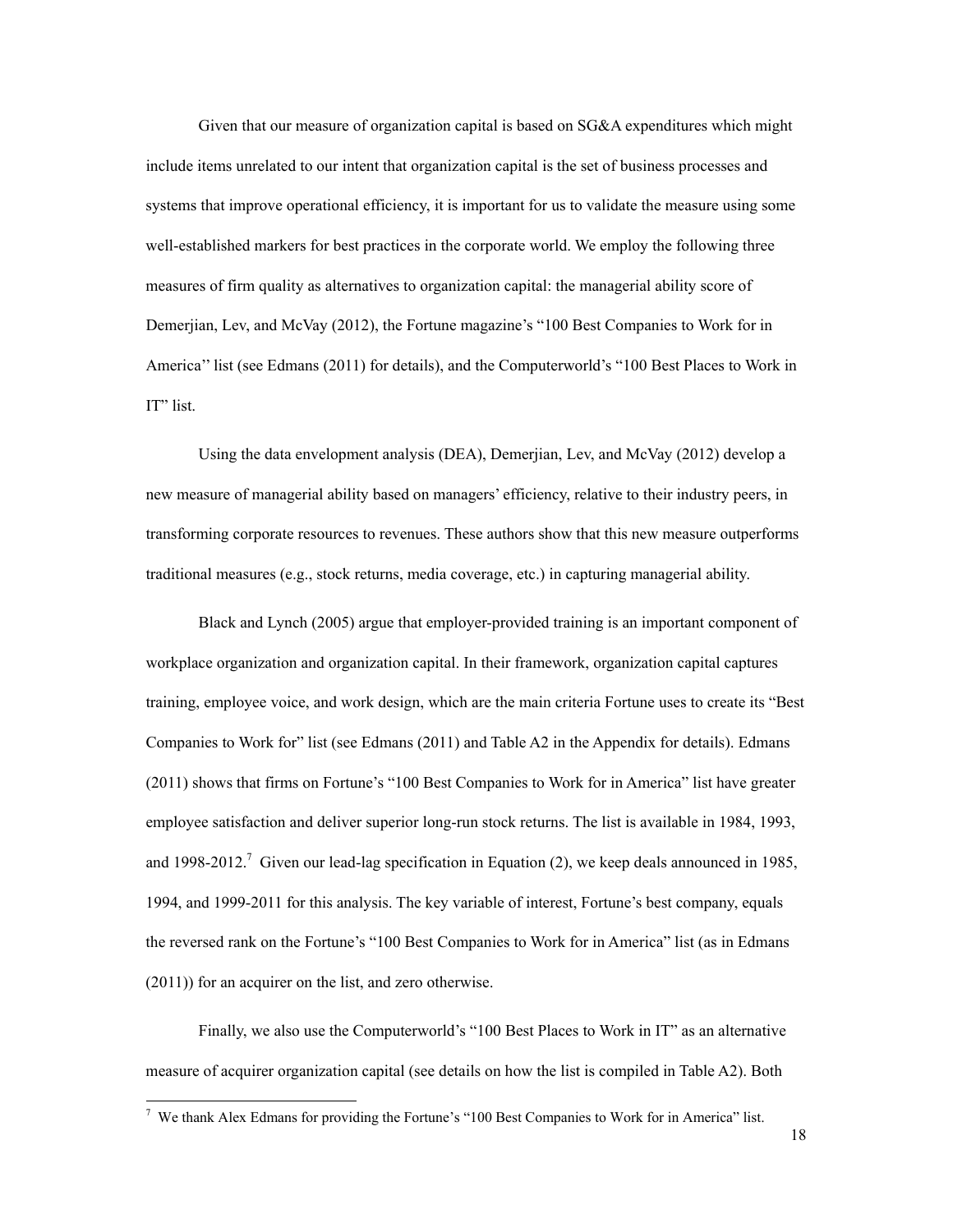Bloom, Sadun, and Reenen (2012) and Eisfeldt and Papanikolaou (2013) take the view that investment in IT is an important part of organization capital. The list is available in 2003, 2006, and 2009. Given our lead-lag specification in Equation (2), we use the 2003 list for deals announced in 2004-2006, the 2006 list for deals announced in 2007-2009, and the 2009 list for deals announced in 2010-2011. The key variable of interest, Computerworld's best place in IT, equals the reversed rank on the Computerworld's "100 Best Places to Work in IT" list for an acquirer on the list, and zero otherwise. Table A3 in the Appendix presents the results from this exercise.

We first show that all these measures of firm quality are positively and significantly correlated with organization capital (Panel A). We further show that these alternative measures of firm quality are largely positively associated with our measures of deal outcome and in a number of cases, these measures are positively and significantly associated with deal outcome, and are never negatively and significantly associated with deal outcome (Panel B). In summary, the exercise in Table A3 gives us some confidence that our measure of organization capital is highly correlated with what we intent it to capture—the body of knowledge and business processes and systems leading to operational efficiency.

# *4.4. Controlling for Corporate Governance*

 $\overline{a}$ 

Prior work has shown that corporate governance matters in M&A decisions (see, for example, Cotter, Shivdasani, and Zenner (1997), Harford and Li (2007), and Masulis, Wang, and Xie (2007)). So it is important to control for acquirer governance characteristics when examining the role of organization capital in M&As. Table A4 in the Appendix presents the results when we control for corporate governance practices including executive equity-based pay, board independence, and the E-index (Bebchuk, Cohen, and Ferrell  $(2009)$ ).<sup>8</sup> It is worth noting that our sample is materially reduced due to data availability on those governance measures.

<sup>8</sup> Our main findings do not change in any qualitative manner if we use Gompers, Ishii, and Metrick's (2003) G-index instead.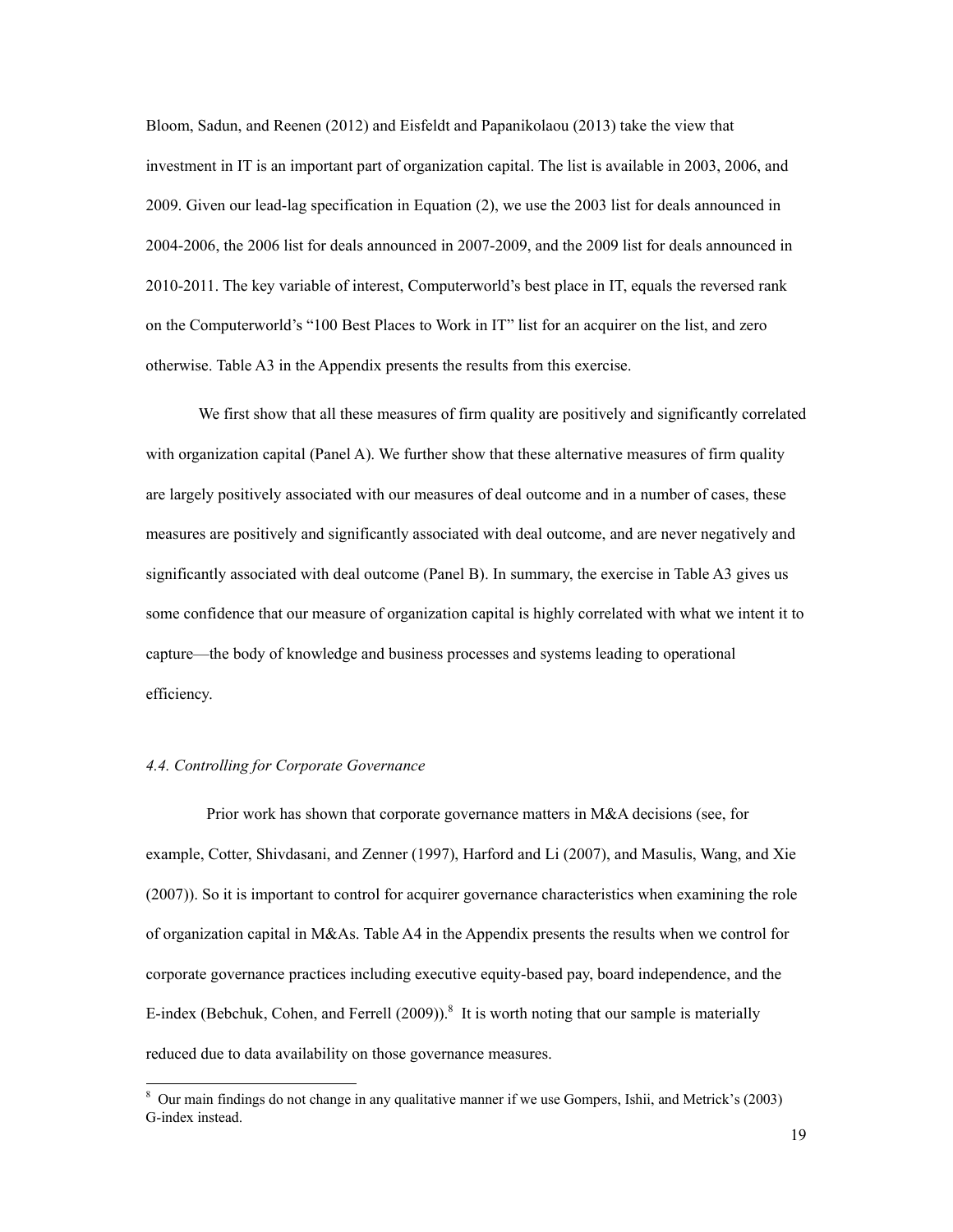We show that our main findings remain largely unchanged: Acquirer organization capital is, most of the time, positively and significantly associated with deal performance measures. We further show that very often, our corporate governance measures are not significantly associated with deal performance and occasionally, they are negatively and significantly associated with deal performance. In untabulated analyses, we show that when we include all corporate governance controls (rather than one at a time) in the regressions, our main findings do not change in any qualitative manner.

In summary, Tables 2-3 provide strong evidence in support of our two hypotheses that high organization-capital acquirers achieve significantly higher abnormal announcement period returns and better post-acquisition long-run operating and stock performance than do low organization-capital acquirers.

### **5. How Acquirer Organization Capital Improve Deal Outcome?**

### *5.1. Post-Merger Acquirer Policy Changes*

To shed light on how acquirer organization capital helps create shareholder value, we first examine post-merger corporate policy changes associated with high organization-capital acquirers compared to those associated with low organization-capital acquirers. Table 4 presents the results.

The corporate policies that we examine are changes in R&D expenditures, capital expenditures, gross profit margin, and market leverage from the fiscal yearend before deal announcement to the first fiscal yearend after deal completion (Panel A) and to the third fiscal yearend after deal completion (Panel B). We find that using either window, high organization-capital acquirers cut more R&D expenditures and capital expenditures and improve more on gross profit margin compared to low organization-capital acquirers. In terms of financial policy, acquirer organization capital is associated with a significant reduction in leverage.

Overall, the evidence in Table 4 suggests that the significantly better post-deal merger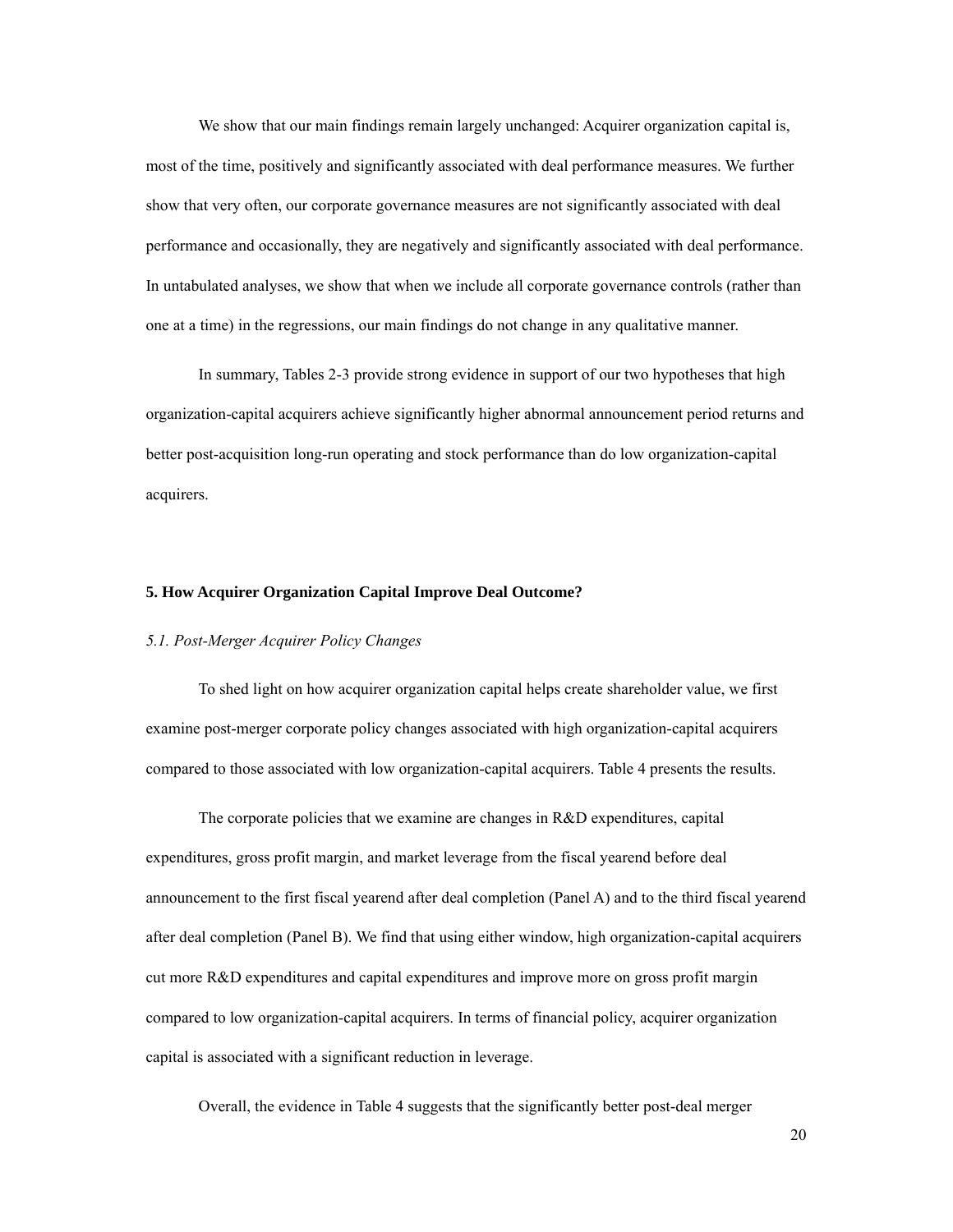performance associated with high organization-capital acquirers are partly driven by their greater cost cutting effort.

#### *5.2. The Role of Acquirer Status*

We next examine what acquirer characteristics are conducive to the effect of acquirer organization capital on deal performance.

Carlin, Chowdhry, and Garmaise (2011) provide a rationale for value-creating mergers. Consider a merger between two firms with very different levels of organization capital. Assuming there is some overlap between the tasks of the two firms, the low organization-capital firm at the newly merged firm will likely learn the business processes and systems of the high organization-capital firm. The value created by a merger is equal to the value of the merged firm minus the sum of the values of the two constituent firms. Since the organization capital of the firm whose business processes and systems is not adopted is simply lost, Carlin, Chowdhry, and Garmaise (2011) predict that the value created by the merger is greatest when one of the constituent firms has a lot of organization capital and the second has very little. This brings up a natural question: How effective can organization capital be transferred from one firm to another?

Management scholars suggest that firms' distinct positions in the status hierarchy generate a behavioral order that guides inter-firm interactions. For example, Chung, Singh, and Lee (2000) show that status similarity between two firms increases the likelihood of them forming alliances. Cowen (2012) argues that large status differences between merging firms create clear deference expectations that aid integration interactions. Consistent with that argument, Shen, Tang, and Chen (2013) show that the greater the status differential between an acquirer and a target firm, the more positively the market reacts to both the acquirer and the target firm upon deal announcement, the more likely it is for the deal to be completed, and the more likely the acquirer is to achieve better post-acquisition performance.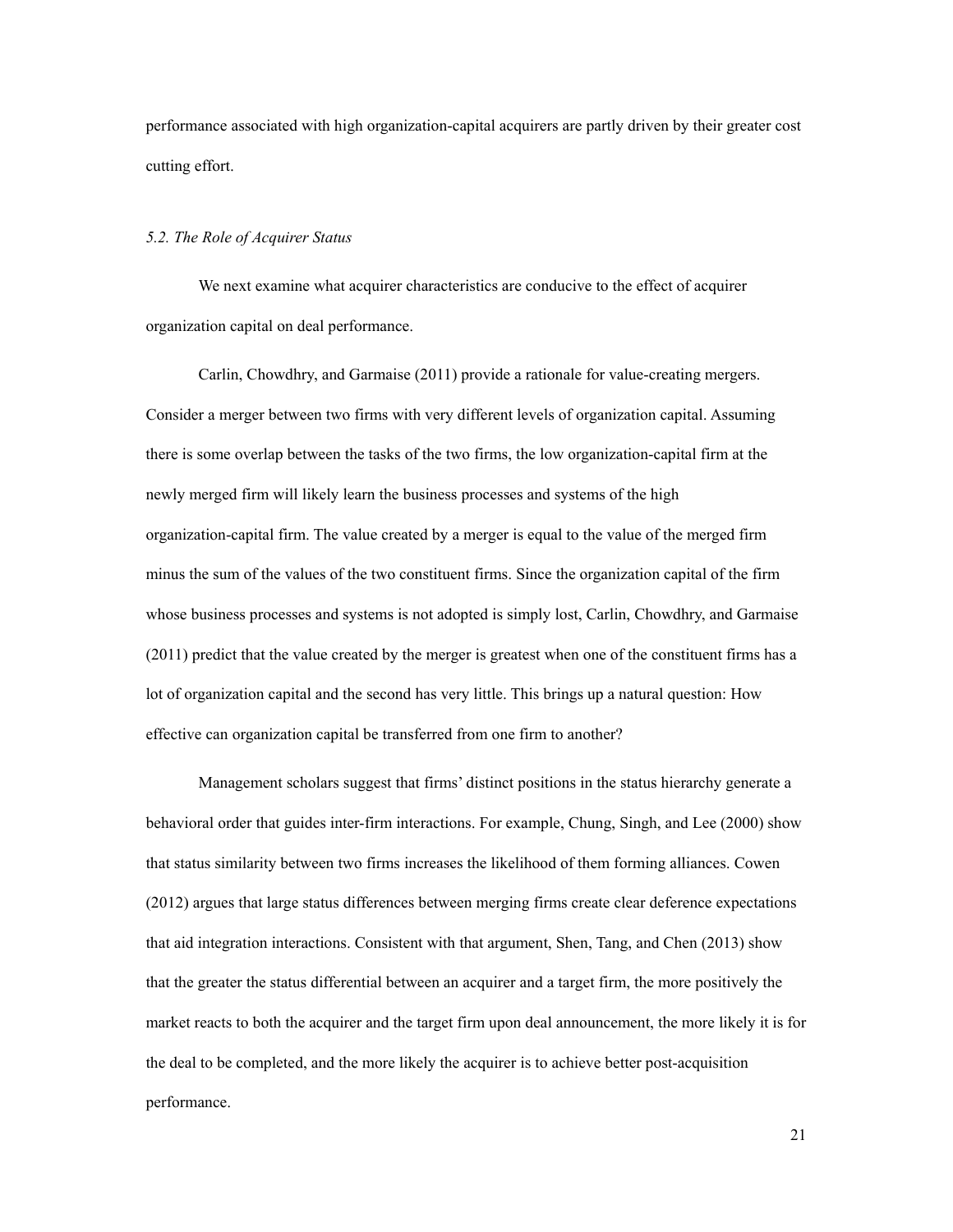Given that the status differential between two firms is aligned with expectations of their roles embedded in corporate acquisitions, we expect that the higher status of the acquirer, the easier it is for acquirer organization capital to be applied to the operation of the combined entity, the better the post-merger deal performance.

Following Shen, Tang, and Chen (2013), we run a yearly regression of the number of analysts following (based on the number of analysts included in the earnings forecast consensus in December each year as the coverage of a firm for that particular year) on firm size decile rank and ROA decile rank within the I/B/E/S database, and use the residual of acquirer analyst coverage to proxy for acquirer status.<sup>9</sup> In this way, our measure of acquirer excess analyst coverage controls for the size and performance effects in analyst coverage decisions.<sup>10</sup> Table 5 Panel A presents the regression results based on an expanded specification to Equation (2) by adding this new acquirer status variable and its interaction with acquirer organization capital.

We find that high status acquirers are associated with worse post-merger operating and stock performance, while high organization-capital acquirers are associated with better deal outcome. Importantly, we find that the effect of acquirer organization capital on deal performance is strengthened when the acquirer has a high status. These results again suggest that acquirer organization capital is likely behind the improvement in deal outcome.

### *5.3. Serial Acquirers*

So far, we have shown that an acquirer with more organization capital can achieve better deal performance outcome through applying/transferring its own organization capital to a target firm in order to improve the operational efficiency of the combined entity. We would expect that this transfer of organization capital becomes more efficient as the acquirer has done it many times in the past.

<sup>&</sup>lt;sup>9</sup> Using the natural logarithm of one plus the number of analysts following as the dependent variable does not change our main findings.

<sup>&</sup>lt;sup>10</sup> See Shen, Tang, and Chen (2013) on various validation tests of this status measure including its correlation with a media-report based measure of status and Fortune's "Most Admired Companies in America" list.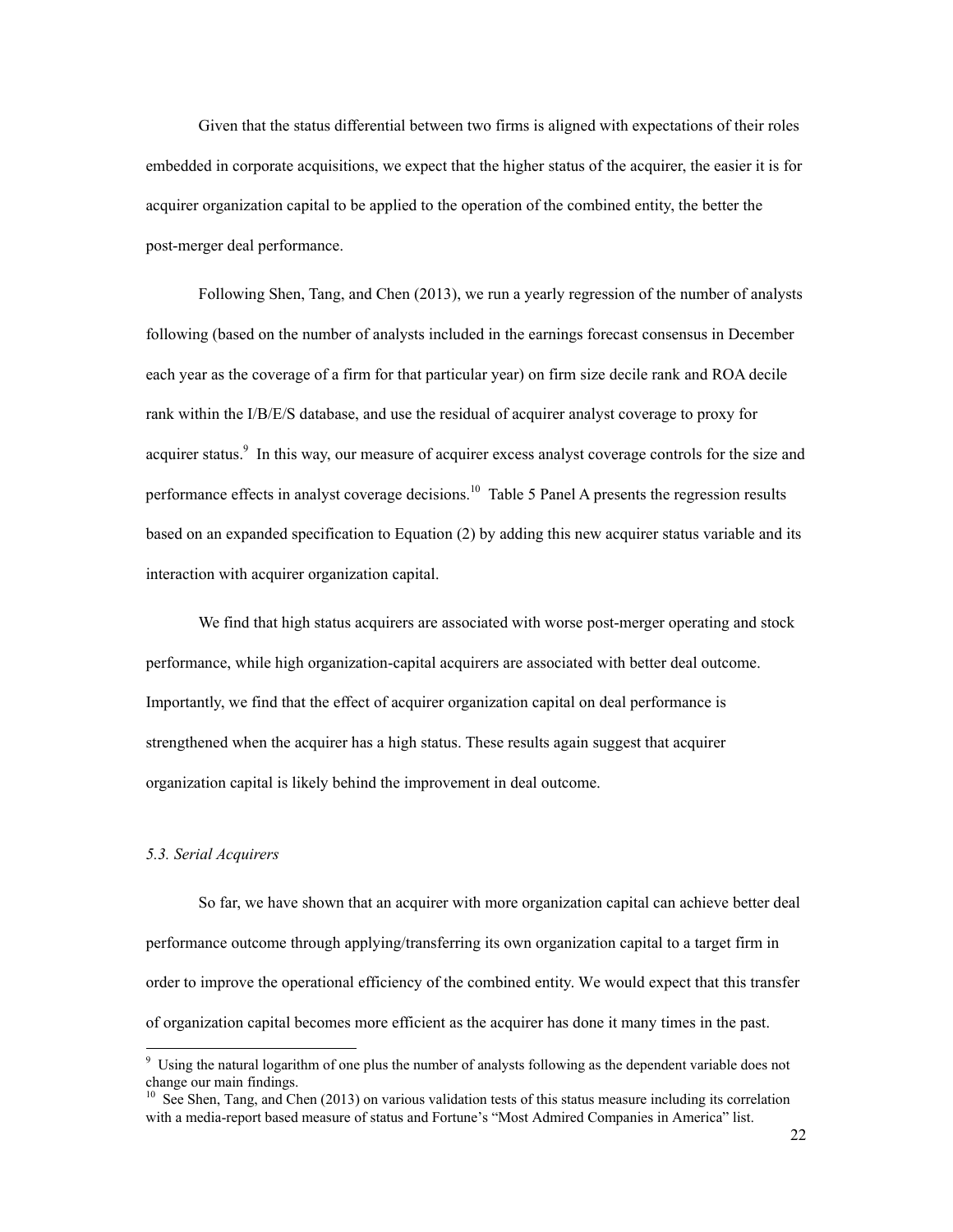Following Fuller, Netter, and Stegemoller (2002), we define a serial acquirer to be a firm that has done at least five deals over any three-year period during the sample period. We then estimate an expanded specification to Equation (2) by adding the serial acquirer indicator variable and its interaction with acquirer organization capital. In this exercise, the post-merger long-run performance measures are limited to one-year after (not three-years after) due to the overlapping deals by construction. We do not drop any contaminating deals because our goal is to show whether and how serial acquirers perform in each every deal. Table 5 Panel B presents the results.

 We show that serial acquirers are positively associated with post-merger one-year buy-and-hold abnormal returns, and acquirer organization capital is positively associated with all three deal performance variables. Importantly, the interaction term between organization capital and serial acquirer is positive and significant when the dependent variables are the two post-merger one-year performance measures.

We conclude that both high status and serial acquirers facilitate the role of acquirer organization capital in improving deal performance outcome.

### **6. Addressing Endogeneity**

So far we have demonstrated strong positive associations between pre-acquisition acquirer organization capital and various measures of post-merger deal performance, it is a challenge to establish causality, i.e., whether more organization capital of acquirers causes good deal performance. For example, our results could be driven by self-selection whereby high organization-capital acquirers choose better deals, rather than their superior organization capital makes those deals better. Alternatively, there might be unobservable firm characteristics that drive both more organization capital and better deal performance outcome, leading to the positive associations that we uncover in Table 2, but nothing to do with causality. Finally, there is the reverse causality concern, i.e., better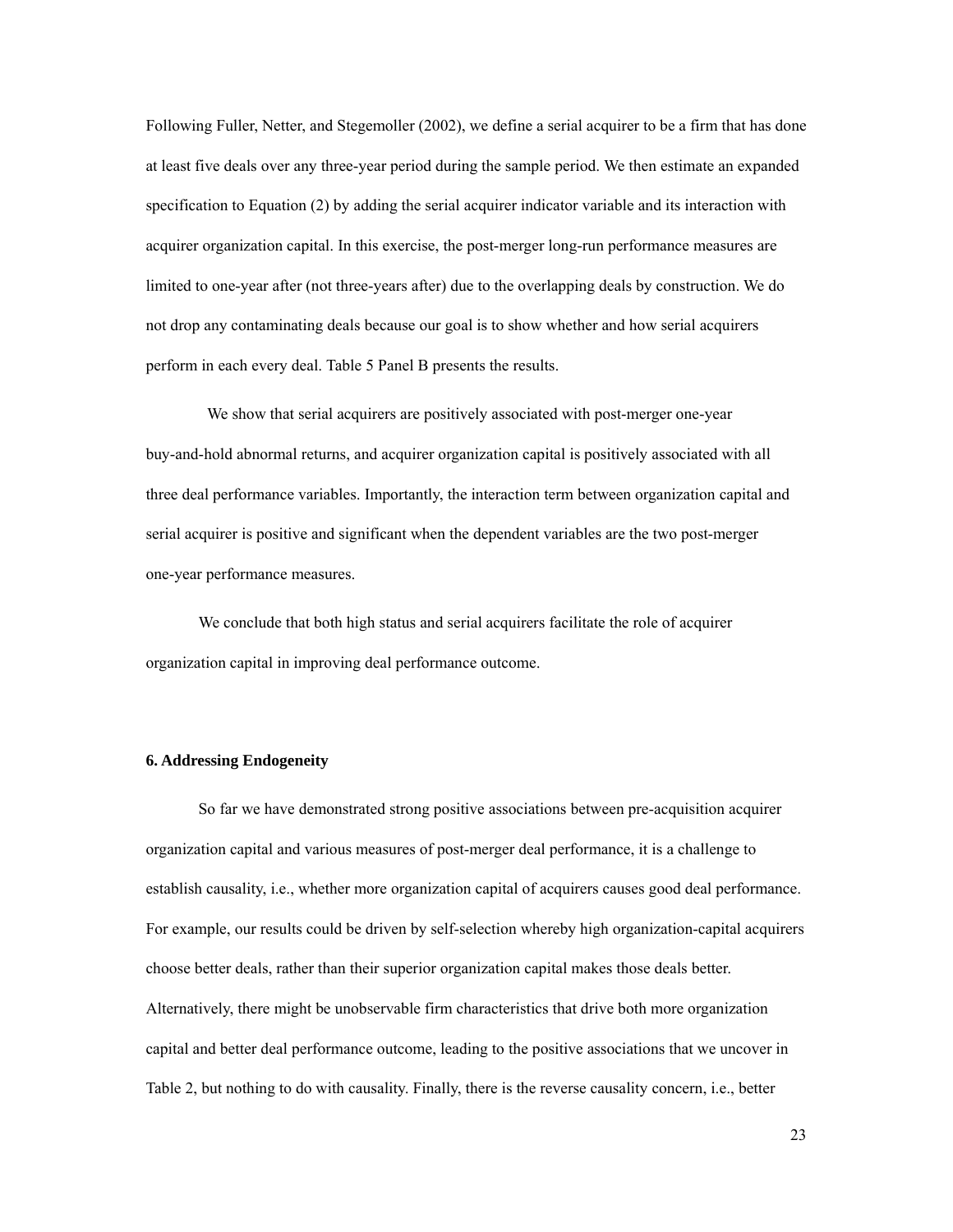deals lead to more investment in acquirer organization capital. We address each of the above concerns in turn in this section.

#### *6.1. Separating Selection from Treatment*

To help separate the selection from treatment effects of acquirer organization capital, we take a multi-pronged approach. First, if our findings were solely driven by treatment, we would expect that high organization-capital firms good at making deals to be more acquisitive. We run a large panel data probit regression where the dependent variable is an indicator variable that takes the value of one if a firm is an acquirer (target firm) in year *t*, and zero otherwise. We use the Compustat firms over the sample period 1984-2011. Table 6 Panel A presents the results.

We find that firms with more organization capital are significantly less acquisitive than firms with low organization capital. Further, we find that organization capital is not significantly associated with a firm's likelihood to become a takeover target. This evidence supports Prescott and Visscher's (1980) view that organization capital is costly to transfer and thus high organization-capital firms prefer internal organic growth to making acquisitions. Our findings imply that unless the benefit of buying exceeds the cost of buying, high organization-capital firms would refrain from making deals. Our evidence is suggestive of some target selection in driving our main findings.

To provide further evidence in support of target selection, we sort the public target firms in our sample by their acquirers' organization capital into quartiles and compare firm characteristics between target firms in the top and bottom acquirer organization capital quartiles. Table 6 Panel B presents the results.

We find that high organization-capital acquirers tend to pair up with small target firms with more organization capital, poor operating and stock performance but high growth opportunities. This finding together with the results based on the probit regression in Panel A suggest that high organization-capital acquirers have the ability to identify underperforming firms with upside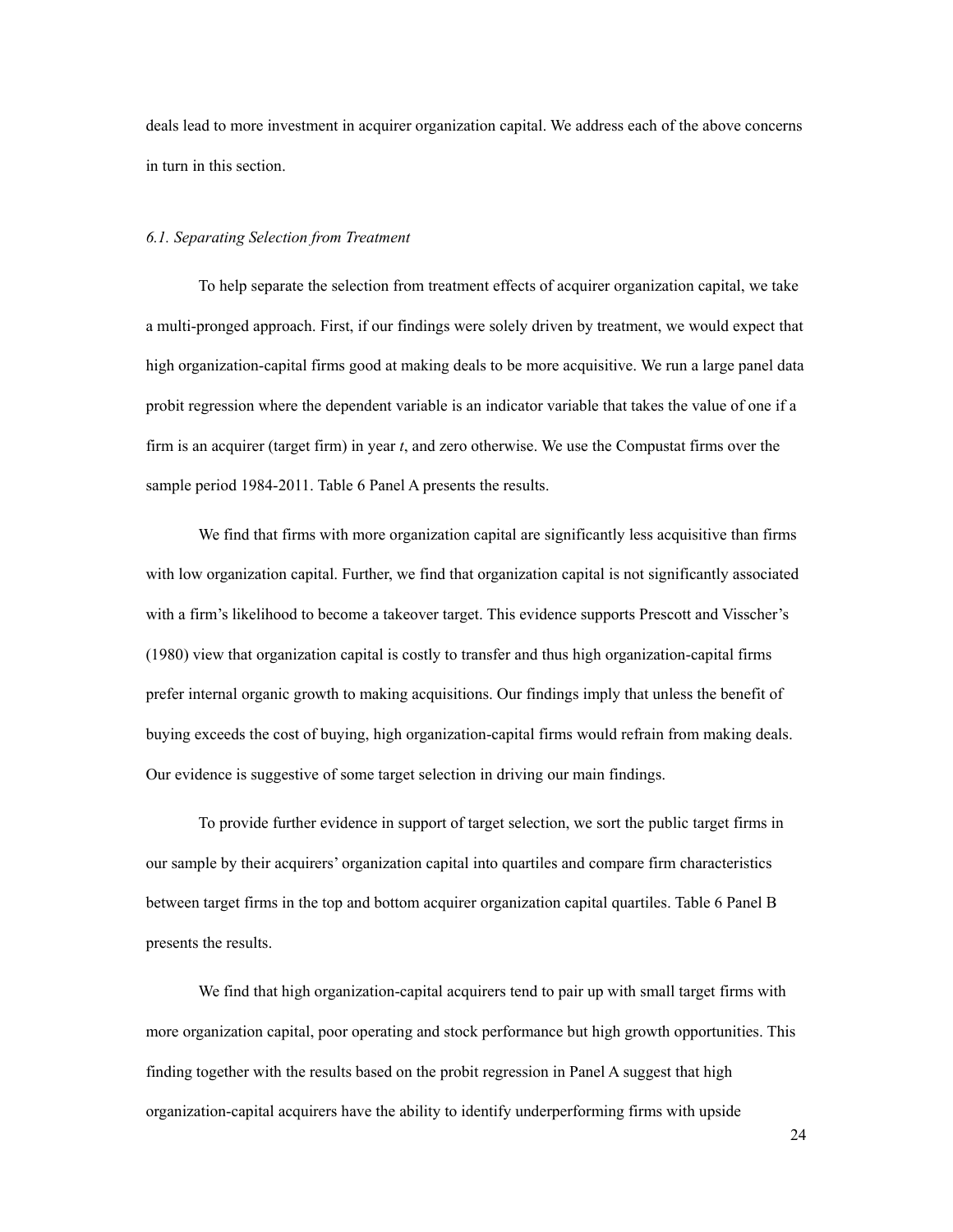potentials, so there are some selection effects driving our findings.

Finally, we employ the difference-in-differences (DD) estimators that are commonly used to recover the treatment effects. The identification challenge is that the association between acquirer organization capital and post-merger deal outcome could be due to the endogenous selection of firm pairs into a treatment group, rather than due to the impact of acquirer organization capital on post-merger deal outcome. As we showed earlier, high organization-capital firms are less acquisitive. As a result, comparing the average deal outcome of merged firms involving high organization-capital acquirers to that of merged firms with low organization-capital acquirers would lead to biased estimates.

To address such selection concerns, we exploit a quasi-experiment. Specifically, following Seru (2010) and Bena and Li (2012), we employ a control sample of withdrawn bids that failed for reasons exogenous to either acquirer or target organization capital. In this case, the assignment of firm pairs to the treatment sample (completed deals) versus the control sample can be treated as random with respect to the deal outcome variables that we examine.

To form the control sample, we begin with 1,066 withdrawn bids with necessary firm-level information in Compustat/CRSP announced over the period 1984 to 2011. We then read news articles for each withdrawn bid, excluding those bids that could fail due to organization capital of either merger partner, including disagreement over growth strategy, restructuring, or valuation, news of negative developments, and bids where the reason for failure cannot be determined, or that were expected to fail. We arrive at a sample of 387 withdrawn bids due to reasons exogenous to organization capital, including competing bids, objections by regulatory bodies, and adverse macroeconomic shocks or market conditions.

Next, we form a treatment sample of completed deals over the same period that are matched by acquirer (target firm) industry (2-digit SIC), and similar industry-adjusted ROA and stock return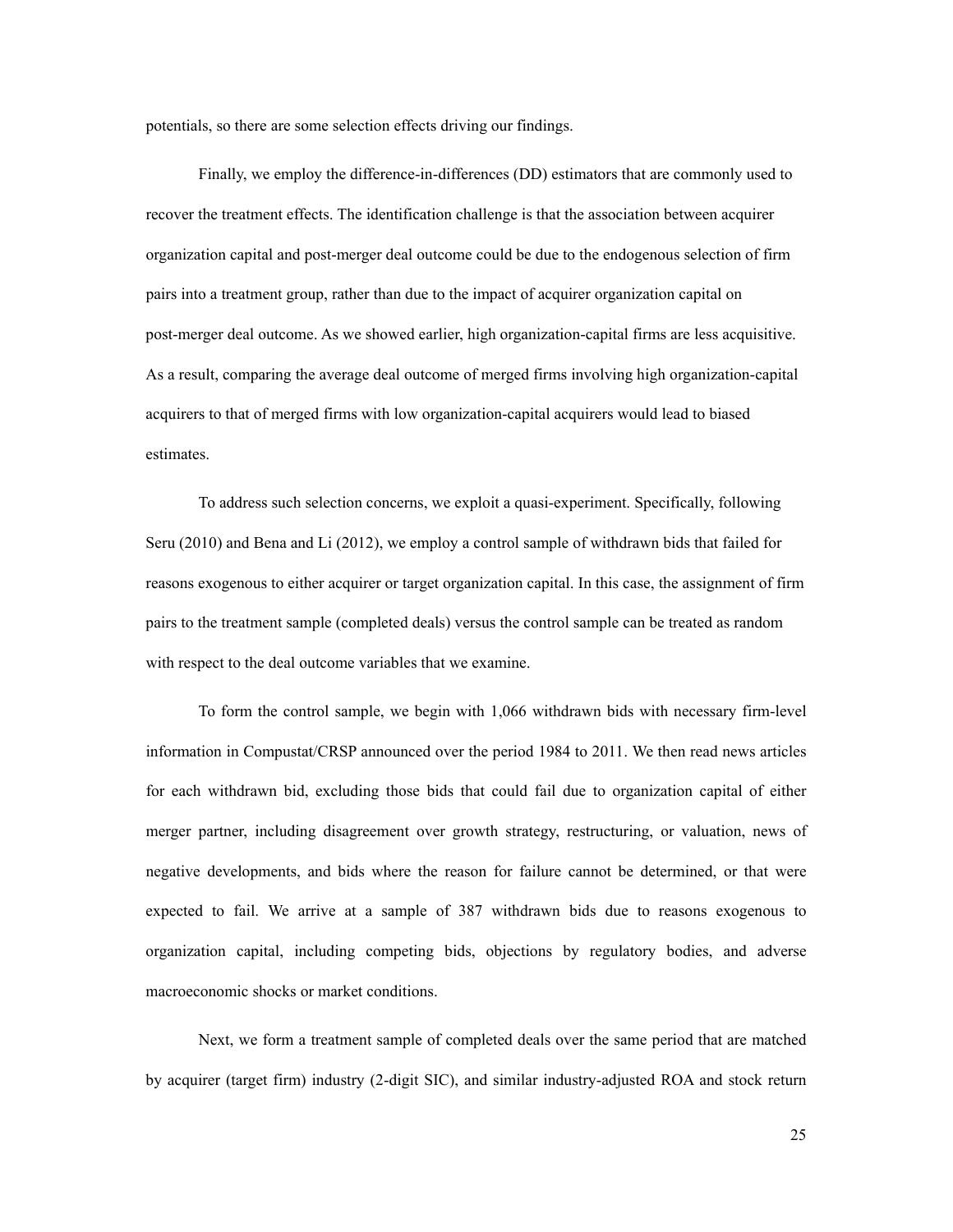performance in the three-year period prior to the bid. Table 7 Panel A provides the detailed steps involved to form the final withdrawn bid sample. We end up with a sample of 160 withdrawn bids with matching completed deals.

We then estimate a difference-in-differences regression using a panel dataset that contains information on deals in the treatment and control samples from three years prior to bid announcement to three years after deal completion/withdrawal:

Deal Performance<sub>i,t</sub> =  $\alpha + \beta_1$  Acquirer Organization Capital<sub>i,t-1</sub> +  $\beta_2$  Treat<sub>i,t</sub> +  $\beta_3$ After<sub>i,t</sub>

+ $\beta_4$ Acquirer Organization Capital<sub>i,t-1</sub> × Treat<sub>i,t</sub> +  $\beta_5$ Treat<sub>i,t</sub> × After<sub>i,t</sub>

+ $\beta_6$ Acquirer Organization Capital<sub>i.t-1</sub> × After<sub>i.t</sub>

$$
+\beta_7
$$
Acquire organization Capital<sub>i,t-1</sub> × Treat<sub>i,t</sub> × After<sub>i,t</sub>

+Other Acquirer Controls + Other  $FEs + e_{it}$ . (3)

The dependent variable, *Deal Performance<sub>i, b</sub>* is either buy-and-hold annual return or ROA of acquirer  $i$  in each year  $t$ . *Treat<sub>i,t</sub>* is an indicator variable equal to one for treatment deals, and zero otherwise (i.e., for control bids). *Afteri,t* is an indicator variable equal to one for the post-merger time period, and zero otherwise. In one specification, we include industry fixed effects. We also include year fixed effects to difference away a common trend affecting deals in both the treatment and control samples. In another specification, in addition to year fixed effects, we include firm fixed effects to difference away any time-invariant differences among firms. As a result, our approach estimates the differences over time in deal outcome for the same cross section units (Wooldridge (2006)). Table 7 Panel B presents the results.

Columns (1)-(2) present the panel data regression results by including industry and year fixed effects. We find that the coefficients on acquirer organization capital are positive and significant. We further find that the coefficients on two other standalone indicator variables *Treat<sub>it</sub>* and *After<sub>it</sub>* and three two-way interaction terms are largely insignificantly and sometimes negatively significant.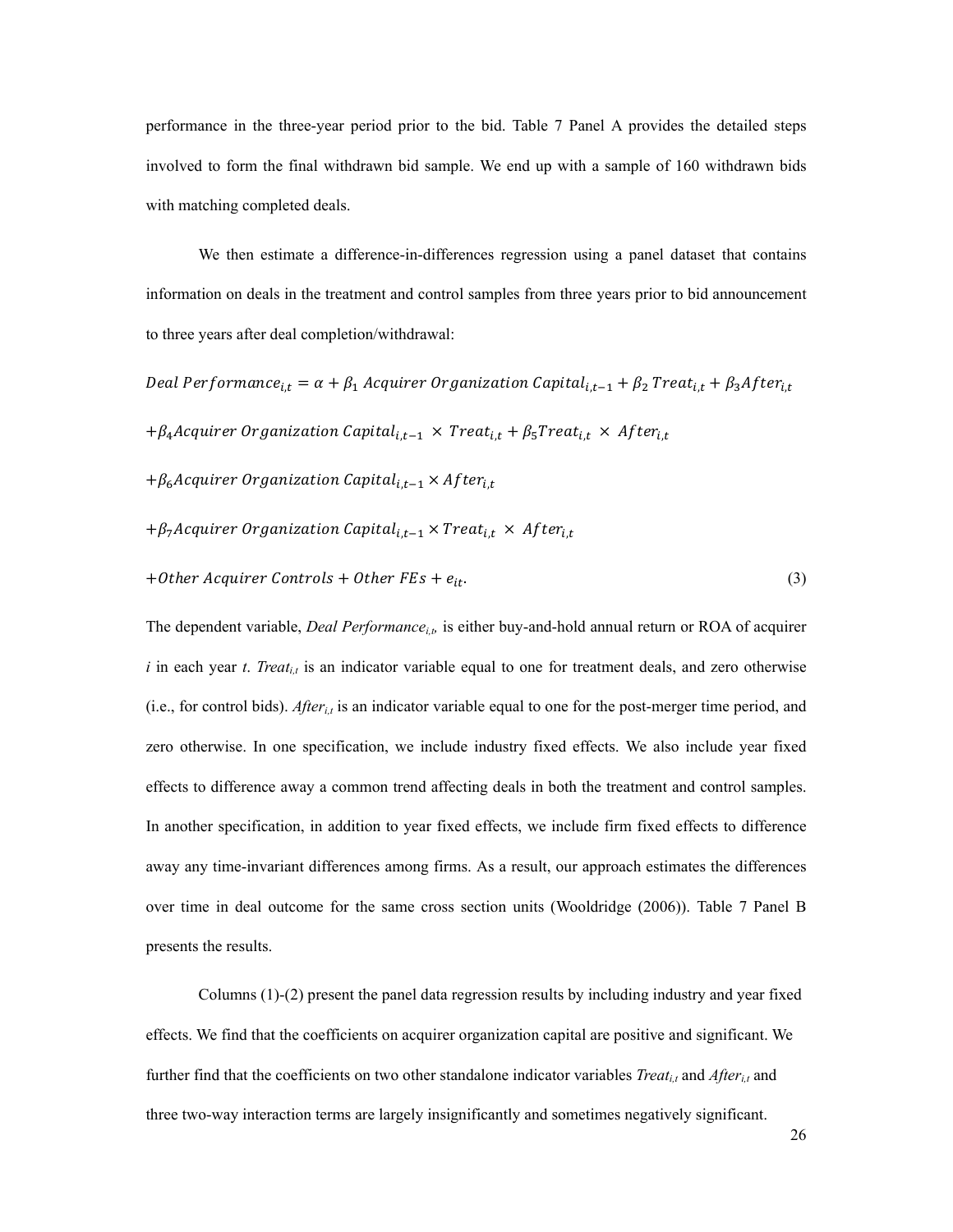Importantly, we find that the coefficients on the interaction term *Acquirer Organization Capital<sub>it-1</sub>*  $\times$ *Treat<sub>i,t</sub>*  $\times$  *After<sub>i,t</sub>* are positive and significant. Columns (3)-(4) present the panel data regression results by including firm and year fixed effects. Given that organization capital is a stock measure that changes little over time, we find that the coefficients on acquirer organization capital are positive but not significant. Importantly, we find that the coefficients on the interaction term *Acquirer Organization Capital<sub>i.t-1</sub>*  $\times$  *Treat<sub>i,t</sub>*  $\times$  *After<sub>i,t</sub>* are positive and significant. Our findings, showing performance improvement post-merger for deals associated with high acquirer organization capital compared to the average outcome, support the significant treatment effects of acquirer organization capital on deal performance. $11$ 

Taken together, we conclude that the better deal outcome associated with high organization-capital acquirers is driven by both the selection and treatment effects of acquirer organization capital.

# *6.2. The Instrumental Variable Approach*

 $\overline{a}$ 

To address the omitted variable concern whereby unobservables cause both more acquirer organization capital and better deal performance outcome leading to spurious association between the two, we employ the instrumental variable approach to extract the exogenous component of acquirer organization capital and relate it to deal performance outcome. We need an instrumental variable that explains firms' investment in organization capital (the relevance condition) but has nothing to do with deal performance (the exclusion restriction).

Our instrumental variable is motivated by Carlin, Chowdhry, and Garmaise (2012) who suggest that firms in rapidly changing industries are less likely to invest in organization capital because such industries have a high technology obsolescence risk which reduces the usefulness of a

 $11$  Ideally we would like to obtain direct evidence on changes taking place in target firms, but data limitation prevents us from doing so because after the deal consummation, there is no separate financial reporting on target firms.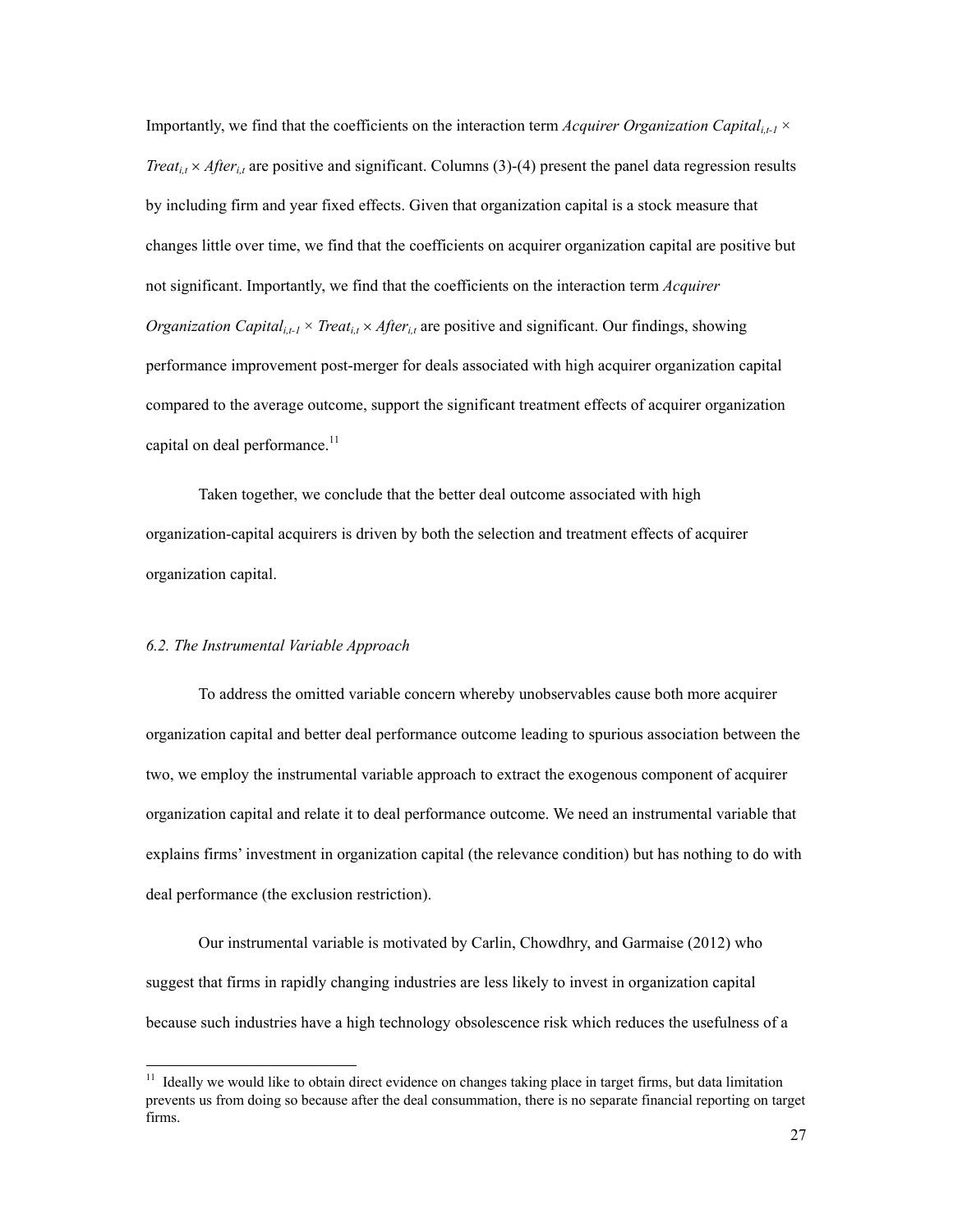firm's organization capital into the future. To capture the dynamically changing nature of an industry, we first compute firm-level standard deviations of (seasonally-adjusted) quarterly asset growth rates using eight quarters of data within that industry, and then take the industry-median of those firm-level standard deviations.

Mitchell and Mulherin (1996) and Harford (2005) show that fast changing industries are more likely to have merger waves, which might have implications for deal performance within those waves. As a result, we need to remove the merger wave effect in our measure of industry-level growth uncertainty. To do so, we first sum up merger deals announced at the two-digit SIC level based on acquirer industry affiliation for each year over the period 1980-2012. We similarly sum up merger deals announced at the two-digit SIC level based on target industry affiliation for each year over the same period. Then for each two-digit SIC industry, we run a time series regression of the industry-median standard deviation of asset growth rates on the natural logarithm of one plus the deal count for that industry based on acquirers' industry and the natural logarithm of one plus the deal count for that industry based on target firms' industry.<sup>12</sup> The residual from this regression is the instrumental variable. We expect this annual industry-level instrumental variable controlling for merger waves to capture a firm's incentive to invest in organization capital—the demand for organization capital—while having nothing to do with deal performance. Table 8 Panel A presents the instrumental variable regression results.

Column (1) presents the first-stage regression results where we regress acquirer organization capital on the instrument, (residual) industry-median standard deviation of asset growth rates, and a set of other firm and deal characteristics to obtain the fitted value of organization capital. Consistent with our conjecture, we show that the instrument has the expected sign and is significantly correlated with acquirer organization capital (at the 1% level): Greater industry-level growth uncertainty reduces acquirers' investment in organization capital.

 $\overline{a}$ 

 $12$  Capturing the industry-level merger waves using the sum of deal counts by acquirers' industry affiliation and target firms' industry affiliation does not change our main findings.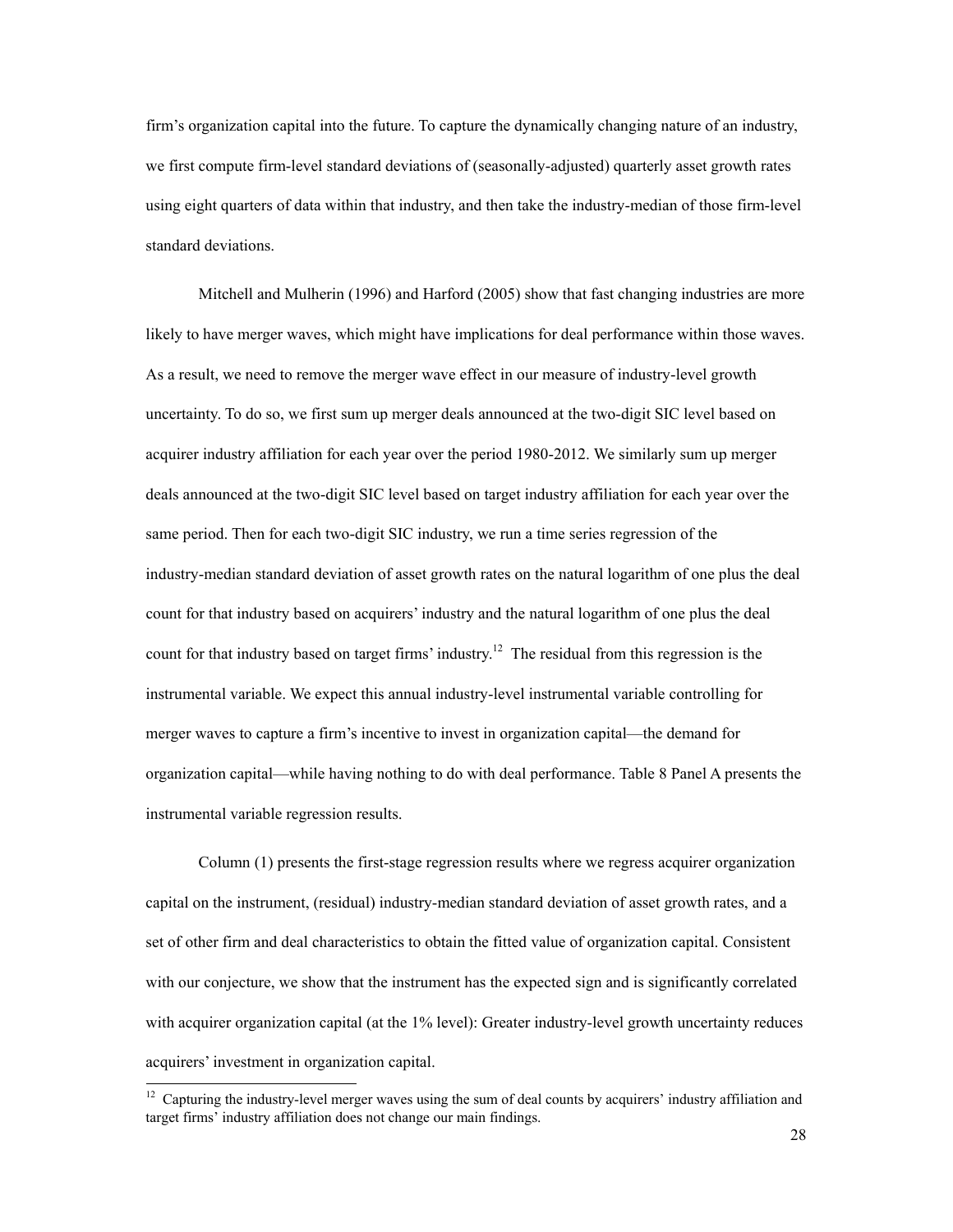Columns (2)-(6) present the second-stage regression results where we regress different deal performance measures on the fitted value for acquirer organization capital, and the same set of control variables as used in the first stage.<sup>13</sup> We show that the instrumented measure of acquirer organization capital is positively and significantly associated with most of the deal performance measures (with the exception of acquirer announcement period abnormal returns).

In summary, our instrumental variable approach helps address the concerns of omitted variables that drive both acquirers to have more organization capital and deals to be better and reverse causality by showing that there is a systematic correlation between the exogenous component of acquirer organization capital and deal performance.

To further mitigate the concern of reverse causality and help establish causal relationship between acquirer organization capital and deal performance, we also use the stock of organization capital lagged by three years to explain subsequent deal performance. (Missing values of the three-year lagged organization capital variable are replaced with zeros). Table 8 Panel B presents the results. We show that acquirer organization capital measured three years ago are positively associated with all deal performance measures, and the positive associations are significant for three long-run deal performance measures.

To conclude, after our multi-pronged approaches to addressing endogeneity concerns and to establishing causality, we conclude that there is a likely causal relation between pre-acquisition acquirer organization capital and deal performance. As mentioned earlier, Lev and Radhakrishnan (2005), Lev, Radhakrishnan, and Zhang (2009), and Eisfeldt and Papanikolaou (2013) find that a firm's organization capital is positively correlated with its valuation and operating and stock performance. We contribute to this strand of literature by identifying one mechanism—corporate

<sup>&</sup>lt;sup>13</sup> Given that the two-stage estimator is biased and inefficient but consistent (see Wooldridge (2006)), it is not surprising to see that the coefficient estimate on organization capital is much larger than but with similar levels of significance as the coefficient estimate on the un-instrumented organization capital in Table 2. It is more important to compare any significant changes in sign on those coefficient estimates with versus without instrumentation.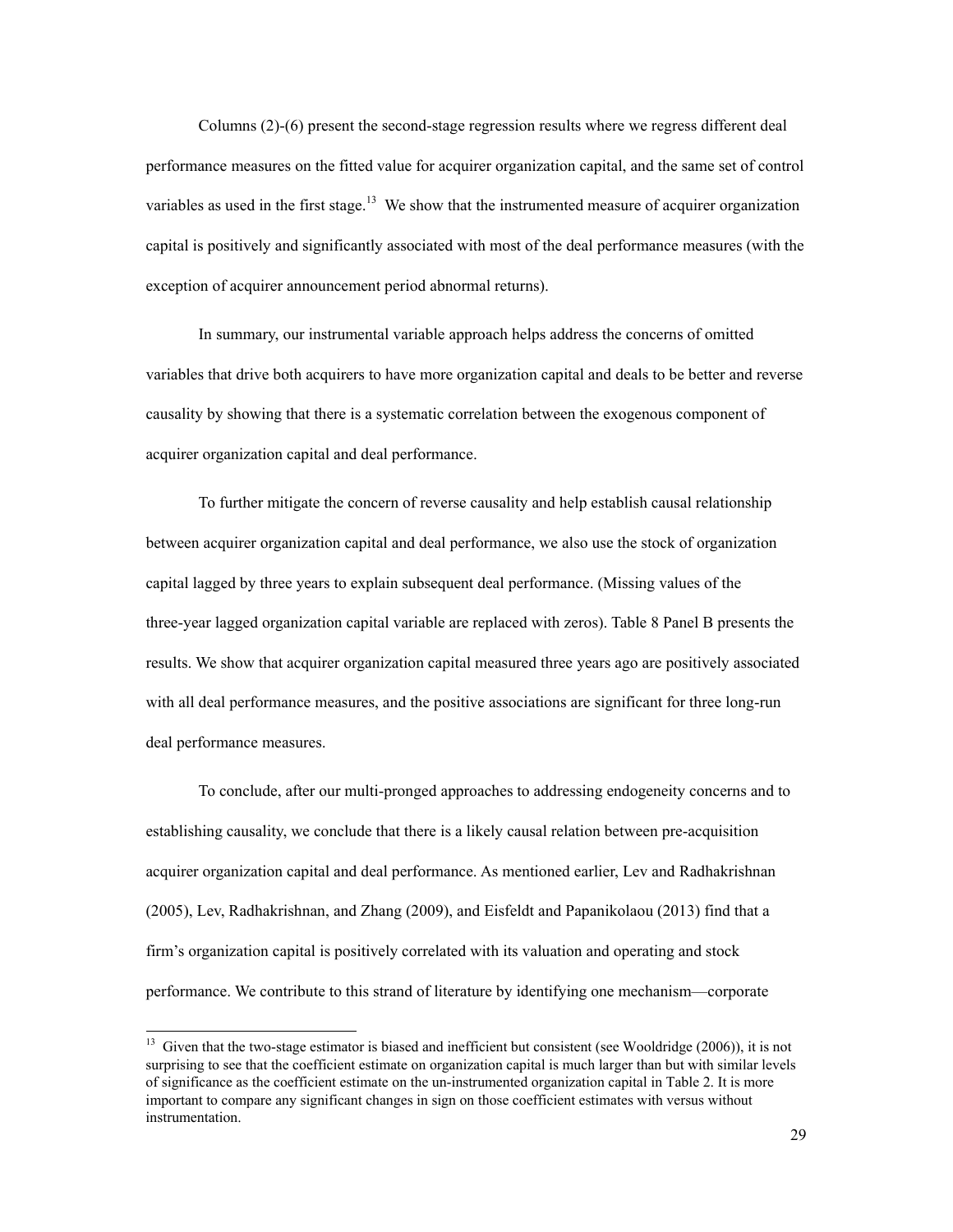acquisitions—through which organization capital contributes to firm value and performance.

### **7. Conclusions**

Using a large and comprehensive sample of completed U.S. merger and acquisition transactions over the period 1984-2011, we uncover one important source of value creation—acquirer organization capital as measured by capitalized selling, general, and administrative expenditures. We find that acquirers with more organization capital achieve significantly higher abnormal announcement period returns, and better post-merger operating and stock performance than acquirers with less organization capital. Post-merger, high organization-capital acquirers cut more R&D expenditures and capital expenditures, improve more on gross profit margin, and reduce more leverage than do low organization-capital acquirers. We further find that the effect of acquirer organization capital on deal performance is stronger when the acquirer has a high status or is a serial acquirer. Our main findings are robust to different measures of organization capital and endogeneity concerns. We conclude that organization capital is one important means to realize merger gains.

Since a firm's organization capital relates to its operating capabilities, investment capabilities, and innovation capabilities (Evenson and Westphal (1995)), future research is called for to examine whether and how acquirer organization capital interacts with other mechanisms such as product market competition and corporate governance practices in determining takeover outcomes. It would also be interesting to explore the relation between organization capital and the timing and magnitude of merger waves.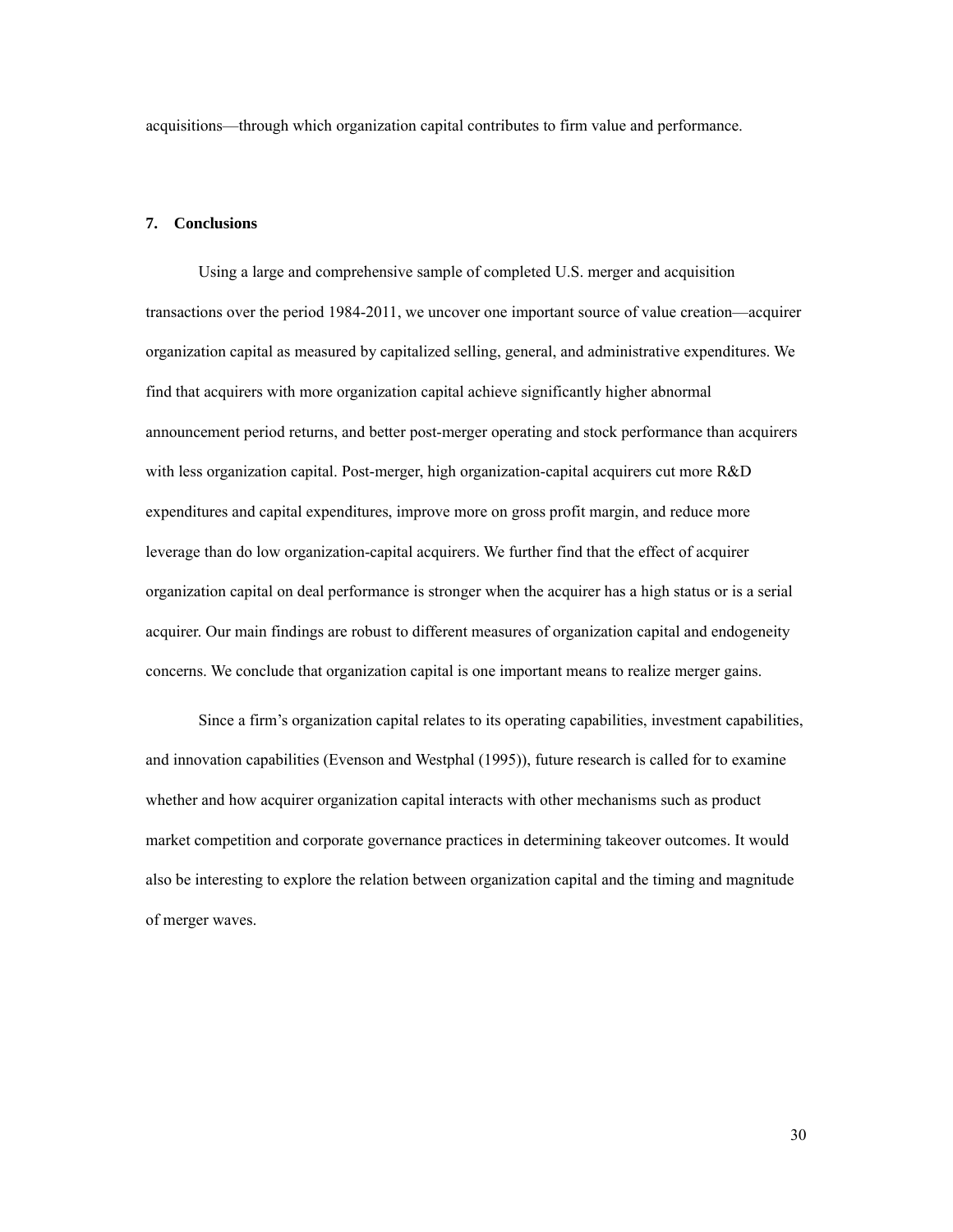### **Appendix:**

# **Table A1 Organization capital and firm characteristics**

We compute organization capital (OC) for each firm in the Compustat universe and then sort firms into organization capital quartiles every year during our sample period 1984-2011. Panel A compares firm characteristics between firms in the top and bottom organization capital quartiles and reports the two-sample t-test and Wilcoxon ranksum test statistics (in p-values). Panel B presents pairwise correlations between organization capital and firm characteristics, with superscripts a, b, and c corresponding to statistical significance at the 1, 5, and 10 percent levels, respectively. Definitions of the variables are provided in Appendix A2. All continuous variables are winsorized at the 1<sup>st</sup> and 99<sup>th</sup> percentiles each year. All dollar values are in 2011 dollars.

|                            | Top OC Quartile |        |           |           | Bottom OC Quartile |            |        |          |
|----------------------------|-----------------|--------|-----------|-----------|--------------------|------------|--------|----------|
|                            | Mean            | Median | StdDev    | Mean      | Median             | StdDev     |        | Wilcoxon |
|                            |                 |        |           |           |                    |            | t-test | test     |
| <b>ROA</b>                 | $-16.464$       | 0.767  | 40.023    | $-2.222$  | 1.083              | 18.883     | 0.000  | 0.000    |
| <b>ROS</b>                 | $-55.411$       | 0.588  | 213.999   | $-37.801$ | 7.804              | 215.482    | 0.000  | 0.000    |
| $\triangle$ ROA            | 2.744           | 0.394  | 25.812    | $-0.908$  | $-0.028$           | 13.187     | 0.000  | 0.000    |
| $\triangle$ <sub>ROS</sub> | 6.421           | 0.341  | 83.653    | 0.029     | $-0.028$           | 80.571     | 0.000  | 0.000    |
| <b>GPM</b>                 | 34.417          | 40.733 | 70.750    | 11.160    | 34.457             | 114.900    | 0.000  | 0.000    |
| $\Delta GPM$               | 0.022           | 0.104  | 23.853    | $-0.589$  | 0.052              | 34.009     | 0.007  | 0.026    |
| Firm size                  | 4.091           | 3.869  | 1.940     | 6.746     | 6.770              | 2.180      | 0.000  | 0.000    |
| Total assets               | 563.590         | 47.887 | 2,699.413 | 5719.519  | 871.504            | 12,756.190 | 0.000  | 0.000    |
| Sales growth               | 13.625          | 4.961  | 63.527    | 26.779    | 10.168             | 72.360     | 0.000  | 0.000    |
| M/B                        | 3.808           | 2.008  | 4.973     | 2.179     | 1.501              | 2.676      | 0.000  | 0.000    |
| Cash holdings              | 0.201           | 0.118  | 0.216     | 0.127     | 0.050              | 0.196      | 0.000  | 0.000    |
| Leverage                   | 0.182           | 0.091  | 0.220     | 0.375     | 0.375              | 0.271      | 0.000  | 0.000    |

|  | Panel A: Organization capital and firm characteristics |
|--|--------------------------------------------------------|
|--|--------------------------------------------------------|

|                            |                       |                       |                       |                       |                            |                       |                    | Firm                  | Sales        |                       | Cash       |                   |
|----------------------------|-----------------------|-----------------------|-----------------------|-----------------------|----------------------------|-----------------------|--------------------|-----------------------|--------------|-----------------------|------------|-------------------|
|                            | OC.                   | <b>ROA</b>            | <b>ROS</b>            | $\triangle$ ROA       | $\triangle$ <sub>ROS</sub> | <b>GPM</b>            | $\Delta GPM$       | size                  | growth       | M/B                   |            | holdings Leverage |
| OC                         |                       |                       |                       |                       |                            |                       |                    |                       |              |                       |            |                   |
| <b>ROA</b>                 | $-0.368$ <sup>a</sup> | 1                     |                       |                       |                            |                       |                    |                       |              |                       |            |                   |
| <b>ROS</b>                 | $-0.092$ <sup>a</sup> | $0.583^{a}$           | 1                     |                       |                            |                       |                    |                       |              |                       |            |                   |
| $\triangle$ ROA            | $0.179^{\rm a}$       | $-0.461$ <sup>a</sup> | $-0.133$ <sup>a</sup> | $\mathbf{1}$          |                            |                       |                    |                       |              |                       |            |                   |
| $\triangle$ <sub>ROS</sub> | $0.050^{\rm a}$       | $-0.257$ <sup>a</sup> | $-0.404$ <sup>a</sup> | $0.357^{\rm a}$       | 1                          |                       |                    |                       |              |                       |            |                   |
| <b>GPM</b>                 | $0.094^a$             | $0.368^{\rm a}$       | $0.765^{\text{a}}$    | $-0.032$ <sup>a</sup> | $-0.236^a$                 | $\mathbf{1}$          |                    |                       |              |                       |            |                   |
| $\Delta GPM$               | 0.008 <sup>b</sup>    | $-0.082$ <sup>a</sup> | $-0.150^a$            | $0.191^{\text{a}}$    | $0.603^{\rm a}$            | $-0.211$ <sup>a</sup> | 1                  |                       |              |                       |            |                   |
| Firm size                  | $-0.553^{\text{a}}$   | $0.432^a$             | $0.259^{a}$           | $-0.100^a$            | $-0.057$ <sup>a</sup>      | $0.159^{a}$           | 0.002              | 1                     |              |                       |            |                   |
| Sales growth               | $-0.099$ <sup>a</sup> | $-0.092$ <sup>a</sup> | $-0.101$ <sup>a</sup> | $-0.068$ <sup>a</sup> | $0.014^a$                  | $-0.051$ <sup>a</sup> | $-0.005^{\circ}$   | $-0.120$ <sup>a</sup> | $\mathbf{1}$ |                       |            |                   |
| M/B                        | $0.229^{\rm a}$       | $-0.375^{\text{a}}$   | $-0.253^a$            | $0.100^a$             | $0.094^{\text{a}}$         | $-0.142^a$            | $0.025^{\text{a}}$ | $-0.264$ <sup>a</sup> | $0.200^a$    | $\mathbf{1}$          |            |                   |
| Cash holdings              | $0.114^a$             | $-0.263^{\text{a}}$   | $-0.329$ <sup>a</sup> | $-0.042$ <sup>a</sup> | $0.076^{\circ}$            | $-0.245^{\circ}$      | $0.007^b$          | $-0.290$ <sup>a</sup> | $0.152^a$    | $0.231^{a}$           | 1          |                   |
| Leverage                   | $-0.293$ <sup>a</sup> | $0.144^a$             | $0.160^a$             | $0.010^{b}$           | $-0.036$ <sup>a</sup>      | $0.107^{a}$           | 0.004              | $0.405^a$             | $-0.115^a$   | $-0.286$ <sup>a</sup> | $-0.455^a$ | $\mathbf{1}$      |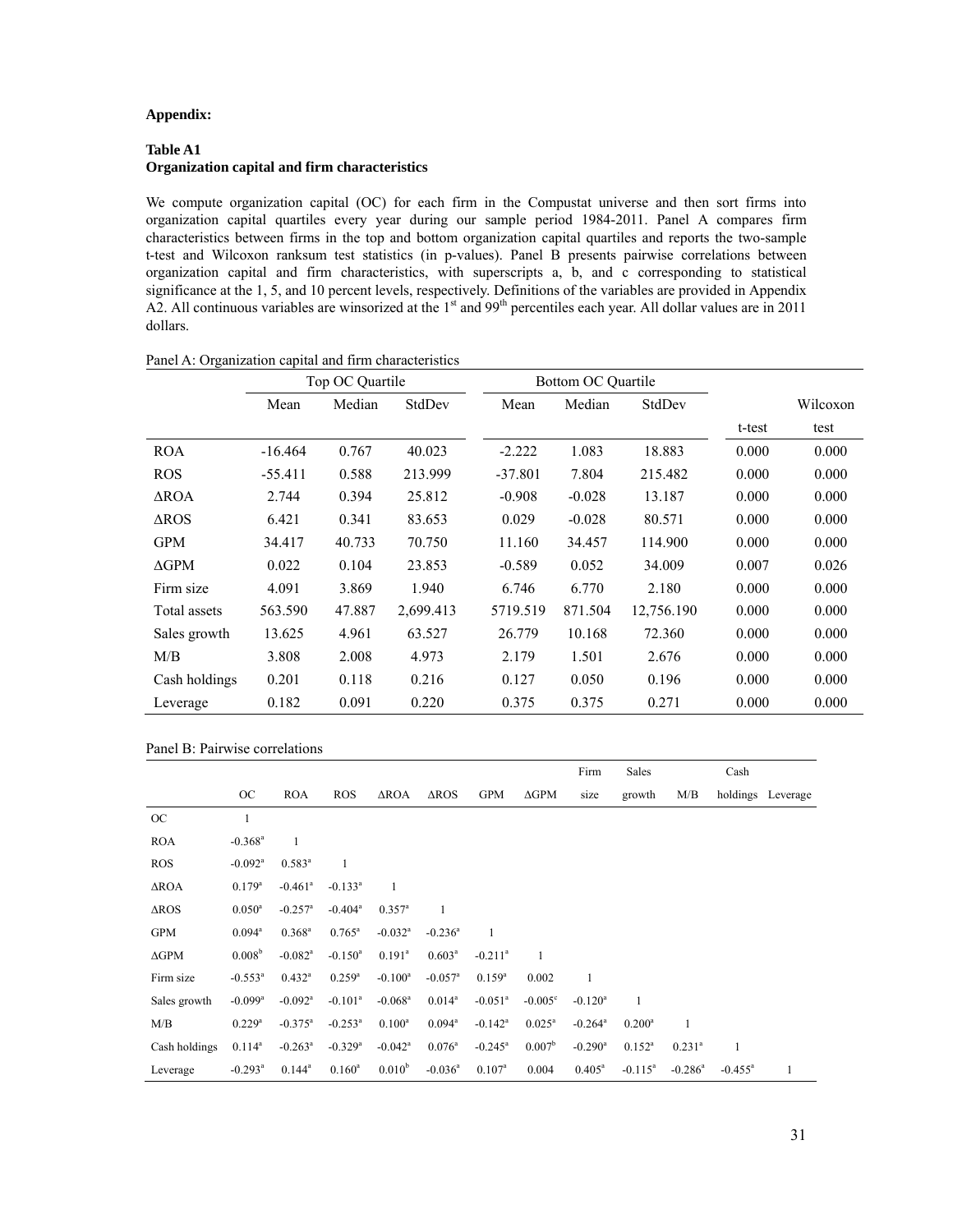**Table A2 Variable definitions** 

| Variable                  | Definition                                                                                                                                                                                                                                                                                                                                                                                                                                                                                                                                                                                                                                                                                                                                                                                                                                                                                                                                                                                                                                                                                                                                                                                                                                                                                                                                                                            |
|---------------------------|---------------------------------------------------------------------------------------------------------------------------------------------------------------------------------------------------------------------------------------------------------------------------------------------------------------------------------------------------------------------------------------------------------------------------------------------------------------------------------------------------------------------------------------------------------------------------------------------------------------------------------------------------------------------------------------------------------------------------------------------------------------------------------------------------------------------------------------------------------------------------------------------------------------------------------------------------------------------------------------------------------------------------------------------------------------------------------------------------------------------------------------------------------------------------------------------------------------------------------------------------------------------------------------------------------------------------------------------------------------------------------------|
| <b>OC</b>                 | Organization capital scaled by total assets, constructed using SG&A expenditures and<br>the perpetual inventory method following Eisfeldt and Papanikolaou (2013). For a<br>firm in Compustat, starting from the first year with non-missing SG&A expenditures,<br>we recursively construct the stock of organization capital by cumulating the<br>CPI-deflated value of SG&A expenditures using a depreciation rate of 15%. The<br>initial stock of organization capital is calculated with a 10% real growth rate of SG&A<br>expenditures.                                                                                                                                                                                                                                                                                                                                                                                                                                                                                                                                                                                                                                                                                                                                                                                                                                          |
| $CAR(-1, 1)$              | Cumulative abnormal return (in percentage points) of the acquirer from one day<br>before to one day after the deal announcement date. Abnormal return is calculated by<br>subtracting the CRSP value-weighted market return from the stock return of the<br>acquirer.                                                                                                                                                                                                                                                                                                                                                                                                                                                                                                                                                                                                                                                                                                                                                                                                                                                                                                                                                                                                                                                                                                                 |
| $\triangle$ ROA1          | Return on assets (in percentage points) of the acquirer in year $c+1$ minus return on<br>assets of the acquirer in year $a$ -1. Year $c$ is the year of deal completion. Year $a$ is the<br>year of deal announcement. To compute the variable, the acquirer must not complete<br>any confounding deal with transaction value greater than 1% of the acquirer's total<br>assets within the one year after deal completion.                                                                                                                                                                                                                                                                                                                                                                                                                                                                                                                                                                                                                                                                                                                                                                                                                                                                                                                                                            |
| BHAR1(3)                  | One-year (three-year) buy-and-hold abnormal stock return (in percentage points) of<br>the acquirer after deal completion constructed following Lyon, Barber, and Tsai<br>(1999) and Chen, Harford and Li (2007). Specifically, we first sort the<br>NYSE/NASDAQ/AMEX firms each month into NYSE size deciles and then further<br>partition the bottom decile into quintiles, producing 14 total size groups. We<br>simultaneously sort firms into book-to-market (B/M) deciles. After determining which<br>of the 140 (14 size $\times$ 10 B/M) groups the acquirer is in at the month-end prior to deal<br>completion, we choose from that group the control firm that is the closest match on<br>prior year stock return and is not involved in any significant acquisition activity in the<br>prior year (three years). One-year (three-year) buy-and-hold return (starting from the<br>month after deal completion) is then calculated for the acquirer and the control firm.<br>Finally, the one-year (three-year) buy-and-hold abnormal return is the difference<br>between the acquirer return and the corresponding contemporaneous control firm<br>return. To compute the variable, the acquirer must not complete any confounding deal<br>with transaction value greater than 1% of the acquirer's total assets within the one year<br>(three years) after deal completion. |
| $\triangle$ ROA3          | Average return on assets (in percentage points) of the acquirer from year $c+1$ to year<br>$c+3$ minus return on assets of the acquirer in year $a-1$ . To compute the variable, the<br>acquirer must not complete any confounding deal with transaction value greater than<br>1% of the acquirer's total assets within the three years after deal completion.                                                                                                                                                                                                                                                                                                                                                                                                                                                                                                                                                                                                                                                                                                                                                                                                                                                                                                                                                                                                                        |
| <b>ROA</b>                | Income before extraordinary items scaled by total assets (in percentage points).                                                                                                                                                                                                                                                                                                                                                                                                                                                                                                                                                                                                                                                                                                                                                                                                                                                                                                                                                                                                                                                                                                                                                                                                                                                                                                      |
| <b>ROS</b>                | Income before extraordinary items scaled by sales (in percentage points).                                                                                                                                                                                                                                                                                                                                                                                                                                                                                                                                                                                                                                                                                                                                                                                                                                                                                                                                                                                                                                                                                                                                                                                                                                                                                                             |
| Gross profit margin (GPM) | The difference between sales and cost of goods sold scaled by sales (in percentage<br>points).                                                                                                                                                                                                                                                                                                                                                                                                                                                                                                                                                                                                                                                                                                                                                                                                                                                                                                                                                                                                                                                                                                                                                                                                                                                                                        |
| <b>COGS</b>               | Cost of goods sold scaled by sales (in percentage points).                                                                                                                                                                                                                                                                                                                                                                                                                                                                                                                                                                                                                                                                                                                                                                                                                                                                                                                                                                                                                                                                                                                                                                                                                                                                                                                            |
| Sales growth              | (Sales in year $t+1$ – Sales in year t)/Sales in year t.                                                                                                                                                                                                                                                                                                                                                                                                                                                                                                                                                                                                                                                                                                                                                                                                                                                                                                                                                                                                                                                                                                                                                                                                                                                                                                                              |
| M/B                       | Market value of equity divided by book value of equity.                                                                                                                                                                                                                                                                                                                                                                                                                                                                                                                                                                                                                                                                                                                                                                                                                                                                                                                                                                                                                                                                                                                                                                                                                                                                                                                               |
| Cash holdings             | Cash and cash equivalent scaled by total assets.                                                                                                                                                                                                                                                                                                                                                                                                                                                                                                                                                                                                                                                                                                                                                                                                                                                                                                                                                                                                                                                                                                                                                                                                                                                                                                                                      |
| Leverage                  | Book value of debt divided by the sum of book value of debt and market value of                                                                                                                                                                                                                                                                                                                                                                                                                                                                                                                                                                                                                                                                                                                                                                                                                                                                                                                                                                                                                                                                                                                                                                                                                                                                                                       |
| Past return               | equity.<br>Buy-and-hold stock return (in percentage points) in the year prior to deal<br>announcement.                                                                                                                                                                                                                                                                                                                                                                                                                                                                                                                                                                                                                                                                                                                                                                                                                                                                                                                                                                                                                                                                                                                                                                                                                                                                                |
| Top5 institutions         | The fraction of shares outstanding held by the five largest institutional investors prior to                                                                                                                                                                                                                                                                                                                                                                                                                                                                                                                                                                                                                                                                                                                                                                                                                                                                                                                                                                                                                                                                                                                                                                                                                                                                                          |
|                           | deal announcement.                                                                                                                                                                                                                                                                                                                                                                                                                                                                                                                                                                                                                                                                                                                                                                                                                                                                                                                                                                                                                                                                                                                                                                                                                                                                                                                                                                    |
| Firm size                 | Natural logarithm of total assets.                                                                                                                                                                                                                                                                                                                                                                                                                                                                                                                                                                                                                                                                                                                                                                                                                                                                                                                                                                                                                                                                                                                                                                                                                                                                                                                                                    |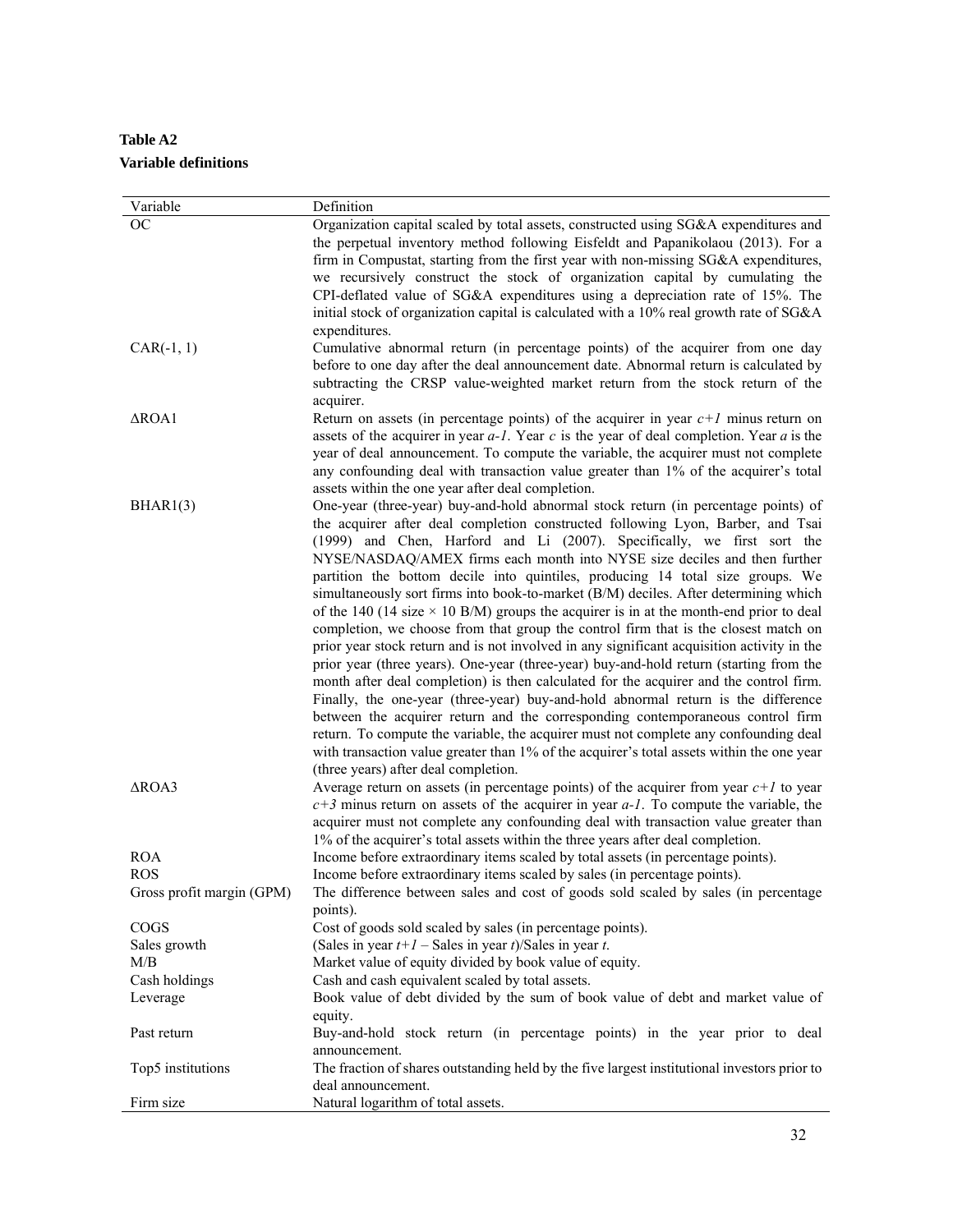| All cash                    | An indicator variable that takes a value of one if the bid involves only cash payment to  |
|-----------------------------|-------------------------------------------------------------------------------------------|
|                             | the target shareholders, and zero otherwise.                                              |
| All stock                   | An indicator variable that takes a value of one if the bid involves only stock swap with  |
|                             | the target shareholders, and zero otherwise.                                              |
| Diversifying                | An indicator variable that takes a value of one if the acquirer is not from the same      |
|                             | two-digit SIC industry as the target firm, and zero otherwise                             |
| Tender offer                | An indicator variable that takes a value of one if the bid is a tender offer made to the  |
|                             | target shareholders, and zero otherwise                                                   |
| Relative size               | The ratio of deal transaction value to the acquirer's total assets.                       |
| Private target              | An indicator variable that takes a value of one if the target firm is privately held, and |
|                             | zero otherwise.                                                                           |
| Subsidiary target           | An indicator variable that takes a value of one if the target firm is a subsidiary, and   |
|                             | zero otherwise.                                                                           |
| Ind.-adj. OC                | (Organization capital - the two-digit SIC industry-median organization capital) scaled    |
|                             | by total assets.                                                                          |
| OC rank                     | The annual decile rank of a firm's organization capital based on the Compustat            |
|                             | universe.                                                                                 |
| Ind.-adj. OC rank           | The annual decile rank of a firm's industry-median adjusted organization capital based    |
|                             | on the Compustat universe.                                                                |
| OC 5yr straight             | Organization capital scaled by total assets, constructed by capitalizing SG&A             |
|                             | expenditures using a five-year straight line depreciation method. Salvage value is set    |
|                             | to zero. The beginning value of organization capital before IPO is assumed to be zero.    |
| OC flow                     | SG&A expenditures scaled by total assets.                                                 |
| OC lag3                     | Organization capital scaled by total assets, lagged by three years.                       |
| Equity-based pay            | The sum of restricted stock grants and options awards scaled by total compensation,       |
|                             | averaged across top-five executives.                                                      |
| Board independence          | The fraction of independent directors on a corporate board.                               |
| E-index                     | Based on Bebchuk, Cohen, and Ferrell (2009). The E-index assigns each firm one            |
|                             | point for each of the following six provisions in the index that the firm has: staggered  |
|                             | board, limits to amend bylaws, limits to amend charter, supermajority voting, golden      |
|                             | parachutes, and poison pill.                                                              |
| Industry growth uncertainty | For each two-digit SIC industry, the residual of a time-series regression of annual       |
|                             | industry-median standard deviation of asset growth (calculated using the standard         |
|                             | deviation of past eight-quarters' seasonally-adjusted asset growth rates) on the natural  |
|                             | logarithm of one plus the SDC deal count in that industry based on the acquirer           |
|                             | industry affiliation and the natural logarithm of one plus the SDC deal count in that     |
|                             | industry based on the target firm's industry affiliation, using data from 1980 to 2012.   |
| Acquirer                    | An indicator variable that takes a value of one if the firm is an acquirer, and zero      |
|                             | otherwise.                                                                                |
| Target firm                 | An indicator variable that takes a value of one if the firm is a target firm, and zero    |
|                             | otherwise.                                                                                |
| Managerial ability score    | Based on Demerjian, Lev, and McVay (2012). Using data envelopment analysis that           |
|                             | includes one output—sales and seven inputs—net property, plant, and equipment, net        |
|                             | operating leases, net R&D, purchased goodwill, other intangible assets, cost of           |
|                             | inventory, and SG&A expenditures, the measure captures managers' efficiency in            |
|                             | generating revenues.                                                                      |
| Fortune's best company      | The reverse rank of a firm on the Fortune's "100 Best Companies to Work For in            |
|                             | America" list, and zero if a firm is not ranked. Fortune compiles the ranking based on    |
|                             | the following methodology (Edmans (2011)). Two-thirds of the score comes from             |
|                             | employee responses to a 57-question survey created by the Great Place to Works            |
|                             | Institute in San Francisco, which covers topics such as attitudes toward management,      |
|                             | job satisfaction, fairness, and camaraderie. The remaining one-third of the score         |
|                             | comes from the Institute's evaluation of factors such as a firm's demographic makeup,     |
|                             | pay and benefits programs, and culture. The final score covers four areas: credibility    |
|                             | (communication to employees), respect (opportunities and benefits), fairness              |
|                             | and pride/camaraderie (teamwork, philanthropy,<br>(compensation,<br>diversity),           |
|                             | celebrations).                                                                            |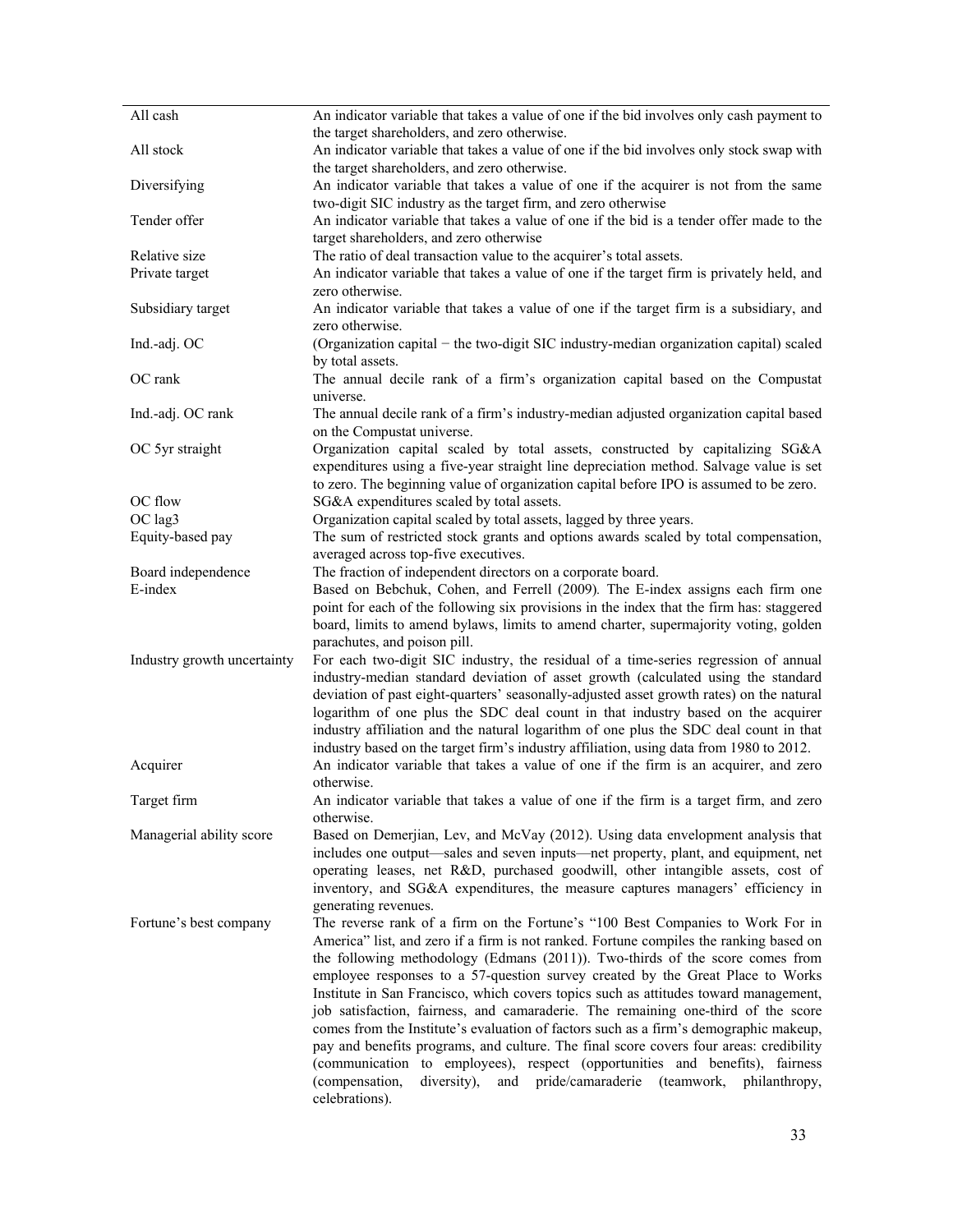| Computerworld's best place | The reverse rank of a firm on the Computerworld's "Best Places to Work For in IT"       |
|----------------------------|-----------------------------------------------------------------------------------------|
| $\overline{\text{in IT}}$  | list, and zero if a firm is not ranked. Computerworld compiles the ranking based on     |
|                            | the following methodology. The first component is a 66-question survey asking about     |
|                            | average salary and bonus increases, percentage of IT staffers promoted, IT staff        |
|                            | turnover rates, training and development, and the percentage of women and minorities    |
|                            | in IT staff and management positions. The second component is information on            |
|                            | retention efforts; programs for recognizing and rewarding outstanding performance;      |
|                            | benefits such as flextime, elder care and child care; and policies for reimbursing      |
|                            | employees for college tuition and the cost of pursuing technology certifications. The   |
|                            | third component is feedback from employees including their satisfaction with training   |
|                            | and development programs, compensation, benefits and work/life balance, employee        |
|                            | morale in their IT departments, and the importance of various benefits. See details at  |
|                            | (http://www.computerworld.com/s/article/9239821/How we chose the Best Places            |
|                            | to Work in IT)                                                                          |
| Acquirer status            | The residual of a regression of the number of analysts following on firm size decile    |
|                            | rank and ROA decile rank using the I/B/E/S database, following Shen, Tang, and          |
|                            | Chen $(2013)$ .                                                                         |
| Serial acquirer            | An indicator variable that takes the value of one if an acquirer has done at least five |
|                            | deals over any three-year period during our sample period 1984-2011, and zero           |
|                            | otherwise, following Fuller, Netter, and Stegemoller (2002).                            |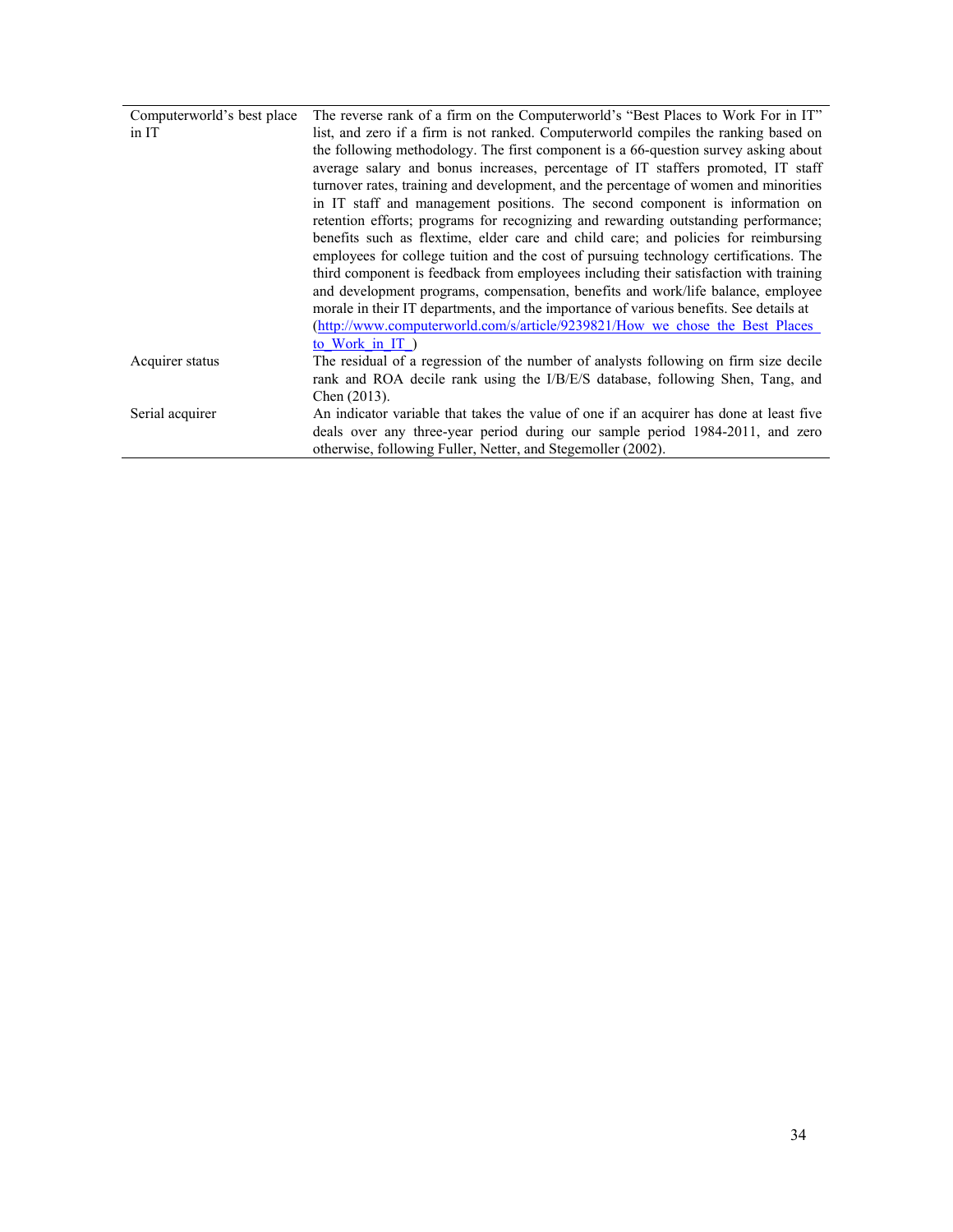# **Table A3 Validity tests of our organization capital measure**

Panel A presents OLS regression results using the Compustat universe where the dependent variables are different measures of firm quality: the managerial ability score rank of Demerjian, Lev, and McVay (2012), the Fortune's best company list, and the Computerworld's best place in IT list. Panels B-D presents regression results based on the same specification as in Table 2 but replaces OC with these alternative measures of firm quality. Two-digit SIC industry and year fixed effects are included. Definitions of the variables are provided in Table A2. All continuous variables are winsorized at the 1<sup>st</sup> and 99<sup>th</sup> percentiles. All dollar values are in 2011 dollars. Heteroskedasticity-consistent standard errors (in parentheses) are clustered at the firm level. \*\*\*, \*\*, \* denote statistical significance at the 1, 5, and 10 percent levels, respectively.

|           | . ت                      | Fortune's    | Computerworld's  |
|-----------|--------------------------|--------------|------------------|
| Dependent | Managerial ability score | best company | best place in IT |
| Variable  | (1)                      | (2)          | (3)              |
| OC        | $0.004***$               | $0.110***$   | $0.123***$       |
|           | (0.001)                  | (0.019)      | (0.028)          |
| Firm size | $0.006***$               | $0.286***$   | $0.306***$       |
|           | (0.001)                  | (0.045)      | (0.057)          |
| Intercept | Yes                      | Yes          | Yes              |
| Obs       | 96,992                   | 60,342       | 10,738           |
| $R^2$     | 0.002                    | 0.013        | 0.014            |

| Panel A: Correlations of organization capital with various firm quality measures |  |  |  |  |
|----------------------------------------------------------------------------------|--|--|--|--|
|                                                                                  |  |  |  |  |

### Panel B: Managerial ability score and deal performance

| Dependent                | $CAR(-1, 1)$ | $\triangle$ ROA1 | <b>BHAR1</b> | $\triangle$ ROA3 | BHAR3    |
|--------------------------|--------------|------------------|--------------|------------------|----------|
| Variable                 | (1)          | (2)              | (3)          | $\left(4\right)$ | (5)      |
| Managerial ability score | $-0.124$     | $2.515***$       | 0.576        | $1.981**$        | $-8.507$ |
|                          | (0.268)      | (0.900)          | (3.172)      | (0.841)          | (8.405)  |
| Control variables        | Yes          | Yes              | Yes          | Yes              | Yes      |
| Industry and year FEs    | Yes          | Yes              | Yes          | Yes              | Yes      |
| Intercept                | Yes          | Yes              | Yes          | Yes              | Yes      |
| Obs                      | 14,593       | 7,300            | 7,300        | 3,784            | 3,784    |
| $R^2$                    | 0.050        | 0.153            | 0.020        | 0.281            | 0.027    |

Panel C: Fortune's best company and deal performance

| Dependent             | $CAR(-1, 1)$ | $\triangle$ ROA1 | <b>BHAR1</b> | $\triangle$ ROA3 | BHAR3   |
|-----------------------|--------------|------------------|--------------|------------------|---------|
| Variable              | (1)          | (2)              | (3)          | (4)              | (5)     |
| Fortune's best        | 0.010        | $0.087***$       | $-0.035$     | $0.068**$        | 0.022   |
| company               | (0.010)      | (0.022)          | (0.142)      | (0.030)          | (0.276) |
| Control variables     | Yes          | Yes              | Yes          | Yes              | Yes     |
| Industry and year FEs | Yes          | Yes              | Yes          | Yes              | Yes     |
| Intercept             | Yes          | Yes              | Yes          | Yes              | Yes     |
| Obs                   | 8,024        | 4,261            | 4,261        | 2,105            | 2,105   |
| $R^2$                 | 0.056        | 0.186            | 0.030        | 0.325            | 0.043   |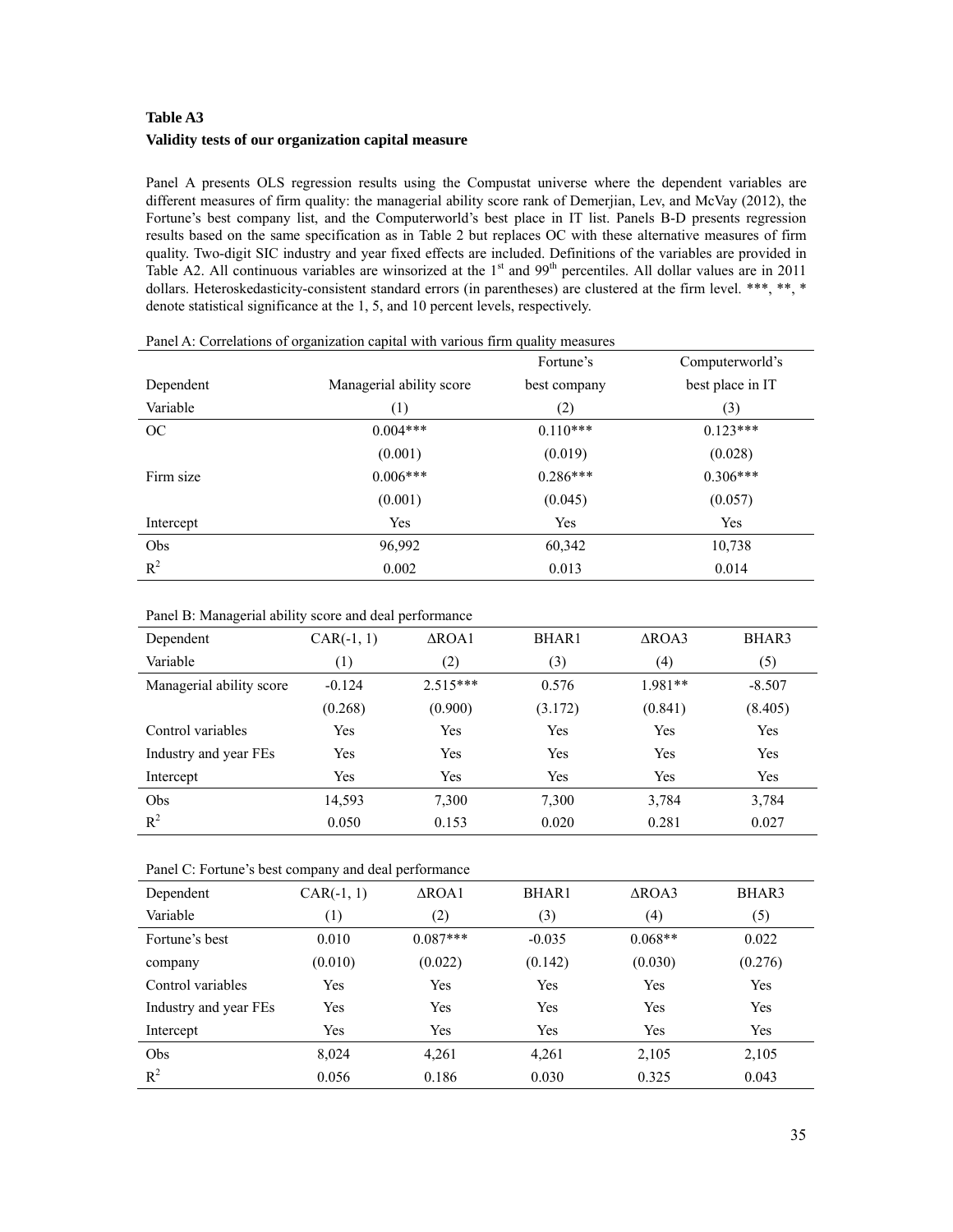| Dependent             | $CAR(-1, 1)$     | $\triangle$ ROA1 | BHAR1    | $\triangle$ ROA3 | BHAR3    |
|-----------------------|------------------|------------------|----------|------------------|----------|
| Variable              | $\left(1\right)$ | (2)              | (3)      | (4)              | (5)      |
| Computerworld's       | 0.004            | 0.000            | $0.237*$ | 0.029            | $-0.108$ |
| best place in IT      | (0.012)          | (0.032)          | (0.137)  | (0.035)          | (0.252)  |
| Control variables     | Yes              | Yes              | Yes      | Yes              | Yes      |
| Industry and year FEs | Yes              | Yes              | Yes      | Yes              | Yes      |
| Intercept             | Yes              | Yes              | Yes      | Yes              | Yes      |
| Obs                   | 4,190            | 2,372            | 2,372    | 1,084            | 1,084    |
| $R^2$                 | 0.071            | 0.164            | 0.043    | 0.295            | 0.070    |

Panel D: Computerworld's best place in IT and deal performance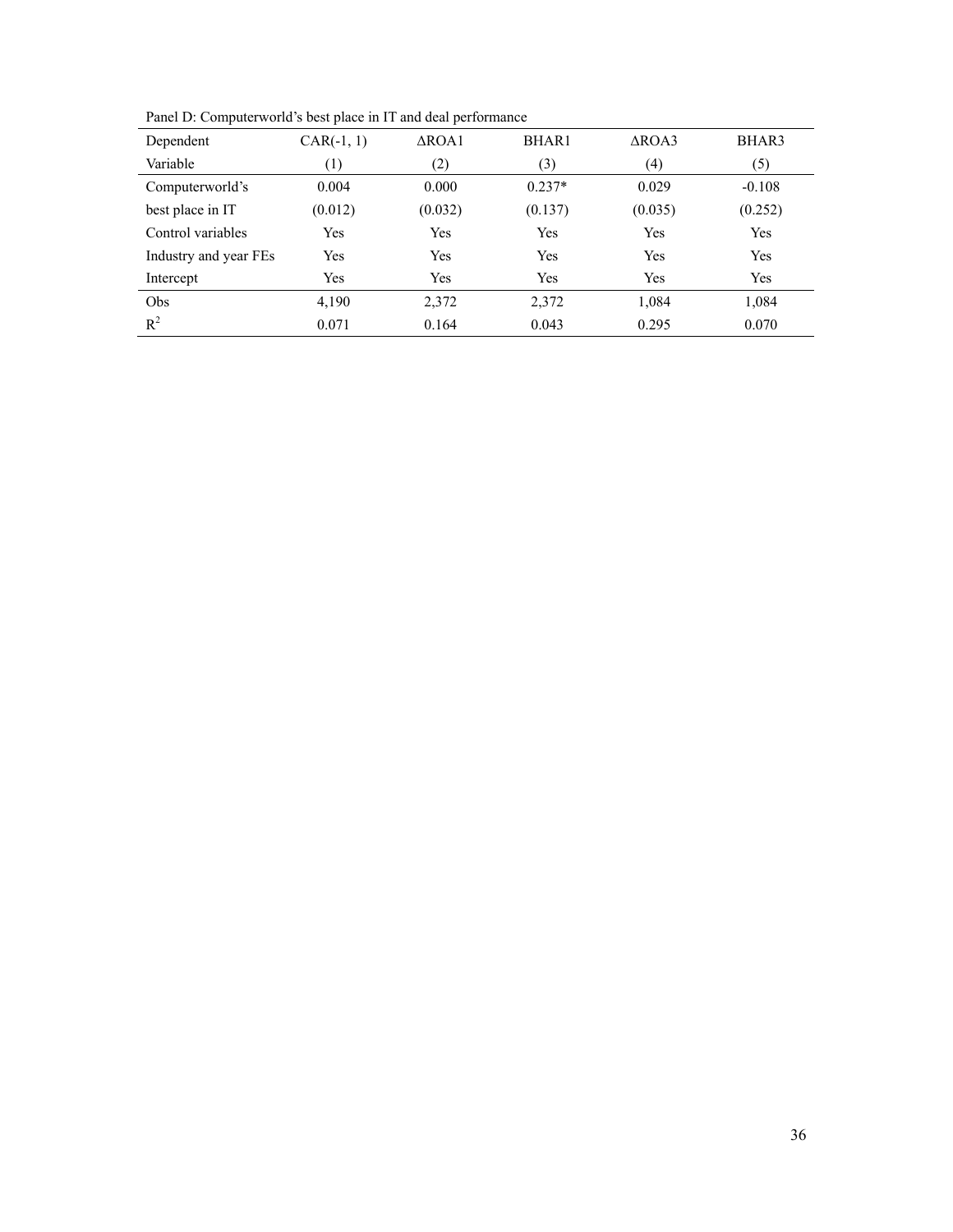# **Table A4 Controlling for corporate governance practices**

Panels A-C conduct robustness checks by adding different corporate governance controls to the regression specification in Table 2. Two-digit SIC industry and year fixed effects are included. Definitions of the variables are provided in Appendix A2. All continuous variables are winsorized at the 1<sup>st</sup> and 99<sup>th</sup> percentiles. All dollar values are in 2011 dollars. Heteroskedasticity-consistent standard errors (in parentheses) are clustered at the acquirer level. \*\*\*, \*\*, \* correspond to statistical significance at the 1, 5, and 10 percent levels, respectively.

| 0<br>- 1 - - - <i>. .</i> |              |                  |              |                  |           |  |  |  |  |  |
|---------------------------|--------------|------------------|--------------|------------------|-----------|--|--|--|--|--|
| Dependent                 | $CAR(-1, 1)$ | $\triangle$ ROA1 | <b>BHAR1</b> | $\triangle$ ROA3 | BHAR3     |  |  |  |  |  |
| Variable                  | (1)          | (2)              | (3)          | (4)              | (5)       |  |  |  |  |  |
| OC                        | $-0.010$     | $0.816**$        | $3.109**$    | $1.401***$       | 14.349*** |  |  |  |  |  |
|                           | (0.124)      | (0.387)          | (1.332)      | (0.352)          | (3.605)   |  |  |  |  |  |
| Equity-based pay          | 0.395        | $-1.404$         | $-12.508**$  | $-4.003***$      | $-9.624$  |  |  |  |  |  |
|                           | (0.438)      | (1.477)          | (5.912)      | (1.444)          | (14.703)  |  |  |  |  |  |
| Control variables         | Yes          | Yes              | Yes          | Yes              | Yes       |  |  |  |  |  |
| Industry and year FEs     | Yes          | Yes              | Yes          | Yes              | Yes       |  |  |  |  |  |
| Intercept                 | Yes          | Yes              | Yes          | Yes              | Yes       |  |  |  |  |  |
| Obs                       | 6,410        | 3,087            | 3,087        | 1,486            | 1,486     |  |  |  |  |  |
| $R^2$                     | 0.067        | 0.223            | 0.042        | 0.331            | 0.068     |  |  |  |  |  |

Panel A: Controlling for executive equity-based pay

# Panel B: Controlling for board independence

| Dependent             | $CAR(-1, 1)$ | $\triangle$ ROA1 | BHAR1     | $\triangle$ ROA3 | BHAR3    |
|-----------------------|--------------|------------------|-----------|------------------|----------|
| Variable              | (1)          | (2)              | (3)       | (4)              | (5)      |
| OC                    | $0.509***$   | 0.491            | $3.356*$  | $1.524***$       | 7.083    |
|                       | (0.190)      | (0.544)          | (1.754)   | (0.456)          | (4.522)  |
| Board independence    | $-0.500$     | $-3.820*$        | $-13.797$ | $-3.755*$        | $-4.612$ |
|                       | (0.798)      | (2.151)          | (9.593)   | (2.011)          | (23.908) |
| Control variables     | Yes          | Yes              | Yes       | Yes              | Yes      |
| Industry and year FEs | Yes          | Yes              | Yes       | Yes              | Yes      |
| Intercept             | Yes          | Yes              | Yes       | Yes              | Yes      |
| Obs                   | 2,786        | 1,391            | 1,391     | 809              | 809      |
| $R^2$                 | 0.081        | 0.282            | 0.066     | 0.355            | 0.116    |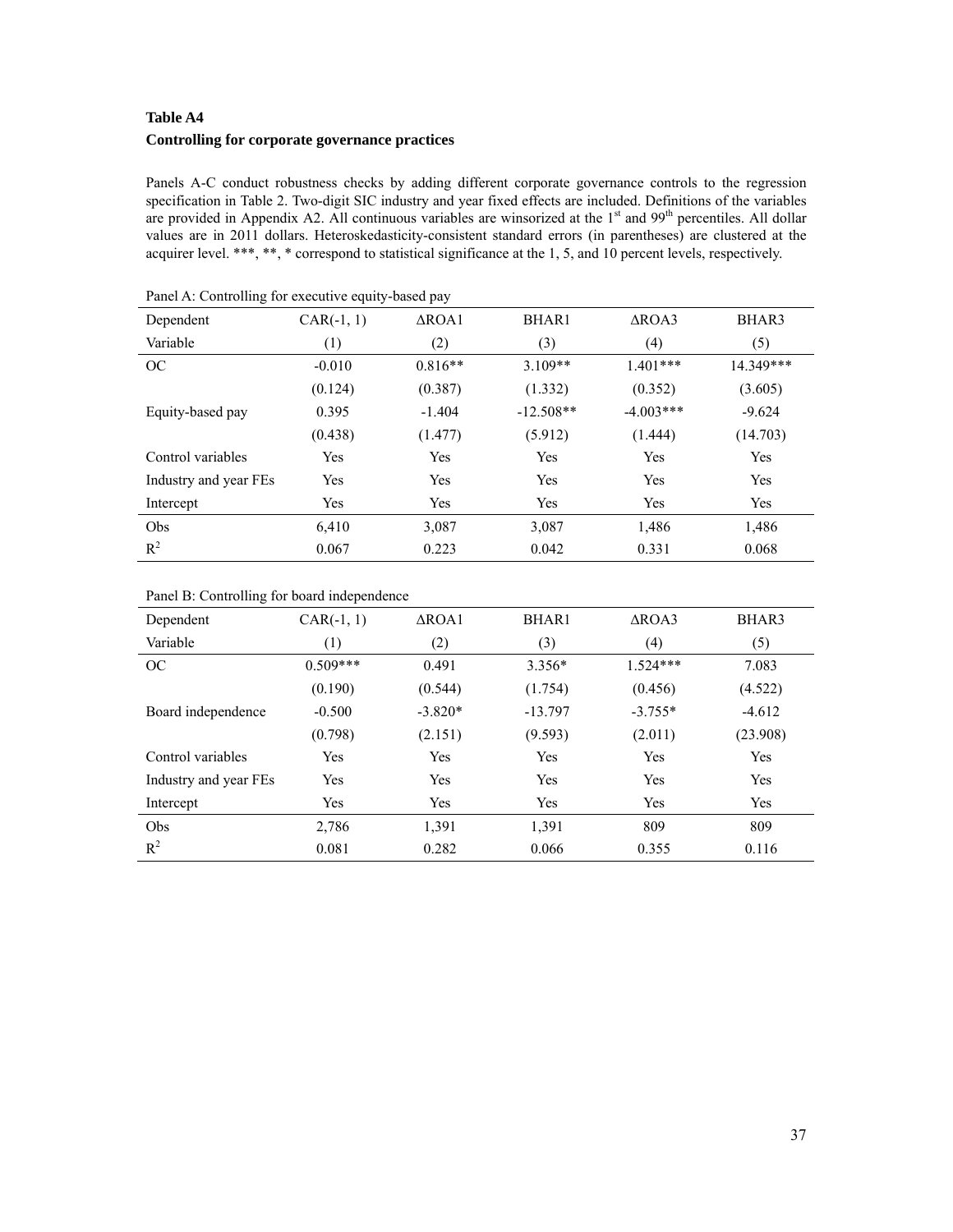| Dependent             | $CAR(-1, 1)$ | $\triangle$ ROA1 | <b>BHAR1</b> | $\triangle$ ROA3 | BHAR3     |
|-----------------------|--------------|------------------|--------------|------------------|-----------|
| Variable              | (1)          | (2)              | (3)          | (4)              | (5)       |
| OC                    | 0.068        | 0.162            | 4.391***     | $0.758**$        | 13.561*** |
|                       | (0.149)      | (0.471)          | (1.522)      | (0.334)          | (3.828)   |
| E-index               | $-0.115$     | 0.173            | $-0.473$     | 0.016            | $-1.566$  |
|                       | (0.087)      | (0.200)          | (0.993)      | (0.226)          | (2.665)   |
| Control variables     | Yes          | Yes              | Yes          | Yes              | Yes       |
| Industry and year FEs | Yes          | Yes              | Yes          | Yes              | Yes       |
| Intercept             | Yes          | Yes              | Yes          | Yes              | Yes       |
| Obs                   | 4,098        | 2,159            | 2,159        | 1,211            | 1,211     |
| $R^2$                 | 0.076        | 0.211            | 0.052        | 0.365            | 0.091     |

Panel C: Controlling for the E-index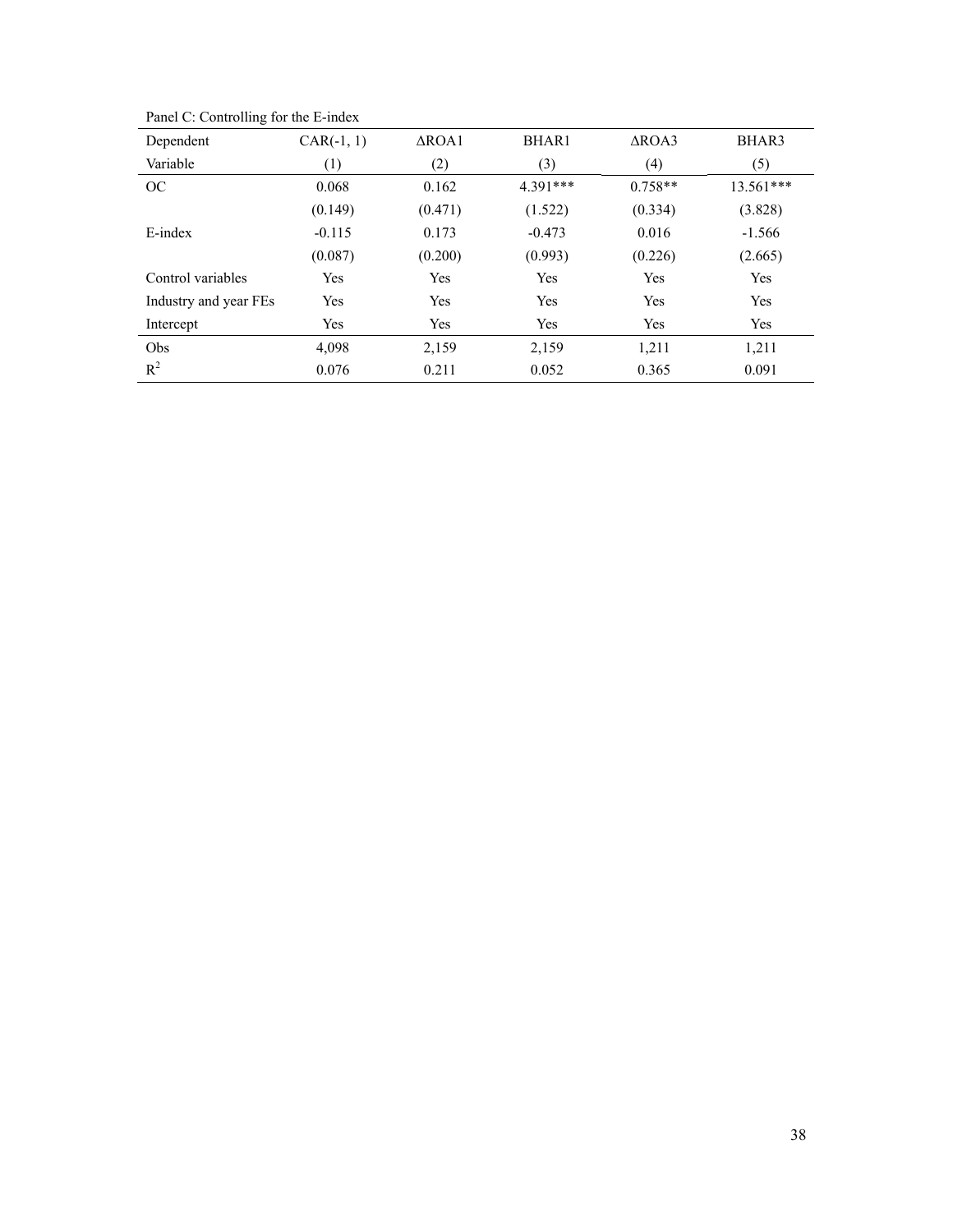#### **References:**

- Anand, B., D. Collis, and S. Hood, 2011. Danaher corporation, Harvard Business School Case 708-445.
- Andrade, G., M. Mitchell, and E. Stafford, 2001. New evidence and perspectives on mergers, *Journal of Economic Perspectives* 15, 103-120.
- Arrow, K., 1962. The economic implications of learning by doing, *Review of Economic Studies* 29, 155-173.
- Atkeson, A. and P. Kehoe, 2005. Modeling and measuring organization capital, *Journal of Political Economy* 113, 1026-1053.
- Bebchuk, L.A., A. Cohen, and A. Ferrell, 2009. What matters in corporate governance? *Review of Financial Studies* 22, 783-827.
- Becker, G., 1993. *Human Capital: A Theoretical and Empirical Analysis, with Special Reference to Education*, 3rd ed., Chicago: University of Chicago Press.
- Bena, J., and K. Li, 2012. Corporate innovations and mergers and acquisitions, *Journal of Finance* forthcoming.
- Berk, J., R. Stanton, and J. Zechner, 2010. Human capital, bankruptcy, and capital structure, *Journal of Finance* 65, 891-926.
- Betton, S., B.E. Eckbo, and K. Thorburn, 2008. Corporate takeovers, in: Eckbo, B.E. (Ed.), *Handbook of Corporate Finance: Empirical Corporate Finance* Vol. II, Amsterdam: Elsevier/North-Holland, 291-429.
- Black, S.E., and L.M. Lynch, 2005. Measuring organization capital in the new economy, in: Corrado, C., J. Haltiwanger, and D. Sichel (Eds.), *Measuring Capital in the New Economy*, Chicago: University of Chicago Press, 205-236.
- Bloom, N., R. Sadun, and J. Van Reenen, 2012. Americans do IT better: US multinationals and the productivity miracle, *American Economic Review* 102, 167-201.
- Bloom, N., and J. Van Reenen, 2007. Measuring and explaining management practices across firms and countries, *Quarterly Journal of Economics* 122, 1351-1408.
- Capron, L., and N. Pistre, 2002. When do acquirers earn abnormal returns? *Strategic Management Journal* 23, 781-794.
- Carlin, B., B. Chowdhry, and M. Garmaise, 2011. Investment in organization capital, UCLA working paper, available at: http://personal.anderson.ucla.edu/mark.garmaise/orgcaprevision7-names.pdf.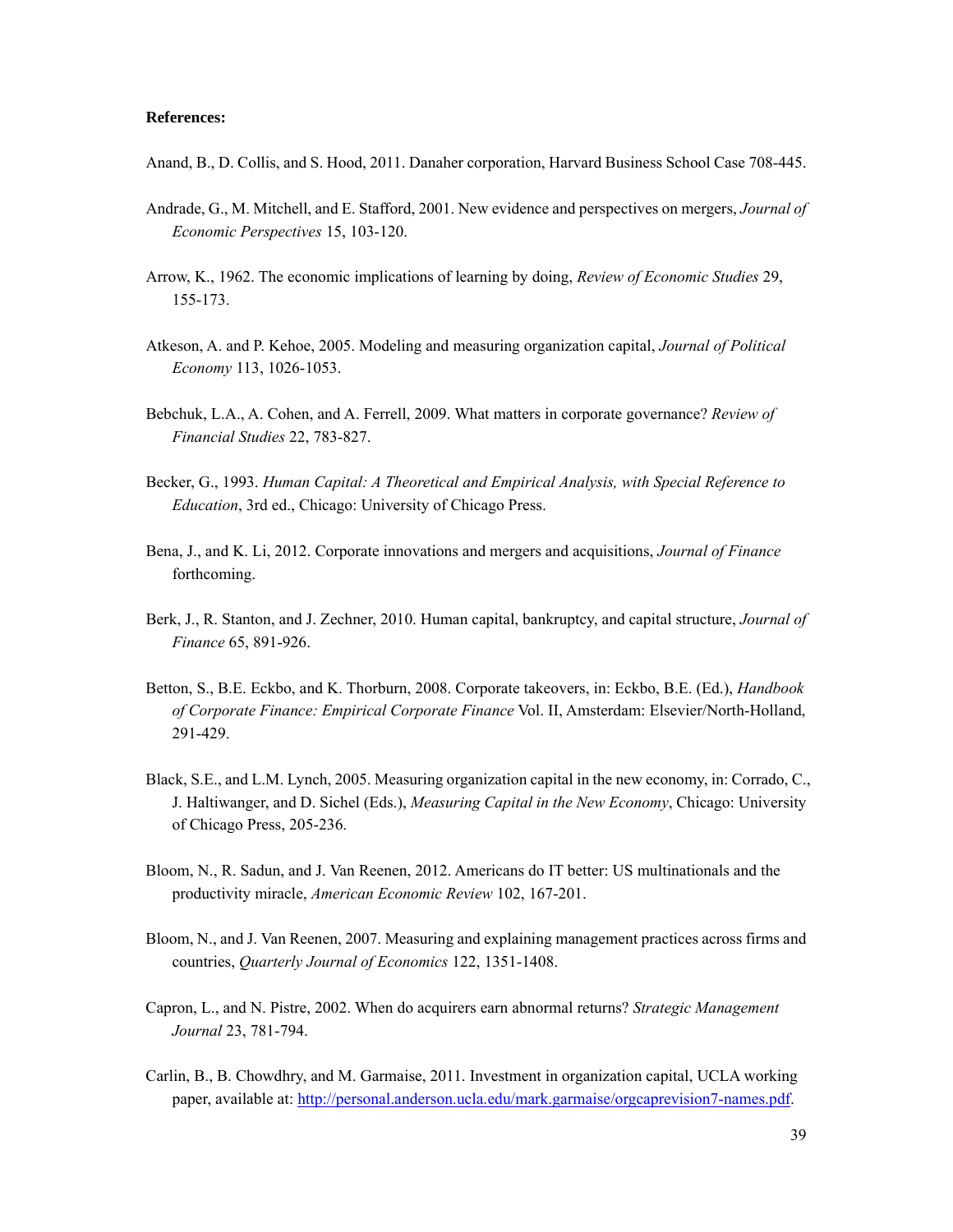- Carlin, B., B. Chowdhry, and M. Garmaise, 2012. Investment in organization capital, *Journal of Financial Intermediation* 21, 268-286.
- Carlin, B., and S. Gervais, 2009. Work ethic, employment contracts, and firm value, *Journal of Finance* 64, 785-821.
- Chen, X., J. Harford, and K. Li. 2007. Monitoring: Which institutions matter? *Journal of Financial Economics* 86, 279-305.
- Chung, S., H. Singh, and K. Lee, 2000. Complementarity, status similarity and social capital as drivers of alliance formation, *Strategic Management Journal* 21, 1-22.
- Cotter, J.F., A. Shivdasani, and M. Zenner, 1997. Do independent directors enhance target shareholder wealth during tender offers? *Journal of Financial Economics* 43,195-218.
- Cowen, A., 2012. An expanded model of status dynamics: The effects of status transfer and interfirm coordination, *Academy of Management Journal* 55, 1169-1186.
- Demerjian, P., B. Lev, and S. McVay, 2012. Quantifying managerial ability: A new measure and validity tests, *Management Science* 58, 1229-1248.
- Eckbo, B.E., (Ed.), 2010a. *Corporate Takeovers: Modern Empirical Developments. Volume 1: Valuation Estimates and Takeover Activity*, Elsevier/Academic Press.
- Eckbo, B.E., (Ed.), 2010b. *Corporate Takeovers: Modern Empirical Developments*. *Volume 2: Bidding Strategies, Financing, and Corporate Control*, Elsevier/Academic Press.
- Edmans, A., 2011. Does the stock market fully value intangibles? Employee satisfaction and equity prices, *Journal of Financial Economics* 101, 621-640.
- Eisfeldt, A., and D. Papanikolaou, 2013. Organization capital and the cross-section of expected returns, *Journal of Finance* 68, 1365-1406.
- Ericson, R., and A. Pakes, 1995. Markov-perfect industry dynamics: A framework for empirical work, *Review of Economic Studies* 61, 53-82.
- Evenson, R., and L. Westphal, 1995. Technological change and technological strategy, in: J. Behrman and T. N. Srinivasan (Eds.), *Handbook of Development Economics*, Amsterdam: Elsevier, 2209-2299.
- Falato, A., D. Kadyrzhanova, and J.W. Sim, 2013. Rising intangible capital, shrinking debt capacity, and the US corporate savings glut, Federal Reserve Board working paper.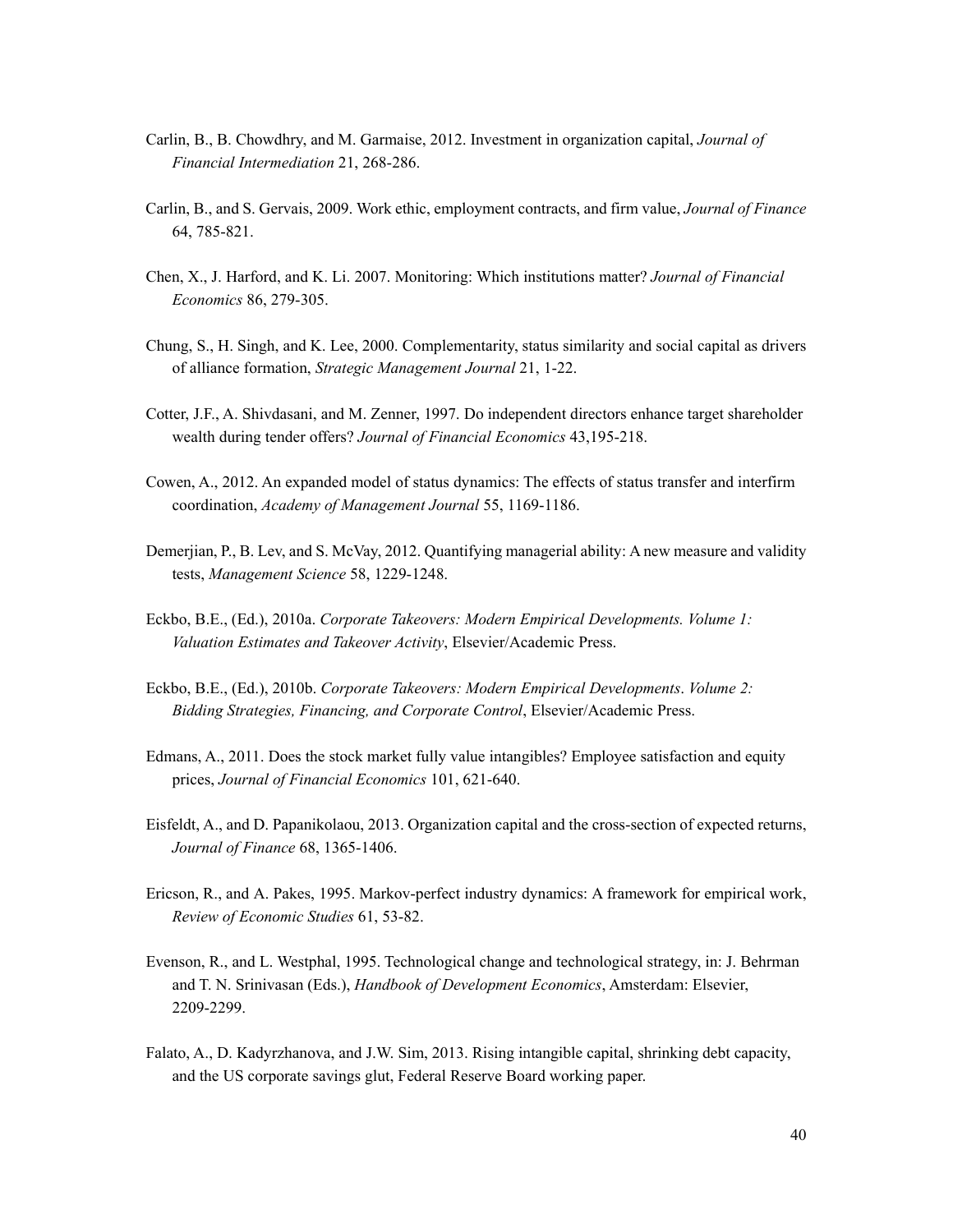- Fama, E.F., and K.R. French, 2000. Forecasting profitability and earnings, *Journal of Business* 73, 161-175.
- Faria, A.L., 2008. Mergers and the market for organization capital, *Journal of Economic Theory* 138, 71 -100.
- Fuller, K., J. Netter, and M. Stegemoller, 2002. What do returns to acquiring firms tell us? Evidence from firms that make many acquisitions, *Journal of Finance* 57, 1763-1793.
- Gompers, P., J. Ishii, and A. Metrick, 2003. Corporate Governance and equity prices, *Quarterly Journal of Economics* 118, 107-155.
- Hall, R. 2000. E-capital: The link between the stock market and the labor market in the 1990s, Brookings Papers on Economic Activity.
- Harford, J., 1999. Corporate cash reserves and acquisitions, *Journal of Finance* 54, 1969-1997.
- Harford, J., 2005. What drives merger waves? *Journal of Financial Economics* 77, 529-560.
- Harford, J., and K. Li, 2007. Decoupling CEO wealth and firm performance: The case of acquiring CEOs, *Journal of Finance* 62, 917-949.
- Jovanovic, B., 1979. Job matching and the theory of turnover, *Journal of Political Economy* 87, 972-990.
- Jovanovic, B., and P. Rousseau, 2001. Vintage organization capital, NBER Working Papers 8166.
- Lev, B., and S. Radhakrishnan, 2005. The valuation of organization capital, in: Corrado, C., J. Haltiwanger, and D. Sichel (Eds.), *Measuring Capital in the New Economy*, Chicago: University of Chicago Press, 73-110.
- Lev, B., S. Radhakrishnan, and W. Zhang, 2009. Organizational capital, *Abacus* 45, 275-298.
- Lustig, H., C. Syverson, and S. Van Nieuwerburgh, 2011. Technological change and the growing inequality in managerial compensation, *Journal of Financial Economics* 99, 601-627.
- Lyon, J.D., B.M. Barber, and C. Tsai, 1999. Improved methods for tests of long-run abnormal stock returns, *Journal of Finance* 54, 165-201.
- Marshall, A., 1930. *Principles of Economics: An Introductory Volume*, 8th ed., London: Macmillan.
- Masulis, R., C. Wang, and F. Xie, 2007. Corporate governance and acquirer returns, *Journal of Finance* 62, 1851-1889.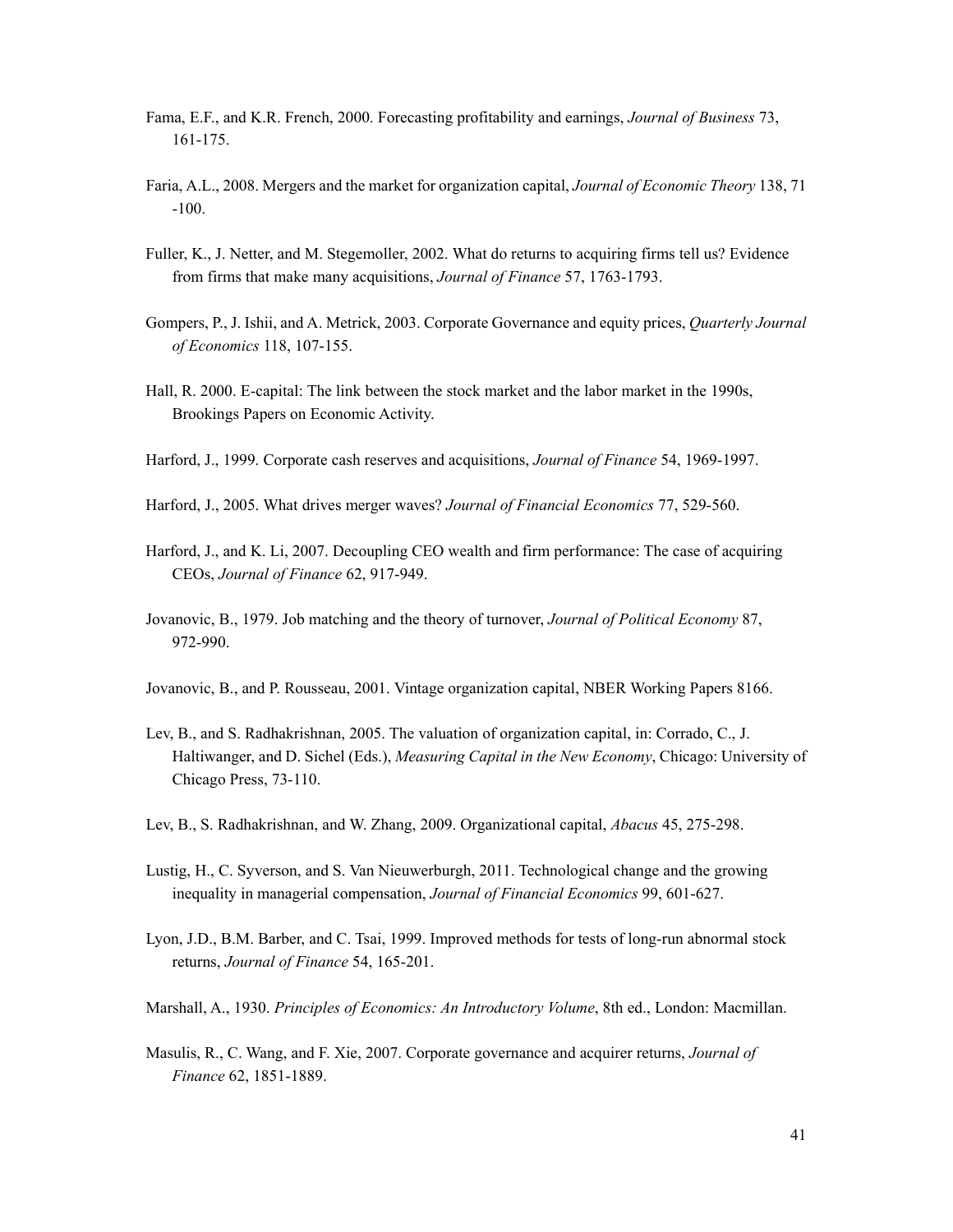- McGrattan, E.R., and E.C. Prescott, 2010. Unmeasured investment and the puzzling US boom in the 1990s, *American Economic Journal: Macroeconomics* 2, 88-123.
- Mitchell, M.L., and J.H. Mulherin, 1996. The impact of industry shocks on takeover and restructuring activity, *Journal of Financial Economics* 41, 193-229.
- Moeller, S., F. Schlingemann, and R. Stulz, 2004. Firm size and the gains from acquisitions, *Journal of Financial Economics* 73, 201-228.
- Prescott, E., and M. Visscher, 1980. Organization capital, *Journal of Political Economy* 88, 446-461.
- Rau, P.R., and T. Vermaelen, 1998. Glamour, value and the post-acquisition performance of acquiring firms, *Journal of Financial Economics* 49, 223-253.
- Roberts, P.W., and G.R. Dowling, 2002. Corporate reputation and sustained superior financial performance, *Strategic Management Journal* 23, 1077-1093.
- Rosen, S., 1972. Learning by experience as joint production, *Quarterly Journal of Economics* 86, 366-382.
- Seru, A., 2010. Firm boundaries matter: Evidence from conglomerates and R&D activity, *Journal of Financial Economics* forthcoming.
- Shen, R., Y. Tang, and G. Chen, 2013. When the role fits: How firm status differentials affect corporate takeovers? *Strategic Management Journal* forthcoming.
- Smith, A., 1776. *An Inquiry into the Nature and Causes of the Wealth of Nations*.
- Tomer, J., 1987. *Organizational Capital: The Path to Higher Productivity and Wellbeing*, New York: Praeger.
- Wooldridge, J., 2006. *Introductory Econometrics: A Modern Approach*, 3rd Edition, South-Western, Cincinnati, OH.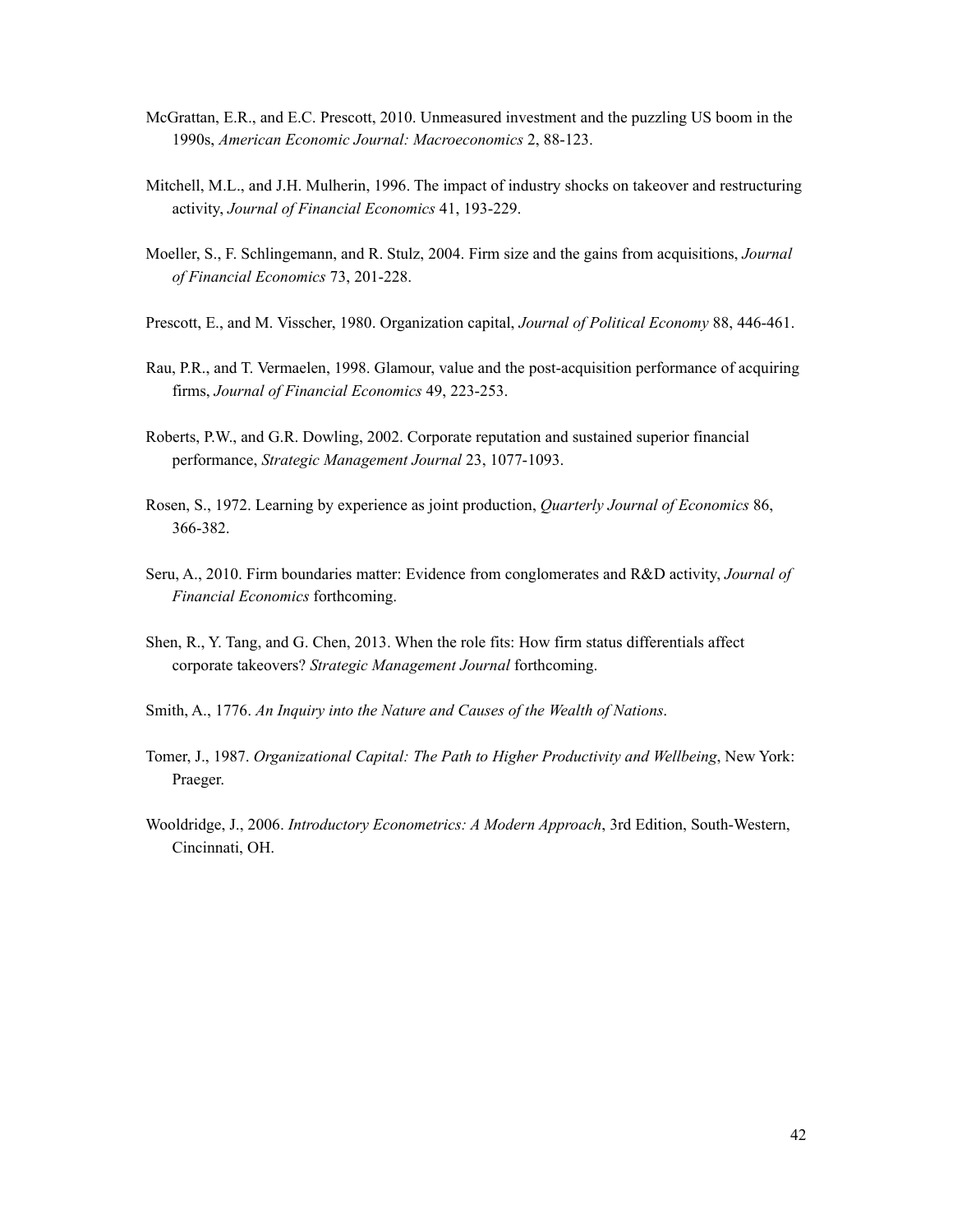# **Table 1 Summary statistics**

The sample consists of 17,141 completed M&A transactions between 1984 and 2011 from the Thompson One Banker SDC database. The sample selection criteria are as follows: 1) the deal is classified as "Acquisition of Assets (AA)", "Acquisition of Majority Interest (AM)," or "Merger (M)" by the data provider; 2) the acquirer is a U.S. public firm listed on the AMEX, NYSE, or NASDAQ; 3) the acquirer holds less than 50% of the shares of the target firm before deal announcement and intends to purchase at least 50% of the shares of the target firm through the deal; 4) the deal value is at least \$1 million (in 1983 dollar value); 5) the relative size of the deal (i.e., the ratio of transaction value over book value of acquirer total assets) is at least 1%; 6) the target firm is domiciled in the U.S.; 7) the target firm is a public firm, a private firm, or a subsidiary; and 8) basic financial and stock return information is available for the acquirer. Panel A presents the distribution of the sample. Panel B presents descriptive statistics of the variables. Panel C presents pairwise correlations of the variables, with superscripts a, b, and c corresponding to statistical significance at the 1, 5, and 10 percent levels, respectively. Definitions of the variables are provided in Appendix A2. All continuous variables are winsorized at the  $1<sup>st</sup>$  and 99<sup>th</sup> percentiles. All dollar values are in 2011 dollars.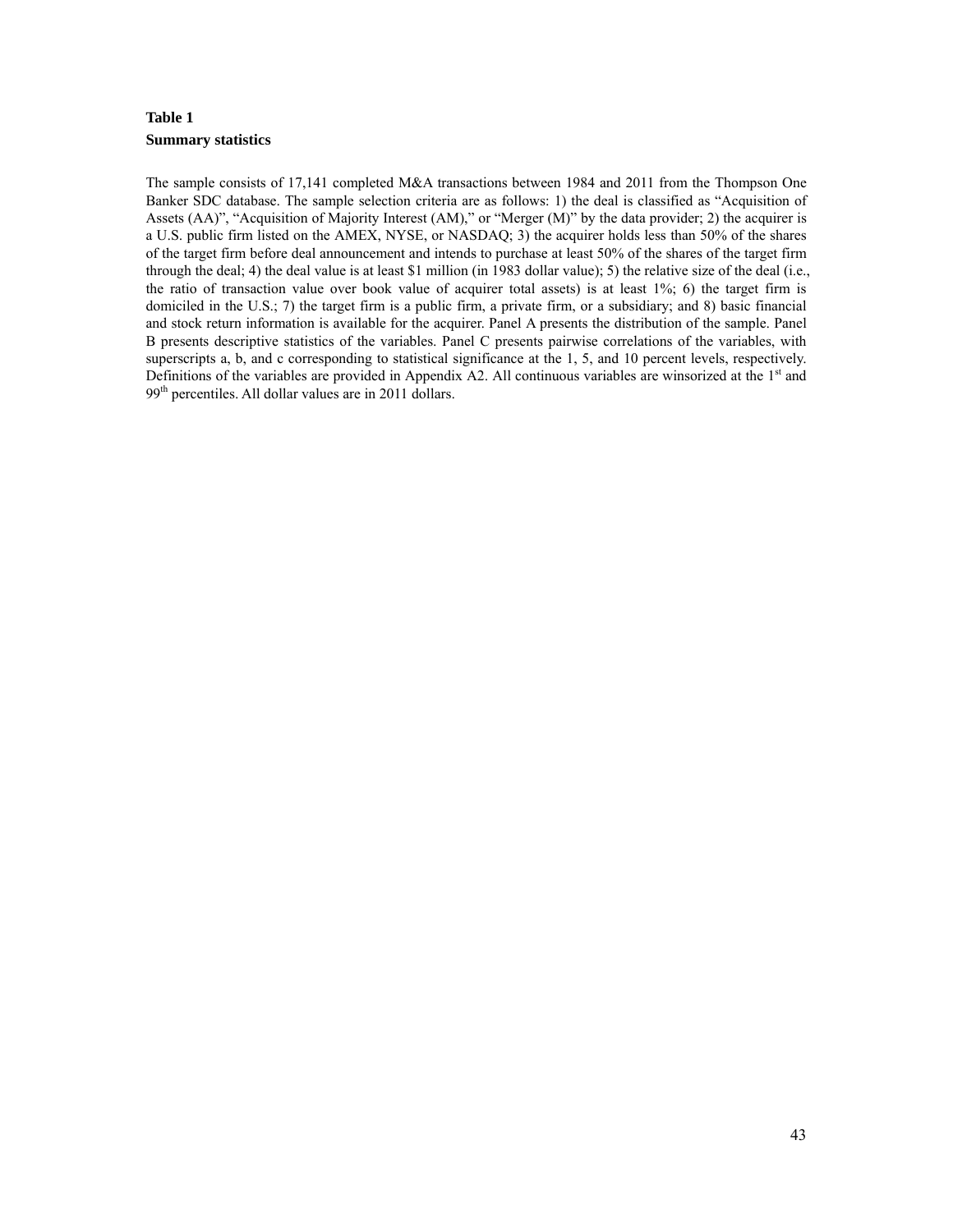Panel A: Sample distribution

| Year  | All Deals | Private Target | <b>Subsidiary Target</b> | Public Target |
|-------|-----------|----------------|--------------------------|---------------|
| 1984  | 372       | 148            | 137                      | 87            |
| 1985  | 208       | $42\,$         | $72\,$                   | 94            |
| 1986  | 275       | 89             | 99                       | 87            |
| 1987  | 237       | $77\,$         | 79                       | $8\sqrt{1}$   |
| 1988  | 262       | 78             | 99                       | 85            |
| 1989  | 291       | 98             | 131                      | 62            |
| 1990  | 270       | 103            | 120                      | $47\,$        |
| 1991  | 297       | 141            | 99                       | 57            |
| 1992  | 458       | 226            | 173                      | 59            |
| 1993  | 585       | 284            | 220                      | $8\sqrt{1}$   |
| 1994  | 814       | 417            | 238                      | 159           |
| 1995  | 896       | 443            | 264                      | 189           |
| 1996  | 1,115     | 584            | 318                      | 213           |
| 1997  | 1,470     | 799            | 376                      | 295           |
| 1998  | 1,408     | 737            | 370                      | 301           |
| 1999  | 1,090     | 597            | 256                      | 237           |
| 2000  | 1,014     | 583            | 211                      | 220           |
| 2001  | 654       | 309            | 180                      | 165           |
| 2002  | 621       | 290            | 212                      | 119           |
| 2003  | 614       | 288            | 191                      | 135           |
| 2004  | 694       | 377            | 185                      | 132           |
| 2005  | 679       | 369            | 180                      | 130           |
| 2006  | 687       | 387            | 183                      | 117           |
| 2007  | 672       | 391            | 161                      | 120           |
| 2008  | 441       | 255            | 117                      | 69            |
| 2009  | 290       | 143            | 83                       | 64            |
| 2010  | 379       | 189            | 114                      | 76            |
| 2011  | 348       | 202            | 105                      | 41            |
| Total | 17,141    | 8,646          | 4,973                    | 3,522         |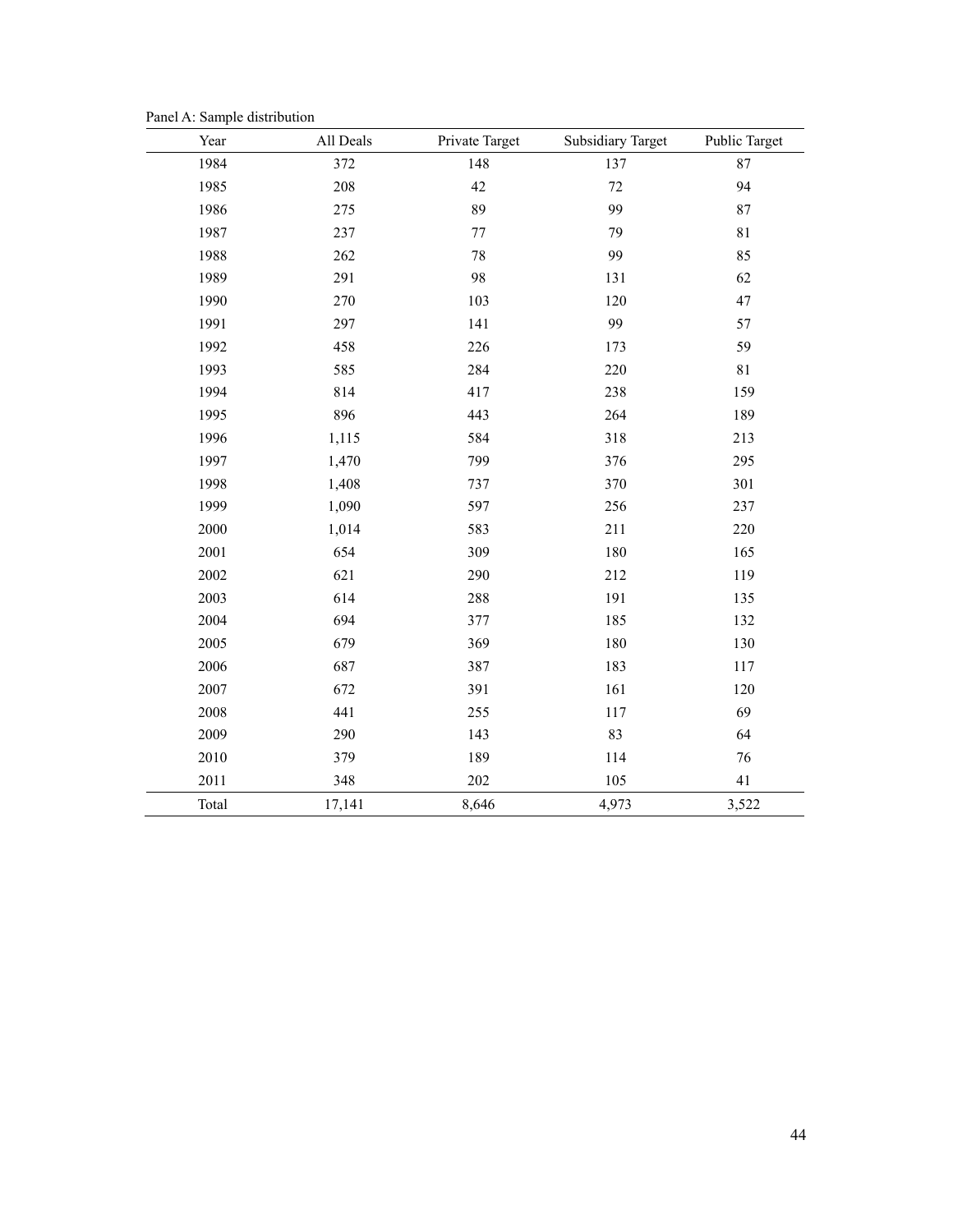|                   |        |           | $10^{\text{th}}$ |           | 90 <sup>th</sup> |            |  |
|-------------------|--------|-----------|------------------|-----------|------------------|------------|--|
|                   | Obs    | Mean      | Percentile       | Median    | Percentile       | StdDev     |  |
| $CAR(-1, 1)$      | 17,141 | 1.421     | $-6.556$         | 0.617     | 10.288           | 7.868      |  |
| $\triangle$ ROA1  | 8,645  | $-4.844$  | $-18.326$        | $-0.957$  | 6.067            | 19.921     |  |
| BHAR1             | 8,645  | $-8.173$  | $-79.456$        | $-6.693$  | 62.151           | 66.032     |  |
| $\triangle$ ROA3  | 4,524  | $-4.709$  | $-18.662$        | $-2.063$  | 4.546            | 14.760     |  |
| BHAR3             | 4,524  | $-19.881$ | $-149.459$       | $-16.118$ | 106.180          | 122.756    |  |
| <b>OC</b>         | 17,141 | 1.097     | 0.094            | 0.811     | 2.395            | 1.088      |  |
| <b>ROA</b>        | 17,141 | 1.594     | $-9.492$         | 4.071     | 12.362           | 14.338     |  |
| M/B               | 17,141 | 3.755     | 1.079            | 2.429     | 7.217            | 4.328      |  |
| Leverage          | 17,141 | 0.190     | 0.000            | 0.129     | 0.492            | 0.201      |  |
| Past return       | 17,141 | 36.120    | $-33.634$        | 18.750    | 116.620          | 80.413     |  |
| Top5 institutions | 17,141 | 0.208     | 0.045            | 0.200     | 0.362            | 0.126      |  |
| Total assets      | 17,141 | 2,892.227 | 29.539           | 314.151   | 4,361.816        | 20,398.850 |  |
| All cash          | 17,141 | 0.256     | 0.000            | 0.000     | 1.000            | 0.436      |  |
| All stock         | 17,141 | 0.214     | 0.000            | 0.000     | 1.000            | 0.410      |  |
| Diversifying      | 17,141 | 0.386     | 0.000            | 0.000     | 1.000            | 0.487      |  |
| Tender offer      | 17,141 | 0.037     | 0.000            | 0.000     | 0.000            | 0.189      |  |
| Relative size     | 17,141 | 0.398     | 0.020            | 0.117     | 0.821            | 1.704      |  |
| Private target    | 17,141 | 0.504     | 0.000            | 1.000     | 1.000            | 0.500      |  |
| Subsidiary target | 17,141 | 0.290     | 0.000            | 0.000     | 1.000            | 0.454      |  |

Panel B: Descriptive statistics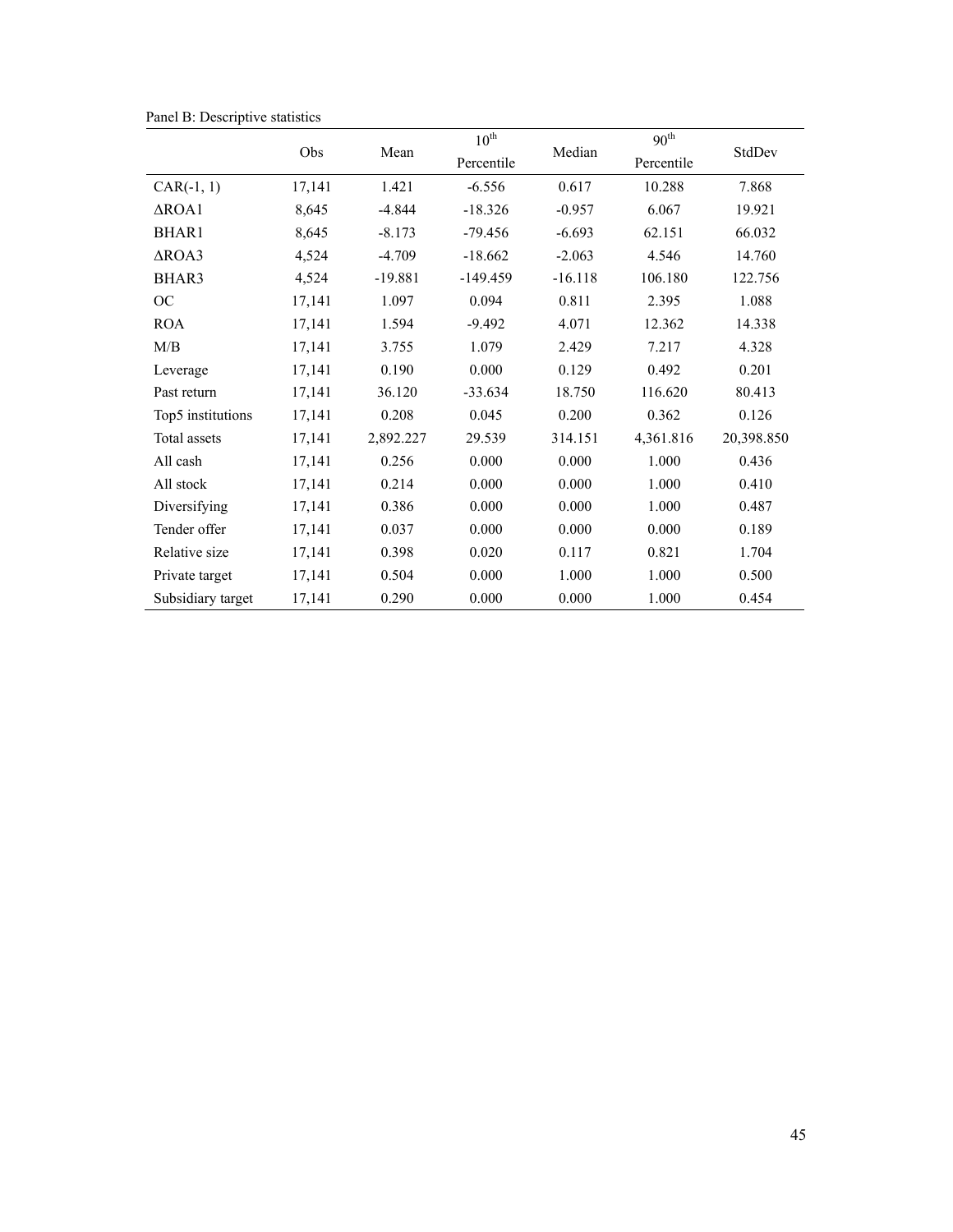|                  | CAR<br>$(-1,1)$       | $\triangle$ ROA1      | BHAR1                 | $\triangle$ ROA3      | BHAR3       | OC                    | <b>ROA</b>            | M/B                   | Leverage              | Past<br>return        | Top5<br>inst.         | Firm<br>size          | All<br>cash           | All<br>stock          | Diversify-<br>ing | Tender<br>offer       | Rel. size             | Priv.<br>target  | Sub.<br>target |
|------------------|-----------------------|-----------------------|-----------------------|-----------------------|-------------|-----------------------|-----------------------|-----------------------|-----------------------|-----------------------|-----------------------|-----------------------|-----------------------|-----------------------|-------------------|-----------------------|-----------------------|------------------|----------------|
| $CAR(-1, 1)$     | 1.000                 |                       |                       |                       |             |                       |                       |                       |                       |                       |                       |                       |                       |                       |                   |                       |                       |                  |                |
| $\triangle$ ROA1 | $0.043^a$             | 1.000                 |                       |                       |             |                       |                       |                       |                       |                       |                       |                       |                       |                       |                   |                       |                       |                  |                |
| <b>BHAR1</b>     | $-0.022b$             | $0.171$ <sup>a</sup>  | 1.000                 |                       |             |                       |                       |                       |                       |                       |                       |                       |                       |                       |                   |                       |                       |                  |                |
| $\triangle$ ROA3 | $0.044$ <sup>a</sup>  | $0.779$ <sup>a</sup>  | $0.140^{\text{ a}}$   | 1.000                 |             |                       |                       |                       |                       |                       |                       |                       |                       |                       |                   |                       |                       |                  |                |
| BHAR3            | $-0.029b$             | $0.137^a$             | $0.522^a$             | $0.191^a$             | 1.000       |                       |                       |                       |                       |                       |                       |                       |                       |                       |                   |                       |                       |                  |                |
| OC               | $0.079$ <sup>a</sup>  | 0.002                 | $0.033^{a}$           | $0.050^{\rm a}$       | 0.020       | 1.000                 |                       |                       |                       |                       |                       |                       |                       |                       |                   |                       |                       |                  |                |
| <b>ROA</b>       | $-0.061$ <sup>a</sup> | $-0.188$ <sup>a</sup> | $0.034^{a}$           | $-0.419$ <sup>a</sup> | 0.024       | $-0.177$ <sup>a</sup> | 1.000                 |                       |                       |                       |                       |                       |                       |                       |                   |                       |                       |                  |                |
| M/B              | $-0.006$              | $-0.153^a$            | $-0.036$ <sup>a</sup> | $-0.121$ <sup>a</sup> | $-0.020$    | $0.094^{\text{a}}$    | $-0.112^a$            | 1.000                 |                       |                       |                       |                       |                       |                       |                   |                       |                       |                  |                |
| Leverage         | 0.003                 | $0.140^a$             | $0.027$ <sup>a</sup>  | $0.173^{a}$           | 0.026c      | $-0.277$ <sup>a</sup> | $-0.039$ <sup>a</sup> | $-0.245^{\circ}$      | 1.000                 |                       |                       |                       |                       |                       |                   |                       |                       |                  |                |
| Past return      | 0.010                 | $-0.109$ <sup>a</sup> | $-0.033$ <sup>a</sup> | $-0.149$ <sup>a</sup> | $-0.016$    | $-0.034$ <sup>a</sup> | $0.071$ <sup>a</sup>  | $0.354^{\circ}$       | $-0.132$ <sup>a</sup> | 1.000                 |                       |                       |                       |                       |                   |                       |                       |                  |                |
| Top5 inst.       | $-0.054$ <sup>a</sup> | $0.035^a$             | 0.015                 | $-0.008$              | $-0.008$    | $-0.022$ <sup>a</sup> | $0.161^a$             | $-0.037$ <sup>a</sup> | $-0.043^a$            | $-0.038$ <sup>a</sup> | 1.000                 |                       |                       |                       |                   |                       |                       |                  |                |
| Firm size        | $-0.171$ <sup>a</sup> | $0.113^a$             | $0.034$ <sup>a</sup>  | $0.098$ <sup>a</sup>  | $0.059^{a}$ | $-0.341$ <sup>a</sup> | $0.249$ <sup>a</sup>  | $-0.084$ <sup>a</sup> | $0.278$ <sup>a</sup>  | $-0.064$ <sup>a</sup> | $0.246^a$             | 1.000                 |                       |                       |                   |                       |                       |                  |                |
| All cash         | 0.005                 | $0.032^a$             | 0.019 <sup>c</sup>    | 0.009                 | 0.012       | 0.007                 | $0.121$ <sup>a</sup>  | $-0.064$ <sup>a</sup> | $-0.036$ <sup>a</sup> | $-0.056$ <sup>a</sup> | $0.145^a$             | $0.153^a$             | 1.000                 |                       |                   |                       |                       |                  |                |
| All stock        | $-0.046^a$            | $-0.071$ <sup>a</sup> | $-0.037$ <sup>a</sup> | $-0.025^{\circ}$      | 0.013       | $-0.028$ <sup>a</sup> | $-0.118^{a}$          | $0.170^a$             | $-0.045^a$            | $0.109^{a}$           | $-0.139$ <sup>a</sup> | $-0.005$              | $-0.307$ <sup>a</sup> | 1.000                 |                   |                       |                       |                  |                |
| Diversifying     | 0.012                 | $-0.016$              | $-0.008$              | $-0.039$ <sup>a</sup> | $-0.030b$   | $0.087$ <sup>a</sup>  | 0.011                 | $-0.002$              | $-0.051$ <sup>a</sup> | $-0.013^{\circ}$      | $-0.047$ <sup>a</sup> | $-0.053$ <sup>a</sup> | 0.014 <sup>c</sup>    | $-0.042$ <sup>a</sup> | 1.000             |                       |                       |                  |                |
| Tender offer     | $-0.027$ <sup>a</sup> | $0.021$ <sup>c</sup>  | 0.015                 | 0.022                 | $-0.019$    | $0.027$ <sup>a</sup>  | $0.047^{\circ}$       | $-0.030$ <sup>a</sup> | $0.015^{b}$           | $-0.029$ <sup>a</sup> | 0.012                 | $0.137$ <sup>a</sup>  | $0.183^{a}$           | $-0.087$ <sup>a</sup> | $0.044^a$         | 1.000                 |                       |                  |                |
| Rel. size        | $0.041^{\rm a}$       | $-0.062$ <sup>a</sup> | $-0.026b$             | $-0.028c$             | $-0.001$    | $0.088^{a}$           | $-0.128$ <sup>a</sup> | $0.144^a$             | $-0.075$ <sup>a</sup> | $0.068$ <sup>a</sup>  | $-0.073$ <sup>a</sup> | $-0.172$ <sup>a</sup> | $-0.062$ <sup>a</sup> | $0.102^a$             | 0.005             | 0.004                 | 1.000                 |                  |                |
| Priv. target     | $0.055^a$             | $-0.068$ <sup>a</sup> | $-0.026b$             | $-0.085$ <sup>a</sup> | $-0.022$    | $0.085^a$             | $-0.046^a$            | $0.084^{\circ}$       | $-0.188$ <sup>a</sup> | $0.069$ <sup>a</sup>  | $-0.014^{\circ}$      | $-0.281$ <sup>a</sup> | $-0.101$ <sup>a</sup> | $0.016^{b}$           | $0.040^a$         | $-0.186^a$            | $-0.030$ <sup>a</sup> | 1.000            |                |
| Sub. target      | $0.072^a$             | $0.048^a$             | 0.016                 | $0.053^a$             | $-0.008$    | $-0.007$              | $0.037$ <sup>a</sup>  | $-0.056^{\circ}$      | $0.079$ <sup>a</sup>  | $-0.044$ <sup>a</sup> | $0.060^a$             | 0.023                 | $0.119^{a}$           | $-0.243$ <sup>a</sup> | 0.007             | $-0.120$ <sup>a</sup> | $-0.023$ <sup>a</sup> | $-0.645^{\circ}$ | 1.000          |

# Panel C: Pairwise correlations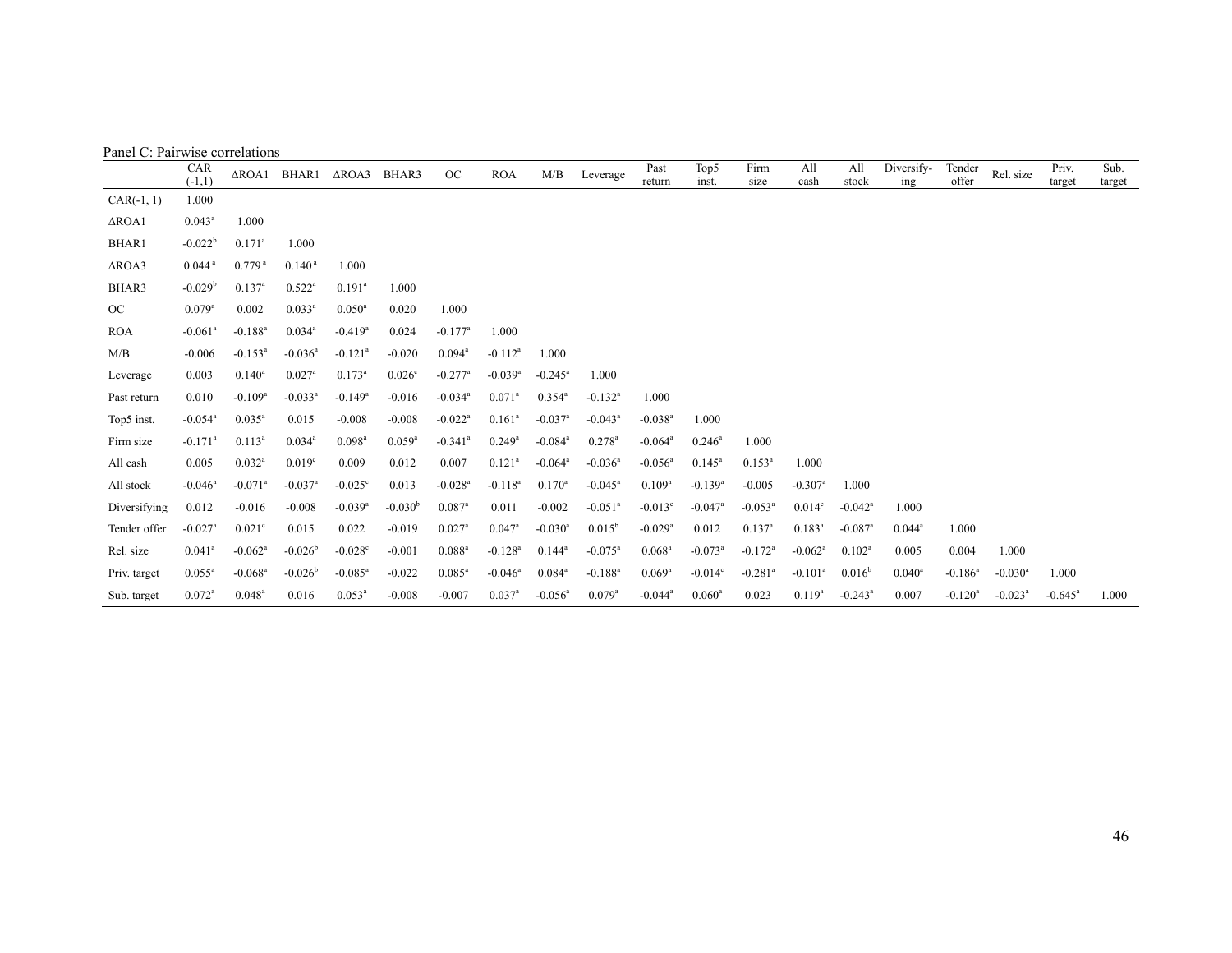# **Table 2 Acquirer organization capital and deal performance**

The sample consists of 17,141 completed M&A transactions between 1984 and 2011 from the Thompson One Banker SDC database. This table reports the baseline regression results using Eisfeldt and Papanikolaou's (2013) organization capital (OC) measure. Two-digit SIC industry and year fixed effects are included. Definitions of the variables are provided in Appendix A2. All continuous variables are winsorized at the 1<sup>st</sup> and 99<sup>th</sup> percentiles. All dollar values are in 2011 dollars. Heteroskedasticity-consistent standard errors (in parentheses) are clustered at the acquirer level. \*\*\*, \*\*, \* correspond to statistical significance at the 1, 5, and 10 percent levels, respectively.

| Dependent             | $CAR(-1, 1)$ | $\triangle$ ROA1 | <b>BHAR1</b> | $\triangle$ ROA3 | BHAR3       |
|-----------------------|--------------|------------------|--------------|------------------|-------------|
| Variable              | (1)          | (2)              | (3)          | (4)              | (5)         |
| <b>OC</b>             | $0.246***$   | $1.092***$       | 3.749***     | 1.493***         | 8.094***    |
|                       | (0.085)      | (0.335)          | (0.909)      | (0.298)          | (2.382)     |
| <b>ROA</b>            | $-0.010$     | $-0.376***$      | $0.165**$    | $-0.547***$      | 0.262       |
|                       | (0.007)      | (0.032)          | (0.080)      | (0.031)          | (0.195)     |
| M/B                   | $-0.030$     | $-0.426***$      | $-0.177$     | $-0.362***$      | $-0.575$    |
|                       | (0.021)      | (0.101)          | (0.246)      | (0.088)          | (0.529)     |
| Leverage              | 2.555***     | $2.840**$        | 6.670        | 1.715            | 1.152       |
|                       | (0.409)      | (1.163)          | (4.759)      | (1.184)          | (13.023)    |
| Past return           | 0.002        | $-0.005$         | $-0.021*$    | $-0.011**$       | $-0.019$    |
|                       | (0.001)      | (0.005)          | (0.013)      | (0.005)          | (0.031)     |
| Top5 institutions     | $-2.427***$  | 7.759***         | 5.989        | 4.032**          | $-19.753$   |
|                       | (0.567)      | (1.795)          | (6.807)      | (1.605)          | (17.208)    |
| Firm size             | $-0.234***$  | $0.625***$       | 0.268        | $0.623***$       | 1.609***    |
|                       | (0.018)      | (0.059)          | (0.202)      | (0.055)          | (0.544)     |
| All cash              | $0.389***$   | $0.713*$         | 0.046        | $0.831**$        | 3.725       |
|                       | (0.134)      | (0.416)          | (1.673)      | (0.419)          | (4.537)     |
| All stock             | 0.030        | $-3.307***$      | $-5.140**$   | $-1.986***$      | 2.483       |
|                       | (0.198)      | (0.766)          | (2.272)      | (0.718)          | (5.590)     |
| Diversifying          | $-0.207$     | $-0.828*$        | $-1.523$     | $-0.740*$        | $-5.492$    |
|                       | (0.138)      | (0.458)          | (1.563)      | (0.424)          | (4.079)     |
| Tender offer          | $1.371***$   | 0.375            | 0.998        | 0.355            | $-21.523**$ |
|                       | (0.319)      | (0.756)          | (3.811)      | (0.721)          | (10.095)    |
| Relative size         | $0.116**$    | $-0.271$         | $-0.763$     | $-0.124$         | 0.824       |
|                       | (0.059)      | (0.332)          | (0.617)      | (0.294)          | (1.204)     |
| Private target        | $2.101***$   | 0.368            | $-2.125$     | 0.462            | $-5.854$    |
|                       | (0.190)      | (0.650)          | (2.161)      | (0.613)          | (5.617)     |
| Subsidiary target     | 2.719***     | 0.545            | $-1.025$     | $1.034*$         | $-6.679$    |
|                       | (0.205)      | (0.642)          | (2.306)      | (0.619)          | (5.899)     |
| Industry and year FEs | Yes          | Yes              | Yes          | Yes              | Yes         |
| Intercept             | Yes          | Yes              | Yes          | Yes              | Yes         |
| Obs                   | 17,141       | 8,645            | 8,645        | 4,524            | 4,524       |
| $R^2$                 | 0.058        | 0.155            | 0.023        | 0.297            | 0.030       |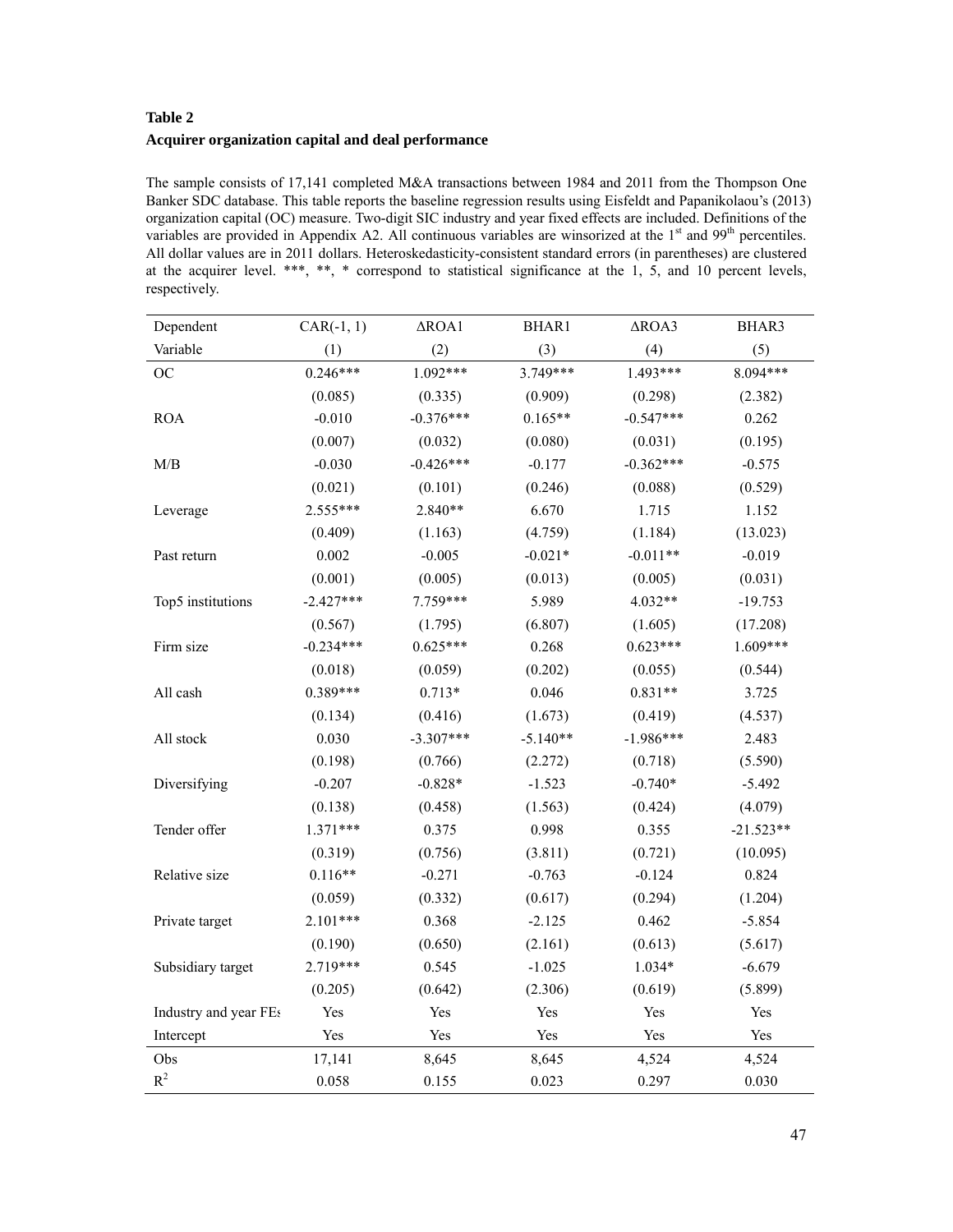# **Table 3 Alternative measures of acquirer organization capital and deal performance**

The sample consists of 17,141 completed M&A transactions between 1984 and 2011 from the Thompson One Banker SDC database. This table conducts robustness checks by using alternative measures of OC and the same regression specification as in Table 2. For brevity, we only report the coefficient estimates on alternative measures of OC. Two-digit SIC industry and year fixed effects are included. Definitions of the variables are provided in Appendix A2. All continuous variables are winsorized at the 1<sup>st</sup> and 99<sup>th</sup> percentiles. All dollar values are in 2011 dollars. Heteroskedasticity-consistent standard errors (in parentheses) are clustered at the acquirer level. \*\*\*, \*\*, \* correspond to statistical significance at the 1, 5, and 10 percent levels, respectively.

| Dependent             | $CAR(-1, 1)$ | $\triangle$ ROA1 | BHAR1      | $\triangle$ ROA3 | BHAR3      |
|-----------------------|--------------|------------------|------------|------------------|------------|
| Variable              | (1)          | (2)              | (3)        | (4)              | (5)        |
| Ind.-adj. OC          | $0.245***$   | $0.878***$       | $3.373***$ | $1.359***$       | $6.800***$ |
|                       | (0.087)      | (0.334)          | (0.928)    | (0.301)          | (2.468)    |
| Control variables     | Yes          | Yes              | Yes        | Yes              | Yes        |
| Industry and year FEs | Yes          | Yes              | Yes        | Yes              | Yes        |
| Intercept             | Yes          | Yes              | Yes        | Yes              | Yes        |
| Obs                   | 17,141       | 8,645            | 8,645      | 4,524            | 4,524      |
| $R^2$                 | 0.058        | 0.154            | 0.022      | 0.295            | 0.029      |

Panel A: Using industry-median adjusted OC

| Panel B: Using decile rank of OC |  |  |  |  |
|----------------------------------|--|--|--|--|
|----------------------------------|--|--|--|--|

| Dependent             | $CAR(-1, 1)$ | $\triangle$ ROA1 | <b>BHAR1</b> | $\triangle$ ROA3 | BHAR3      |
|-----------------------|--------------|------------------|--------------|------------------|------------|
| Variable              | (1)          | (2)              | (3)          | (4)              | (5)        |
| OC rank               | $0.068*$     | $1.066***$       | $2.028***$   | $0.953***$       | $4.260***$ |
|                       | (0.037)      | (0.141)          | (0.433)      | (0.135)          | (1.084)    |
| Control variables     | Yes          | Yes              | Yes          | Yes              | Yes        |
| Industry and year FEs | Yes          | Yes              | Yes          | Yes              | Yes        |
| Intercept             | Yes          | Yes              | Yes          | Yes              | Yes        |
| Obs                   | 17,141       | 8,645            | 8,645        | 4.524            | 4,524      |
| $R^2$                 | 0.058        | 0.161            | 0.023        | 0.301            | 0.030      |

Panel C: Using decile rank of industry-median adjusted OC

| Dependent             | $CAR(-1, 1)$     | $\triangle$ ROA1 | BHAR1      | $\triangle$ ROA3 | BHAR3      |
|-----------------------|------------------|------------------|------------|------------------|------------|
| Variable              | $\left(1\right)$ | (2)              | (3)        | (4)              | (5)        |
| Ind.-adj. OC rank     | $0.039*$         | $0.558***$       | $1.050***$ | $0.535***$       | $2.538***$ |
|                       | (0.023)          | (0.083)          | (0.267)    | (0.076)          | (0.706)    |
| Control variables     | Yes              | Yes              | Yes        | Yes              | Yes        |
| Industry and year FEs | Yes              | Yes              | Yes        | Yes              | Yes        |
| Intercept             | Yes              | Yes              | Yes        | Yes              | Yes        |
| Obs                   | 17,141           | 8,645            | 8,645      | 4,524            | 4,524      |
| $R^2$                 | 0.058            | 0.159            | 0.022      | 0.299            | 0.030      |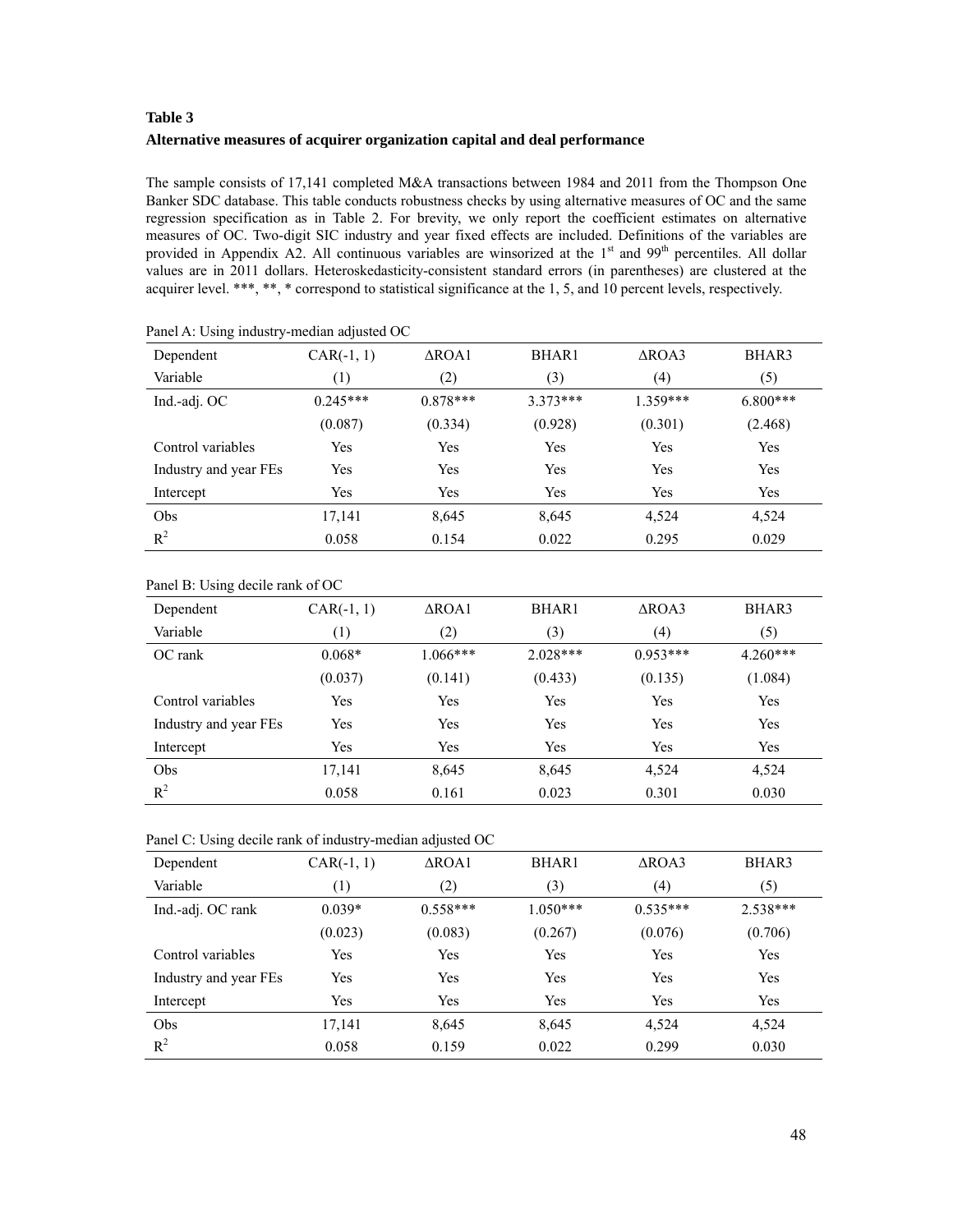| Dependent             | $CAR(-1, 1)$     | $\triangle$ ROA1 | BHAR1      | $\triangle$ ROA3 | BHAR3       |
|-----------------------|------------------|------------------|------------|------------------|-------------|
| Variable              | $\left(1\right)$ | (2)              | (3)        | (4)              | (5)         |
| OC 5yr straight line  | $0.441***$       | $2.786***$       | $8.291***$ | $3.443***$       | $18.441***$ |
|                       | (0.166)          | (0.672)          | (1.773)    | (0.623)          | (4.537)     |
| Control variables     | Yes              | Yes              | Yes        | Yes              | Yes         |
| Industry and year FEs | Yes              | Yes              | Yes        | Yes              | Yes         |
| Intercept             | Yes              | Yes              | Yes        | Yes              | Yes         |
| Obs                   | 17,141           | 8,645            | 8,645      | 4,524            | 4,524       |
| $R^2$                 | 0.058            | 0.157            | 0.024      | 0.300            | 0.031       |

Panel D: Using five-year straight line depreciation of SG&A expenditures to compute OC

Panel E: Using SG&A expenditures to measure OC

| Dependent             | $CAR(-1, 1)$ | $\triangle$ ROA1 | BHAR1     | $\triangle$ ROA3 | BHAR3     |
|-----------------------|--------------|------------------|-----------|------------------|-----------|
| Variable              | (1)          | (2)              | (3)       | (4)              | (5)       |
| OC flow               | 0.610        | $5.225***$       | 15.463*** | $6.843***$       | 49.657*** |
|                       | (0.473)      | (1.855)          | (5.129)   | (1.718)          | (12.992)  |
| Control variables     | Yes          | Yes              | Yes       | Yes              | Yes       |
| Industry and year FEs | Yes          | Yes              | Yes       | Yes              | Yes       |
| Intercept             | Yes          | Yes              | Yes       | Yes              | Yes       |
| Obs                   | 17,141       | 8,645            | 8,645     | 4.524            | 4,524     |
| $R^2$                 | 0.058        | 0.154            | 0.022     | 0.294            | 0.031     |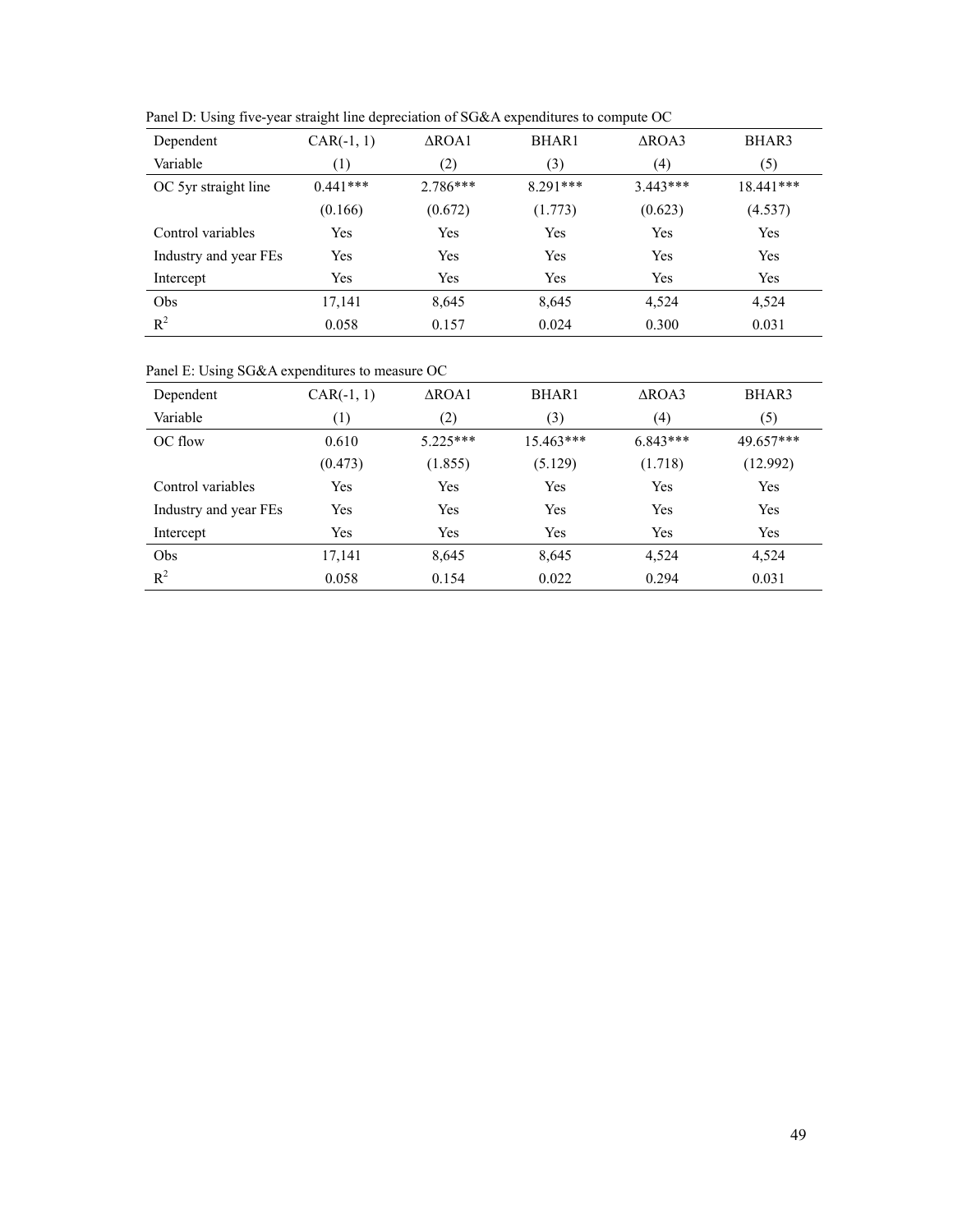# **Table 4 Post-merger acquirer policy changes**

The sample consists of 17,141 completed M&A transactions between 1984 and 2011 from the Thompson One Banker SDC database. This table examines post-merger acquirer policy changes. In Panel A, the dependent variables are computed as the level of a policy measure in the first year after deal completion minus the level of the same measure in the last year before deal announcement. In Panel B, the dependent variables are computed as the average level of a policy measure in the three years after deal completion minus the level of the same measure in the last year before deal announcement. For brevity, we only report the coefficient estimates on OC. The pre-acquisition policy measure, control variables (as in Table 2), two-digit SIC industry and year fixed effects are included but not reported. Definitions of the variables are provided in Appendix A2. All continuous variables are winsorized at the  $1<sup>st</sup>$  and  $99<sup>th</sup>$  percentiles. All dollar values are in 2011 dollars. Heteroskedasticity-consistent standard errors (in parentheses) are clustered at the acquirer level. \*\*\*, \*\*, \* correspond to statistical significance at the 1, 5, and 10 percent levels, respectively.

| Dependent             | $\Delta$ R&D1 | $\triangle$ CAPEX1 | $\Delta$ GPM1 | $\Delta$ Leverage1 |
|-----------------------|---------------|--------------------|---------------|--------------------|
| Variable              | (1)           | (2)                | (3)           | (4)                |
| OC                    | $-0.206***$   | $-0.116**$         | $0.794***$    | $-0.010***$        |
|                       | (0.073)       | (0.050)            | (0.194)       | (0.002)            |
| Control variables     | Yes           | Yes                | Yes           | Yes                |
| Industry and year FEs | Yes           | Yes                | Yes           | Yes                |
| Intercept             | Yes           | Yes                | <b>Yes</b>    | Yes                |
| Obs                   | 6,694         | 6,694              | 6,694         | 6,694              |
| $R^2$                 | 0.081         | 0.392              | 0.171         | 0.181              |

Panel A: Post-merger one-year changes in corporate policy

|  | Panel B: Post-merger three-year changes in corporate policy |  |  |  |
|--|-------------------------------------------------------------|--|--|--|
|  |                                                             |  |  |  |
|  |                                                             |  |  |  |

| $\triangle$ R&D3 | $\triangle$ CAPEX3 | $\Delta$ GPM3 | $\Delta$ Leverage3 |
|------------------|--------------------|---------------|--------------------|
| (1)              | (2)                | (3)           | (4)                |
| $-0.290***$      | $-0.077$           | $0.926***$    | $-0.014***$        |
| (0.092)          | (0.056)            | (0.294)       | (0.003)            |
| Yes              | Yes                | Yes           | Yes                |
| Yes              | Yes                | Yes           | Yes                |
| Yes              | Yes                | Yes           | Yes                |
| 3,414            | 3,414              | 3,414         | 3,414              |
| 0.111            | 0.548              | 0.215         | 0.237              |
|                  |                    |               |                    |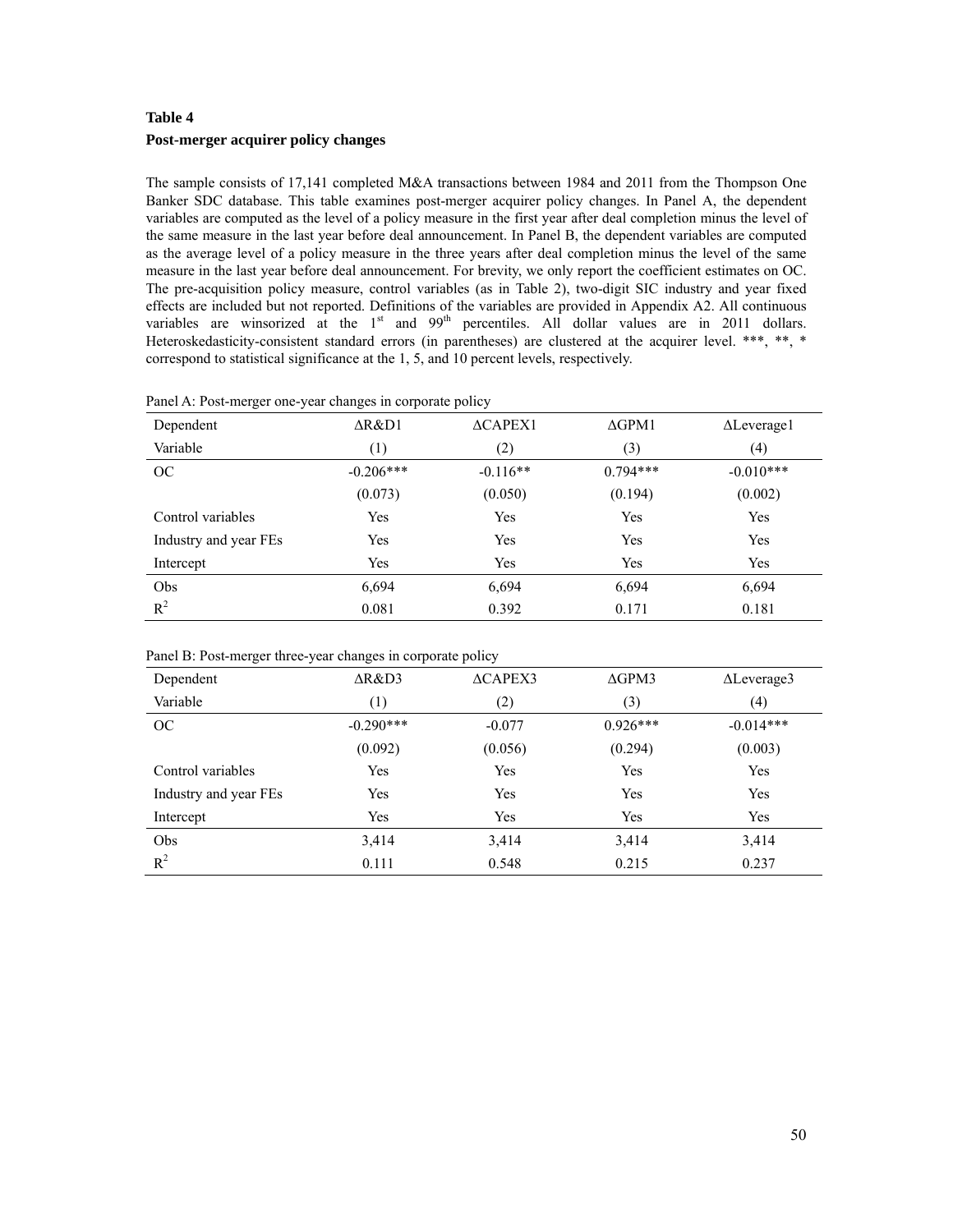# **Table 5 Organization capital, acquirer status, and serial acquirer**

The sample consists of 17,141 completed M&A transactions between 1984 and 2011 from the Thompson One Banker SDC database. Panel A investigates the interaction effect of acquirer organization capital and acquirer status on deal performance by adding acquirer status and the interaction between OC and acquirer status to the regression specification in Table 2. Panel B investigates the interaction effect of acquirer organization capital and serial acquirer on deal performance by adding serial acquirer and the interaction between OC and serial acquirer to the regression specification in Table 2. For this investigation, we do not impose the requirement that the acquirer must not complete any confounding deal with transaction value greater than 1% of the acquirer's total assets within the one year after deal completion. Two-digit SIC industry and year fixed effects are included. Definitions of the variables are provided in Appendix A2. All continuous variables are winsorized at the  $1<sup>st</sup>$  and 99<sup>th</sup> percentiles. All dollar values are in 2011 dollars. Heteroskedasticity-consistent standard errors (in parentheses) are clustered at the acquirer level. \*\*\*, \*\*, \* correspond to statistical significance at the 1, 5, and 10 percent levels, respectively.

| Dependent                  | $CAR(-1, 1)$ | $\triangle$ ROA1 | <b>BHAR1</b> | $\triangle$ ROA3 | BHAR3      |
|----------------------------|--------------|------------------|--------------|------------------|------------|
| Variable                   | (1)          | (2)              | (3)          | (4)              | (5)        |
| $OC \times Acquire$ status | $-0.004$     | $0.127***$       | 0.001        | $0.080***$       | 0.004      |
|                            | (0.011)      | (0.036)          | (0.001)      | (0.029)          | (0.003)    |
| OC                         | $0.246***$   | $0.994***$       | $0.037***$   | $1.448***$       | $0.078***$ |
|                            | (0.087)      | (0.330)          | (0.009)      | (0.295)          | (0.024)    |
| Acquirer status            | 0.015        | $-0.165***$      | $-0.003*$    | $-0.094**$       | $-0.004$   |
|                            | (0.016)      | (0.058)          | (0.002)      | (0.044)          | (0.005)    |
| Control variables          | Yes          | Yes              | Yes          | Yes              | Yes        |
| Industry and year FEs      | Yes          | Yes              | Yes          | Yes              | Yes        |
| Intercept                  | Yes          | Yes              | Yes          | Yes              | Yes        |
| Obs                        | 17,141       | 8,645            | 8,645        | 4,524            | 4,524      |
| $R^2$                      | 0.058        | 0.156            | 0.024        | 0.298            | 0.031      |

Panel A: Organization capital and acquirer status

| Panel B: Organization capital and serial acquirer |  |  |
|---------------------------------------------------|--|--|
|                                                   |  |  |

| Dependent                   | $CAR(-1, 1)$ | $\triangle$ ROA1 | BHAR1      |
|-----------------------------|--------------|------------------|------------|
| Variable                    | (1)          | (2)              | (3)        |
| $OC \times$ Serial acquirer | $-0.003$     | $1.220*$         | $4.298**$  |
|                             | (0.172)      | (0.667)          | (1.909)    |
| OC                          | $0.267***$   | $0.961***$       | $3.220***$ |
|                             | (0.090)      | (0.270)          | (0.812)    |
| Serial acquirer             | 0.046        | 0.066            | 4.950**    |
|                             | (0.199)      | (0.768)          | (2.259)    |
| Control variables           | Yes          | Yes              | Yes        |
| Industry and year FEs       | Yes          | Yes              | Yes        |
| Intercept                   | Yes          | Yes              | Yes        |
| Obs                         | 17,141       | 14,860           | 14,860     |
| $R^2$                       | 0.058        | 0.172            | 0.020      |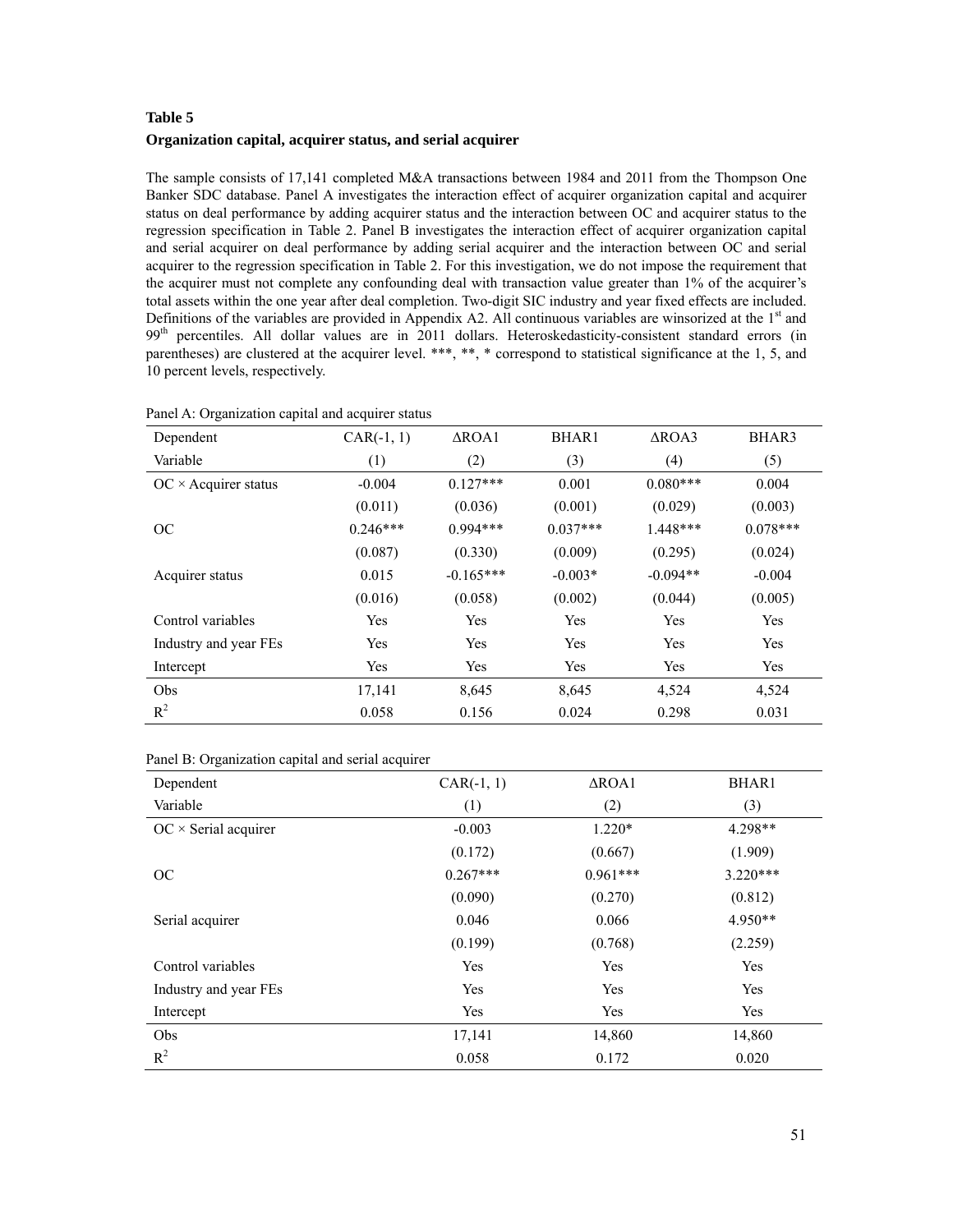# **Table 6 Organization capital, making deals, and target firm characteristics**

This table examines the role of organization capital in the likelihood of a firm becoming acquirer/target firm, and the role of acquirer organization capital in target selection. Panel A reports the results of probit regressions using the Compustat universe between 1984 and 2011. Panel B compares firm characteristics between public target firms taken over by acquirers of the top and bottom organization capital quartiles and reports the two-sample t-test and Wilcoxon ranksum test statistics (in p-values). Definitions of the variables are provided in Appendix A2. All continuous variables are winsorized at the 1<sup>st</sup> and 99<sup>th</sup> percentiles. All dollar values are in 2011 dollars. Heteroskedasticity-consistent standard errors (in parentheses) are clustered at the firm level in Panel A. \*\*\*, \*\*, \* correspond to statistical significance at the 1, 5, and 10 percent levels, respectively.

| Dependent Variable    | Acquirer    | Target Firm |
|-----------------------|-------------|-------------|
| OC                    | $-0.033***$ | 0.004       |
|                       | (0.005)     | (0.006)     |
| M/B                   | $0.006***$  | $-0.009***$ |
|                       | (0.001)     | (0.002)     |
| Sales growth          | $0.067***$  | $-0.014*$   |
|                       | (0.005)     | (0.007)     |
| Past return           | $0.001***$  | 0.000       |
|                       | (0.000)     | (0.000)     |
| Leverage              | $-0.563***$ | $-0.025$    |
|                       | (0.032)     | (0.035)     |
| Cash holdings         | $0.102***$  | $0.175***$  |
|                       | (0.034)     | (0.040)     |
| Firm size             | $0.165***$  | $0.026***$  |
|                       | (0.004)     | (0.004)     |
| Industry and year FEs | Yes         | Yes         |
| Constant              | Yes         | Yes         |
| Obs                   | 133,518     | 133,326     |
| Pseudo $R^2$          | 0.086       | 0.034       |

Panel A: Organization capital and becoming acquirer/target firm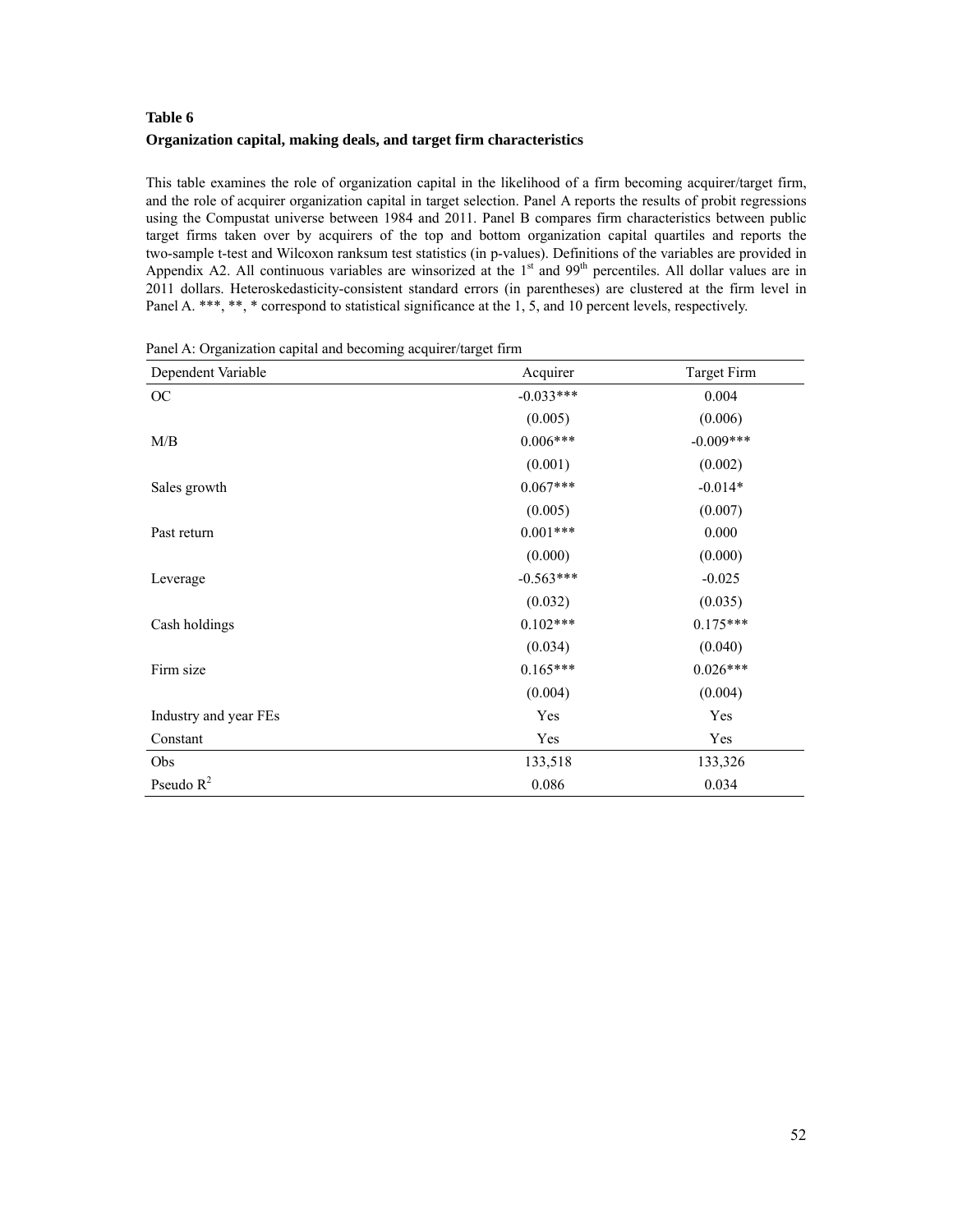|               | High-OC Acquirers |          |           | Low-OC Acquirers |         |            |        |          |
|---------------|-------------------|----------|-----------|------------------|---------|------------|--------|----------|
|               | Mean              | Median   | StdDev    | Mean             | Median  | StdDev     |        | Wilcoxon |
|               |                   |          |           |                  |         |            | t-test | test     |
| Target OC     | 1.887             | 1.525    | 1.498     | 0.516            | 0.129   | 0.848      | 0.000  | 0.000    |
| Firm size     | 5.155             | 4.941    | 1.621     | 6.647            | 6.559   | 1.812      | 0.000  | 0.000    |
| Total assets  | 919.837           | 139.931  | 3,362.013 | 4,089.492        | 705.625 | 10,568.150 | 0.000  | 0.000    |
| <b>ROA</b>    | $-4.493$          | 2.922    | 22.927    | 0.219            | 1.055   | 11.694     | 0.000  | 0.001    |
| <b>ROS</b>    | $-16.359$         | 2.184    | 66.314    | 0.389            | 7.514   | 40.287     | 0.000  | 0.000    |
| <b>GPM</b>    | 39.466            | 40.431   | 33.441    | 44.189           | 47.609  | 25.448     | 0.000  | 0.000    |
| Past return   | 8.717             | $-3.038$ | 66.593    | 19.629           | 12.583  | 55.996     | 0.000  | 0.000    |
| Sales growth  | 24.343            | 10.820   | 60.567    | 24.925           | 11.015  | 56.957     | 0.773  | 0.475    |
| M/B           | 1.945             | 1.467    | 1.453     | 1.494            | 1.086   | 1.141      | 0.000  | 0.000    |
| Cash holdings | 0.230             | 0.140    | 0.232     | 0.108            | 0.049   | 0.152      | 0.000  | 0.000    |
| Leverage      | 0.168             | 0.089    | 0.196     | 0.355            | 0.346   | 0.257      | 0.000  | 0.000    |

Panel B: Target firm characteristics of high- versus low-OC acquirers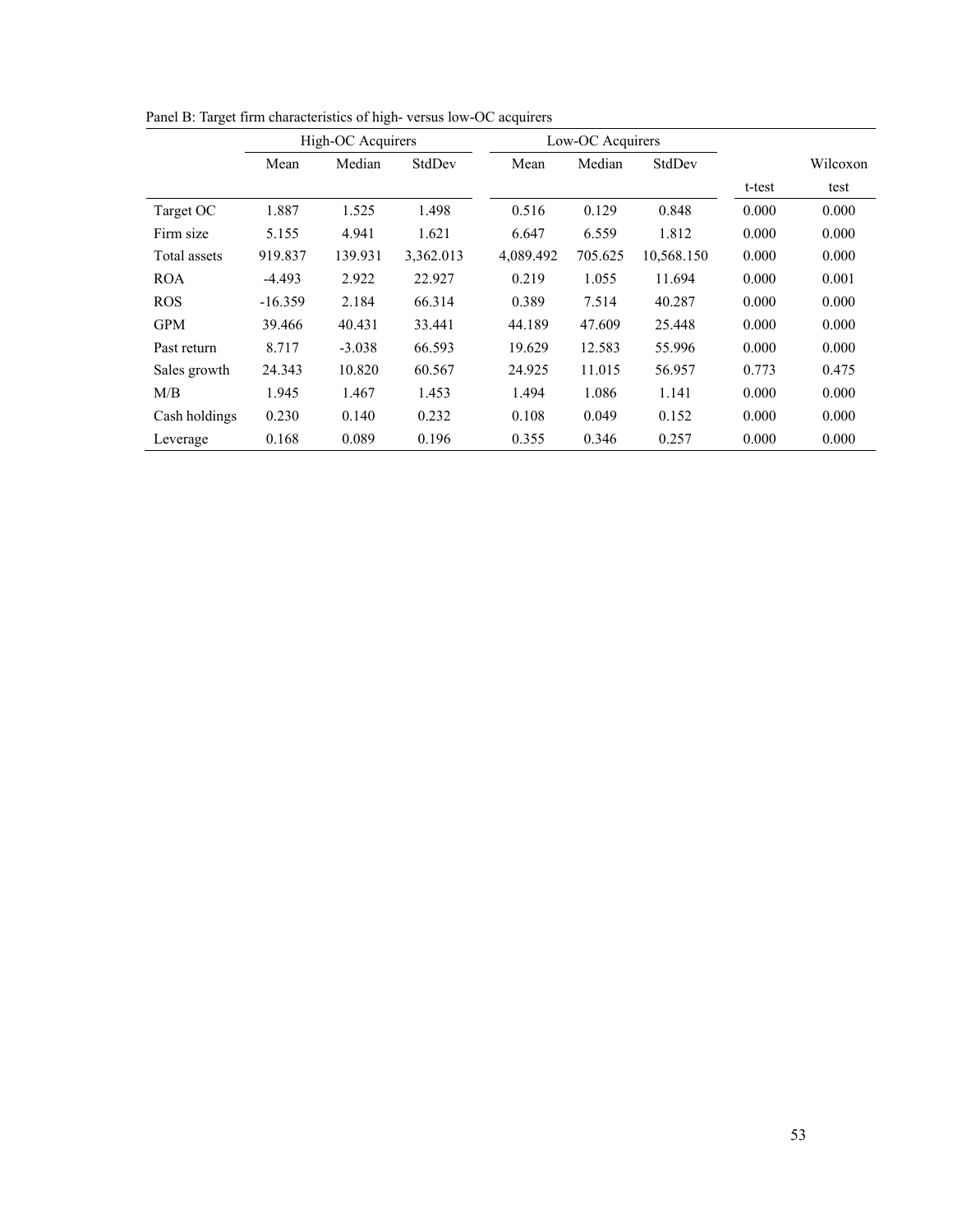# **Table 7 The difference-in-differences analysis**

L,

This table reports our investigation of the ex-post treatment effect of a merger deal on post-merger acquirer performance outcome. Panel A provides the steps taken to form the sample of control deals involving failed merger bids for reasons exogenous to acquirer or target firm organization capital. Panel B presents coefficient estimates from OLS regressions obtained using a panel dataset that has, for each deal in the treatment sample (i.e., completed deals) and the control sample (i.e., failed merger bids), observations running from three years prior to bid announcement, to three years after the deal completion/withdrawal. The dependent variable is either buy-and-hold stock return or ROA in each year. Definitions of the variables are provided in Appendix A2. All continuous variables are winsorized at the 1<sup>st</sup> and 99<sup>th</sup> percentiles. All dollar values are in 2011 dollars. Heteroskedasticity-consistent standard errors (in parentheses) are clustered at the acquirer level. \*\*\*, \*\*, \* correspond to statistical significance at the 1, 5, and 10 percent levels, respectively.

| Panel A: Control sample construction                                                          |        |
|-----------------------------------------------------------------------------------------------|--------|
| Withdrawn due to competing bids, regulatory objections, or adverse market conditions          | 387    |
|                                                                                               |        |
| The acquirer completed a deal in the same year with another target firm                       |        |
| in the same industry as the target in the withdrawn deal                                      | $-59$  |
| Not enough years of observation surrounding the withdrawal or with $ROA < -50\%$              | $-116$ |
| Matching on the acquirer industry (2-digit SIC)                                               | $-5$   |
| Matching on the target firm industry (2-digit SIC)                                            | $-17$  |
| Matching on pre-bid industry-adjusted three-year average ROA and buy-and-hold return terciles | $-30$  |
|                                                                                               |        |
| Final failed merger bid sample                                                                | 160    |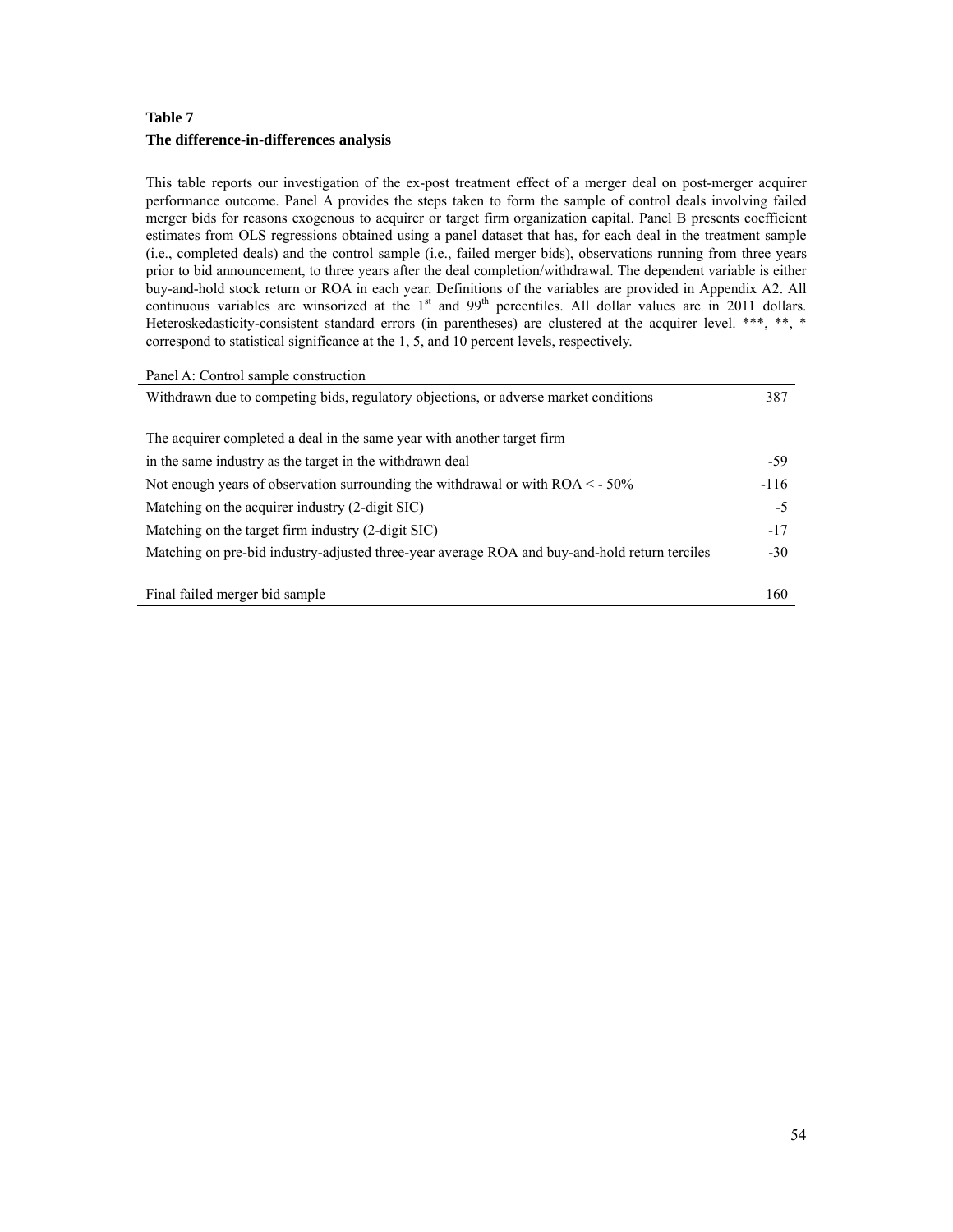|  |  |  |  | Panel B: Explaining acquirer performance |
|--|--|--|--|------------------------------------------|
|  |  |  |  |                                          |

|                                | BHR        | <b>ROA</b>  | <b>BHR</b>   | <b>ROA</b>  |
|--------------------------------|------------|-------------|--------------|-------------|
| Dependent Variable             | (1)        | (2)         | (3)          | (4)         |
|                                |            |             |              |             |
| OC                             | 7.244**    | $0.948***$  | 6.695        | 1.608       |
|                                | (3.561)    | (0.305)     | (6.720)      | (1.063)     |
| Treat                          | 4.153      | 0.425       | $-9.347$     | 0.505       |
|                                | (3.879)    | (0.401)     | (8.679)      | (1.034)     |
| After                          | $-8.785**$ | $-0.321$    | $-8.887*$    | $-0.837$    |
|                                | (3.560)    | (0.463)     | (5.184)      | (0.653)     |
| $OC \times Treat$              | $-5.863$   | $-0.337$    | 6.608        | $-1.076$    |
|                                | (3.665)    | (0.328)     | (7.580)      | (1.071)     |
| Treat $\times$ After           | $-8.472*$  | $-0.546$    | $-3.290$     | 0.099       |
|                                | (5.086)    | (0.610)     | (5.673)      | (0.801)     |
| $OC \times After$              | $-4.275$   | $-1.363***$ | $-3.553$     | $-1.357*$   |
|                                | (3.688)    | (0.510)     | (3.960)      | (0.779)     |
| $OC \times Treat \times After$ | 8.928*     | 1.498**     | 10.796**     | $1.512*$    |
|                                | (4.552)    | (0.588)     | (5.059)      | (0.871)     |
| <b>ROA</b>                     | 0.272      | $0.507***$  | 0.279        | $0.218***$  |
|                                | (0.201)    | (0.039)     | (0.315)      | (0.048)     |
| M/B                            | $-1.487*$  | $0.226*$    | $-5.886***$  | 0.111       |
|                                | (0.767)    | (0.116)     | (1.172)      | (0.219)     |
| Leverage                       | 22.892***  | $-2.426***$ | 75.457***    | $-2.302$    |
|                                | (8.250)    | (0.832)     | (14.132)     | (1.674)     |
| Past return                    | $-0.047$   | $0.008*$    | $-0.083**$   | $0.013***$  |
|                                | (0.030)    | (0.004)     | (0.036)      | (0.005)     |
| Top5 institutions              | $-0.102$   | $-0.018$    | $-0.282$     | $-0.048$    |
|                                | (0.113)    | (0.014)     | (0.229)      | (0.029)     |
| Firm size                      | $-0.477$   | $0.284***$  | $-27.854***$ | $-1.631***$ |
|                                | (0.754)    | (0.106)     | (5.278)      | (0.593)     |
| <b>Industry FE</b>             | Yes        | Yes         | $\rm No$     | No          |
| Year FE                        | Yes        | Yes         | Yes          | Yes         |
| Firm FE                        | $\rm No$   | $\rm No$    | Yes          | Yes         |
| Intercept                      | Yes        | Yes         | Yes          | Yes         |
| Obs                            | 1,920      | 1,920       | 1,920        | 1,920       |
| $R^2$                          | 0.189      | 0.485       | 0.375        | 0.621       |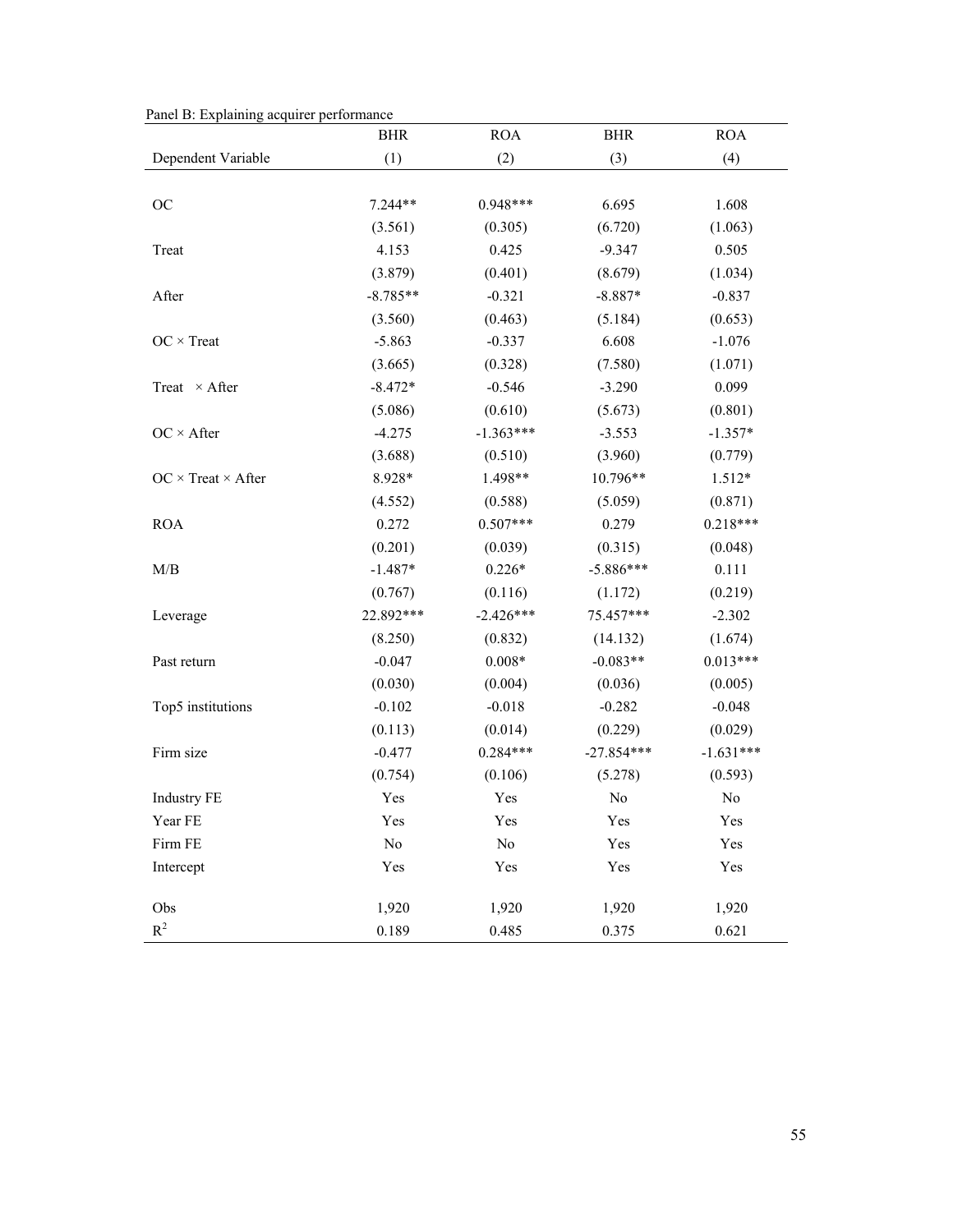# **Table 8 Addressing endogeneity**

The sample consists of 17,141 completed M&A transactions between 1984 and 2011 from the Thompson One Banker SDC database. This table reports the results from addressing endogeneity concerns. Panel A reports the two-stage least squares (2SLS) regression results. The instrumental variable in the first stage is the asset growth uncertainty in an industry controlling for the merger wave effect. Two-digit SIC industry and year fixed effects are included. Panel B uses the three-year lagged measure of OC (i.e., OC lag3) and the same regression specifications as in Table 2. For brevity, we only report the coefficient estimate on OC lag3. Definitions of the variables are provided in Appendix A2. All continuous variables are winsorized at the 1<sup>st</sup> and 99<sup>th</sup> percentiles. All dollar values are in 2011 dollars. Heteroskedasticity-consistent standard errors (in parentheses) are clustered at the acquirer level. \*\*\*, \*\*, \* correspond to statistical significance at the 1, 5, and 10 percent levels, respectively.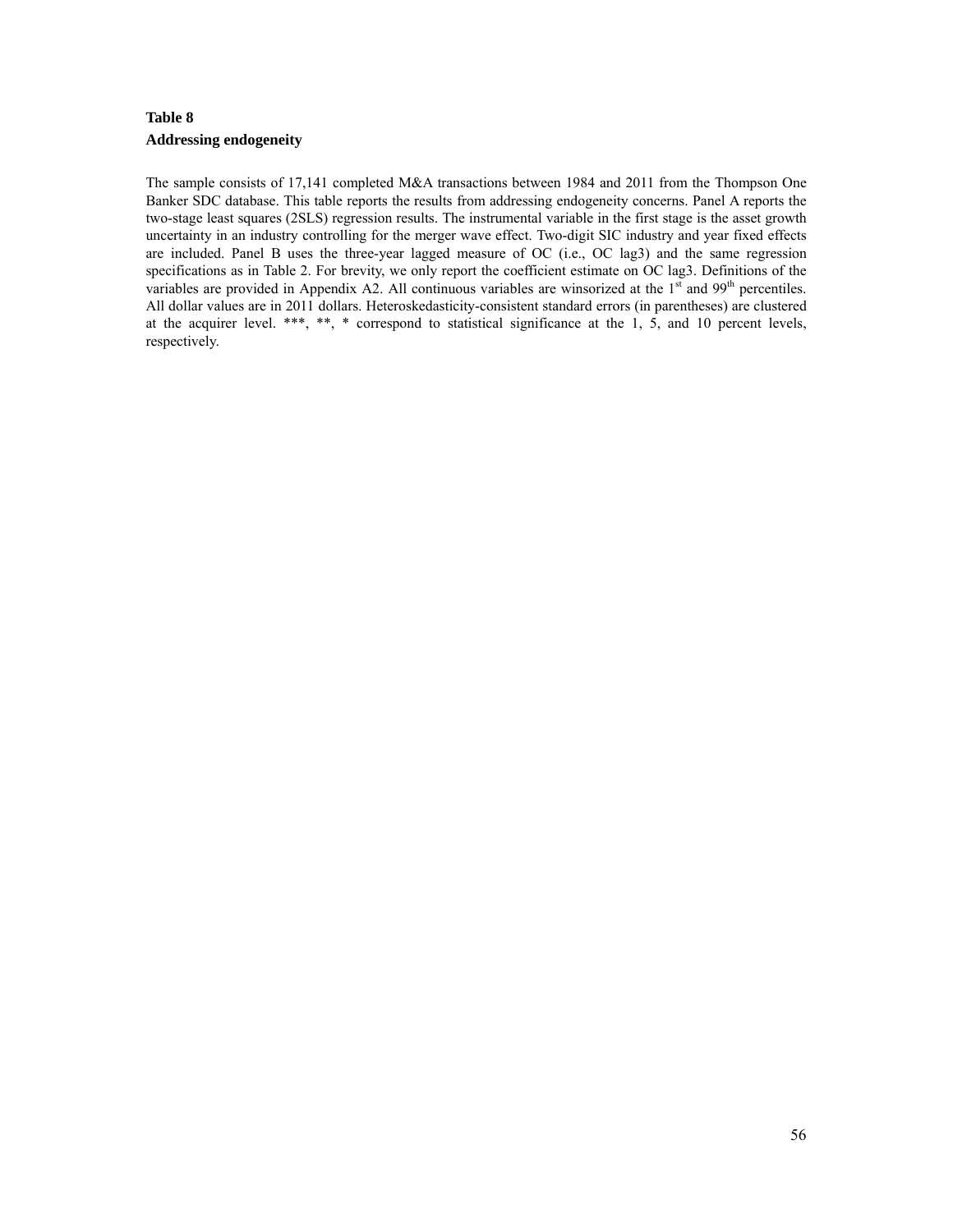|  |  | Panel A: Two-stage least square regressions with the instrumental variable |  |
|--|--|----------------------------------------------------------------------------|--|
|  |  |                                                                            |  |

| Dependent Variable          | OC                    | $CAR(-1, 1)$          | $\triangle$ ROA1   | BHAR1                 | $\triangle$ ROA3      | BHAR3              |
|-----------------------------|-----------------------|-----------------------|--------------------|-----------------------|-----------------------|--------------------|
|                             | 1 <sup>st</sup> stage | 2 <sup>nd</sup> stage | $2^{\rm nd}$ stage | 2 <sup>nd</sup> stage | 2 <sup>nd</sup> stage | $2^{\rm nd}$ stage |
|                             | (1)                   | (2)                   | (3)                | (4)                   | (5)                   | (6)                |
| <b>OC</b>                   |                       | 0.337                 | 10.678***          | 26.114**              | 8.861**               | 90.877**           |
|                             |                       | (0.975)               | (3.261)            | (12.881)              | (3.538)               | (37.851)           |
| Instrumental Variable:      |                       |                       |                    |                       |                       |                    |
| Industry growth uncertainty | $-2.652***$           |                       |                    |                       |                       |                    |
|                             | (0.371)               |                       |                    |                       |                       |                    |
| <b>ROA</b>                  | $-0.011***$           | $-0.010$              | $-0.193***$        | $0.388***$            | $-0.359***$           | $1.144**$          |
|                             | (0.001)               | (0.012)               | (0.043)            | (0.150)               | (0.047)               | (0.464)            |
| M/B                         | $0.008**$             | $-0.034$              | $-0.470***$        | $-0.391$              | $-0.468***$           | $-2.080**$         |
|                             | (0.003)               | (0.022)               | (0.100)            | (0.301)               | (0.115)               | (1.049)            |
| Leverage                    | $-0.561***$           | 2.607***              | 8.578***           | 17.981**              | 6.888***              | 47.545*            |
|                             | (0.063)               | (0.668)               | (2.033)            | (8.001)               | (2.249)               | (24.916)           |
| Past return                 | $-0.001***$           | 0.002                 | $-0.001$           | $-0.014$              | $-0.011**$            | $-0.015$           |
|                             | (0.000)               | (0.001)               | (0.005)            | (0.014)               | (0.005)               | (0.041)            |
| Top5 institutions           | 0.055                 | $-2.375***$           | 7.700***           | 6.566                 | 5.623***              | $-3.798$           |
|                             | (0.095)               | (0.565)               | (1.947)            | (7.167)               | (1.979)               | (20.734)           |
| Firm size                   | $-0.088***$           | $-0.356***$           | 1.594***           | 2.205**               | 1.253***              | 7.957***           |
|                             | (0.006)               | (0.089)               | (0.287)            | (1.122)               | (0.248)               | (2.703)            |
| All cash                    | 0.002                 | $0.372***$            | 0.679              | 0.195                 | 0.669                 | 1.757              |
|                             | (0.018)               | (0.133)               | (0.446)            | (1.750)               | (0.470)               | (5.222)            |
| All stock                   | 0.000                 | 0.027                 | $-2.897***$        | $-5.195**$            | $-1.440**$            | 4.247              |
|                             | (0.025)               | (0.197)               | (0.764)            | (2.354)               | (0.710)               | (6.576)            |
| Diversifying                | $0.053***$            | $-0.209$              | $-1.201**$         | $-2.805$              | $-0.925*$             | $-9.283*$          |
|                             | (0.019)               | (0.146)               | (0.505)            | (1.764)               | (0.476)               | (5.068)            |
| Tender offer                | $0.094**$             | 1.407***              | $-0.554$           | $-0.709$              | $-0.639$              | $-30.665*$         |
|                             |                       |                       |                    |                       |                       | *                  |
|                             | (0.042)               | (0.332)               | (0.917)            | (4.115)               | (1.000)               | (12.287)           |
| Relative size               | 0.011                 | $0.111*$              | $-0.349$           | $-0.904$              | $-0.365$              | $-0.618$           |
|                             | (0.008)               | (0.060)               | (0.316)            | (0.782)               | (0.262)               | (2.540)            |
| Private target              | $-0.114***$           | $2.140***$            | 0.465              | $-1.111$              | 0.135                 | $-5.393$           |
|                             | (0.022)               | (0.214)               | (0.659)            | (2.357)               | (0.587)               | (6.211)            |
| Subsidiary target           | $-0.074***$           | 2.754***              | 0.360              | $-0.780$              | 0.721                 | $-6.922$           |
|                             | (0.024)               | (0.214)               | (0.658)            | (2.411)               | (0.619)               | (6.544)            |
| Industry and year FEs       | Yes                   | Yes                   | Yes                | Yes                   | Yes                   | Yes                |
| Obs                         | 17,141                | 17,141                | 8,645              | 8,645                 | 4,524                 | 4,524              |
| $\mathbb{R}^2$              | 0.334                 | 0.058                 | 0.145              | 0.021                 | 0.264                 | 0.029              |